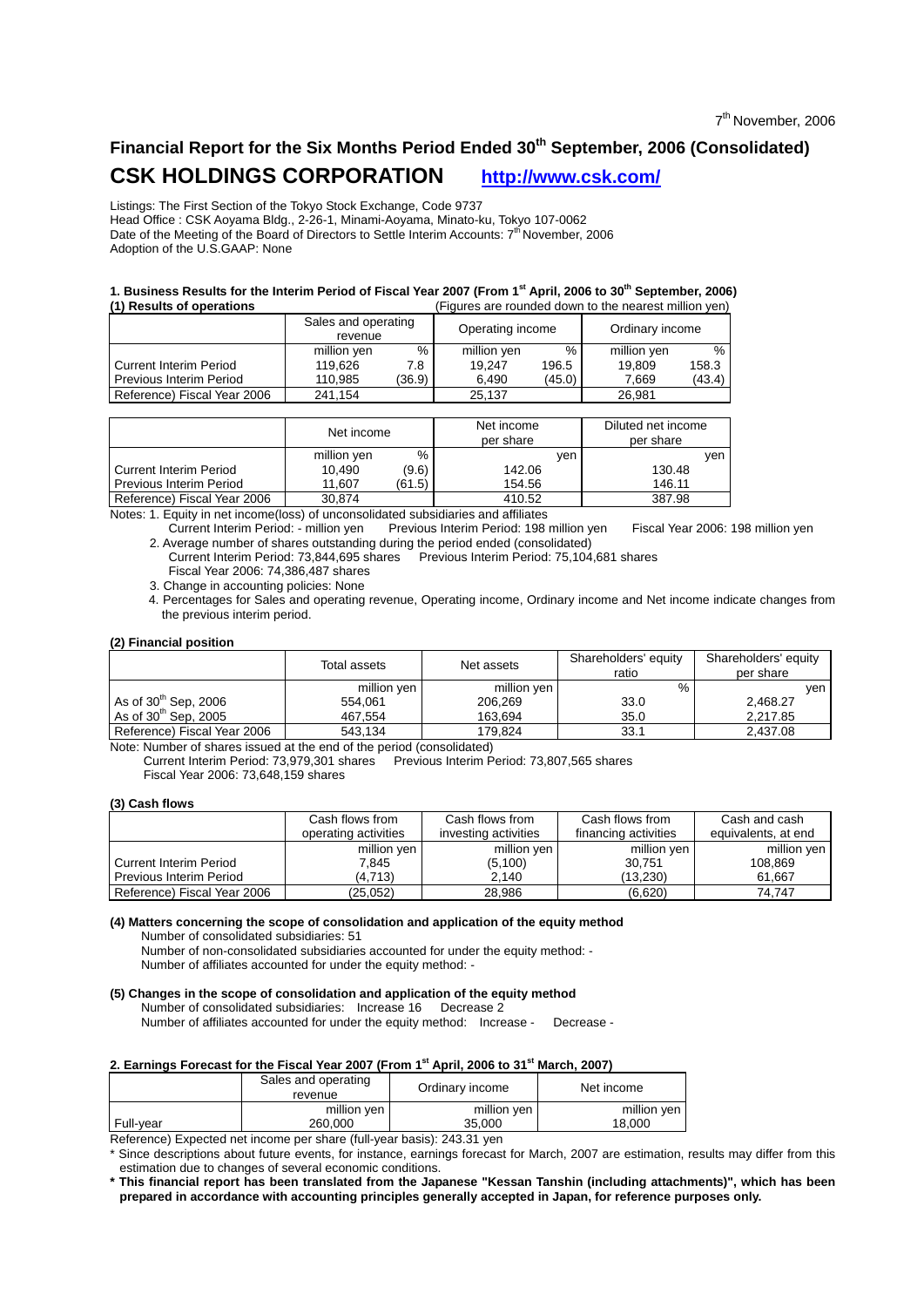# [Appendix]

# **Corporate Group**

Segment categories and major group companies are as follows:



The chart shows the subsidiaries whose stocks are directly held by CSK HOLDINGS CORPORATION.

Name of listed (public offering) consolidated subsidiaries and listed stock exchange:

JIEC Co., Ltd.  $\overline{\phantom{a}}$  : Section 2 of Tokyo Stock Exchange

VeriServe Corporation : Mothers of Tokyo Stock Exchange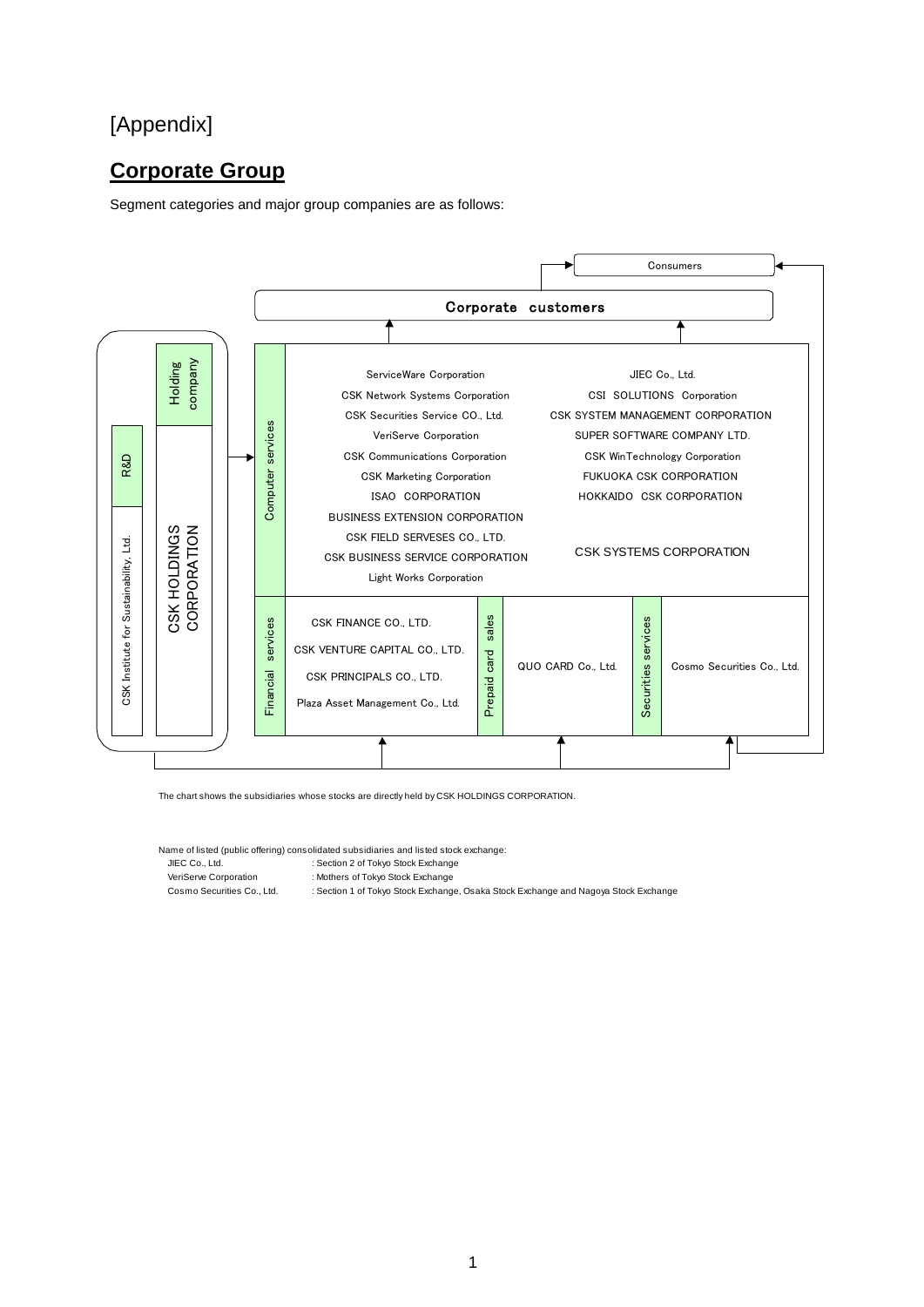## **Management Policies**

#### **1. Fundamental Management Policy**

Under the holding company structure that CSK CORPORATION ("CSK") shifted to on 1<sup>st</sup> October, 2005, CSK Group ("the Group") is endeavoring to maximize the corporate value of the entire group by achieving highly transparent and straightforward group management for customers, shareholders and other stakeholders, and through pursuing expertise and creativity in each group company.

By leveraging the unified strength of the Group via the creation of new services that benefit client companies and industry sectors and contribute to society, CSK HOLDINGS CORPORATION ("the Company") intends to lead the Group towards a new position as a comprehensive service provider that is highly valued by its clients and by society.

#### **2. Basic Policy for Allocation of Earnings**

The Group has decided to adopt a consolidated financial position-linked shareholder returns policy based on Dividends On Equity (DOE\*), based on overall consideration of: consolidated performance, which reflects the results of group business activities; business investment requirements, relating to sources of future growth; interest-bearing debt, which is one measure of financial soundness; and trends in social economics.

Moreover, the Company intends to carry out share repurchases from the perspectives of increasing shareholder value by using treasury shares as part of flexible capital policies, and raising shareholders' equity per share by materially reducing the number of shares outstanding.

\*DOE = Total amount of dividend paid  $\angle$  [average of shareholders' equity at start and end of fiscal year]  $\times$  100

#### **3. Share Trading Unit**

The Company recognizes that lowering the minimum share trading unit can be an effective means of strengthening market performance by increasing accessibility to investors. The Company believes that the existing minimum trading unit is appropriate in the current transaction environment, but will review the situation as necessary in response to equity market trends and other changes that may occur in the distribution and liquidity of the Company shares.

#### **4. Management Targets**

The Group believes in the necessity of both short-term management targets, based on the year-by-year securing of profit in order to provide dividends, and medium-and longer-term management targets in order to become a business group that can contribute to overall society.

From the point of view of short-term revenues for dividends, management makes use of such measurements as Operating income, Operating income ratio, and Operating cash flow. Items used for measurement of medium- and longer-term targets include sales and Operating revenue, Operating income and Shareholders' equity per share. The aim of management is to generate continuous improvement in these short- and longer-term indices.

#### **5. Basic Medium- and Long-Term Strategy**

Through the explosive spread of the internet, Information Technology (IT) has transformed the information services industry from being a specialized domain for a restricted set of users to something that has become indispensable for many companies and consumers; it has now developed to a stage where it can be termed social infrastructure.

IT development has now reached the level where it impacts that social infrastructure itself. Originally, such physical infrastructure as roads, power supply, water supply and communications equipment were representative of the social infrastructure, but in the present age, so called software or services such as IT, communications functions, settlement functions and settlement data are now being considered as indispensable functions in the socio-economic set up. At the Group, we anticipate that such areas as "finance, communications, and healthcare" will form a new infrastructure that will be indispensable to future society.

In order to respond to the major changes taking place on the level of industry as a whole or in the social infrastructure, the Group aims to expand its business domain from IT sourcing services\* based on the IT in the original so called "information services" and pioneer "new sourcing services" supporting the newly emerging social infrastructure.

Through such efforts as these we aim to evolve into a new comprehensive "service provider type" corporate group, and by providing services to our client companies to provide services in the broader domain, supporting the development of both industry and society as a whole.

\* Sourcing services = A service providing one part of a function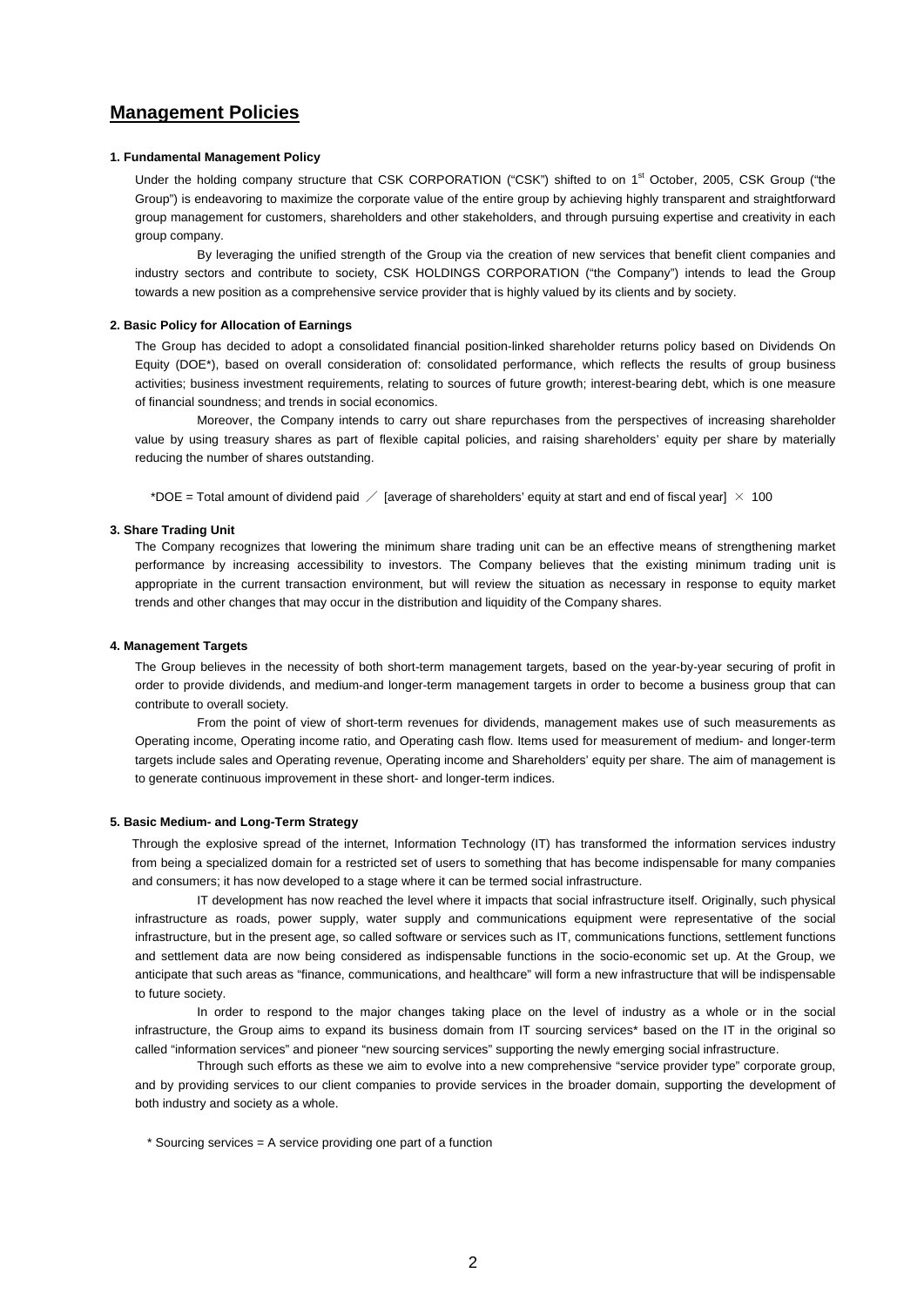

#### **6. Tasks Ahead**

The Japanese economy appears set for continued steady improvement. Although the growth rate is not likely to be high, corporate performance is improving, exports are expanding, and capital expenditure is on an upward trend. The information services industry is making the shift from growth to maturity, and securing profitability is becoming an important management issue amid the changes in client awareness of IT investment.

On the social side, the Japanese Corporate Act has stimulated structural integration and enhanced information disclosure, even as corporate scandals have led people to question the very concept of listed companies, with the result that we believe this is a significant turning point for company management. The first half of the year also saw a change of domestic political leadership, and there was continued political uncertainty in some neighboring countries.

In this type of environment, the Group positions the following three aims as important management issues, and aims to focus on the optimization of shareholder value through future growth.

#### i) The realization of sustainability

In order to resolve global problems including conservation of the natural environment, population issues, and international conflicts, we need to approach these issues from the standpoint of sustainability, and by providing the infrastructure, structures, products and services necessary for society, we aim to make direct and indirect contributions in this area.

In order to achieve this, CSK Institute for Sustainability, Ltd. has commenced research under the theme of "What is required in the age the sustainability?".

#### ii) Aiming to be a comprehensive service provider

At the Group, we aim to expand our business domain from contributing to increased efficiency at individual companies to providing services that support the development of industry and society, and become a comprehensive service provider utilizing our existing expertise in IT. In order to achieve that, we aim to evolve and grow our services to individual companies, create services that support social infrastructure, and establish them as the business domain of the Group.

As part of that process it is necessary to pursue even greater group synergies, and we believe the basic mindset of management will take on an extremely important meaning.

And while taking on new challenges, we will place a major emphasis on "the pursuit of profitability" "the pursuit of client satisfaction" "the pursuit of originality" "the pursuit of employee satisfaction" and "the pursuit of compliance and transparency" as fundamental management concepts, and work to expand our operations.

#### iii) Ensuring management transparency

The service provider we at the Group are aiming to become should create services that support the healthy and sustainable growth of society as a whole, fulfill our Corporate Social Responsibility (CSR) by continuing to provide those services, and contributes to society as a whole.

In other words, it is our ideal to be able to say that the very nature of our business is fulfilling CSR, and in order to achieve that it is necessary to develop a business model based on higher ethical values than ever before. And while transforming into being a service provider, we will also make ongoing efforts to secure, maintain and improve transparency in a sustainable manner.

#### **7. Matters pertaining to the parent company**

the Company is not a subsidiary of any company.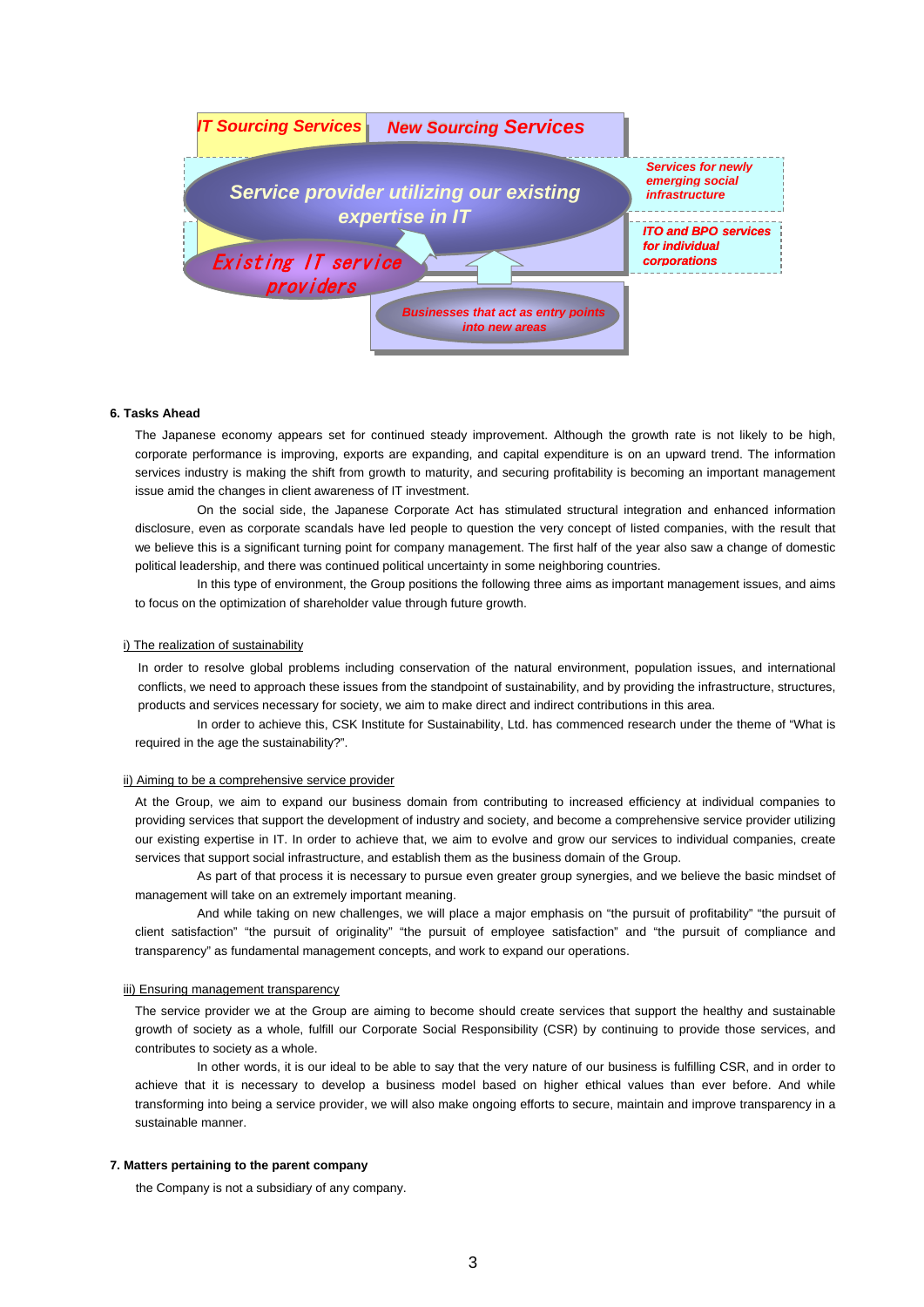## **Operating Results and Financial Position**

#### **1. Overview of operations**

During the interim period under review, the Japanese economy performed strongly, continuing last year's growth. Underpinned by higher corporate profits in the domestic economy and improved profitability in the export sector due to the weakening yen, increased capital investment, a positive employment situation, fewer concerns about deflation and other factors, Japan has recorded its longest period of economic expansion in the postwar era.

However, the performance of the U.S. economy, rising oil and raw materials prices, and other factors for concern remain, and although consumer spending is improving, it remains at a low level. Compared with the improved performance in the corporate sector, the favorable conditions are not really being felt at general consumer level.

In terms of the social environment, the new Corporate Act was enforced; there were further calls to improve corporate governance and internal controls; and various accounting standards and so forth were announced and enforced, with the objective of strengthening Japanese accounting standards—which are held to have facilitated recent corporate scandals and combining them with international accounting standards. A new administration was inaugurated, and a number of important political events took place, such as the emergence of political instability in neighboring countries.

In computer services, a wide range of industries are becoming more dependent on IT, and as a result there are increasing demands for better operational stability and strengthened security in systems. Meanwhile, in custom-developed software, price competition with other Japanese companies in the industry is becoming more intense; offshore outsourcing is increasing; and systems are becoming more advanced and complicated. Meanwhile, the shift to a new generation of IT engineers and the maturation of the industry itself are becoming acknowledged as fundamental problems.

In financial services, the investment environment is favorable, due to the improved economic environment and higher corporate profits. In the securities business related field, the equity markets rose sharply in April, but were at low levels from the end of May through to August. Investment trusts and bonds, on the other hand, performed well for the most part. In prepaid cards, cards with settlement functions and mobile phones are becoming more diversified, and use of prepaid cards as sales promotion tools, gift items and so forth is increasing.

#### **2. Overview of consolidated results**

In order to develop and grow to become a service provider group that supports the sustainable growth of society in this business environment, we have been implementing measures relating to two management policies : "Ι Transforming into being a service provider group" and "Ⅱ Ensuring management transparency and shareholder returns" during the present consolidated business year.

#### **I** Transforming into being a service provider group

### **1) Computer services business**

- i) The "New Securities Systems Project" that the Group is currently undertaking entered the full-fledged development stage in the second half of the previous fiscal year. In the current interim period, we completed back office systems, front office systems, the infrastructure and management base, and part of the detailed engineering. The work of completing the detailed engineering, implementation, testing and so forth is proceeding on schedule.
- ii) In computer services we are carrying out the following joint initiatives/new service development projects.
	- CSK SYSTEMS CORPORATION is serving as an integrated development base (development factory) to enable the efficient and rapid launch of enterprise resource planning package services
	- JIEC Co., Ltd. has concluded sales agreements for and started sales of log data storage and analysis tools for strengthening internal control and security
	- CSK WinTechnology Corporation has started joint sale of security appliance servers that are easy to set up, maintain and administer, and have filters to protect against sophisticated spam emails
	- CSK FIELD SERVICES CO., LTD. has formed a business partnership for specialized mobile PC security management services, and has started to develop one-stop services through the three-company partnership
	- SUPER SOFTWARE COMPANY LTD. has started sale of a total support system that has house purchase, house sale, facility administration and cost control functions

#### **2) Financial services, securities and prepaid card business**

- i) In financial services, we made active investment based on appropriate management and monitoring systems, aiming to make a stable contribution to profits.
- ii) In securities, we launched a new investment trust mainly targeting investment in Chinese small and medium-sized equities, aiming to established a earnings base and differentiate ourselves from other companies, and have been pursuing measures such as establishing compound investment options for existing core investment trusts, while also ensuring that information is provided to customers more proactively than before.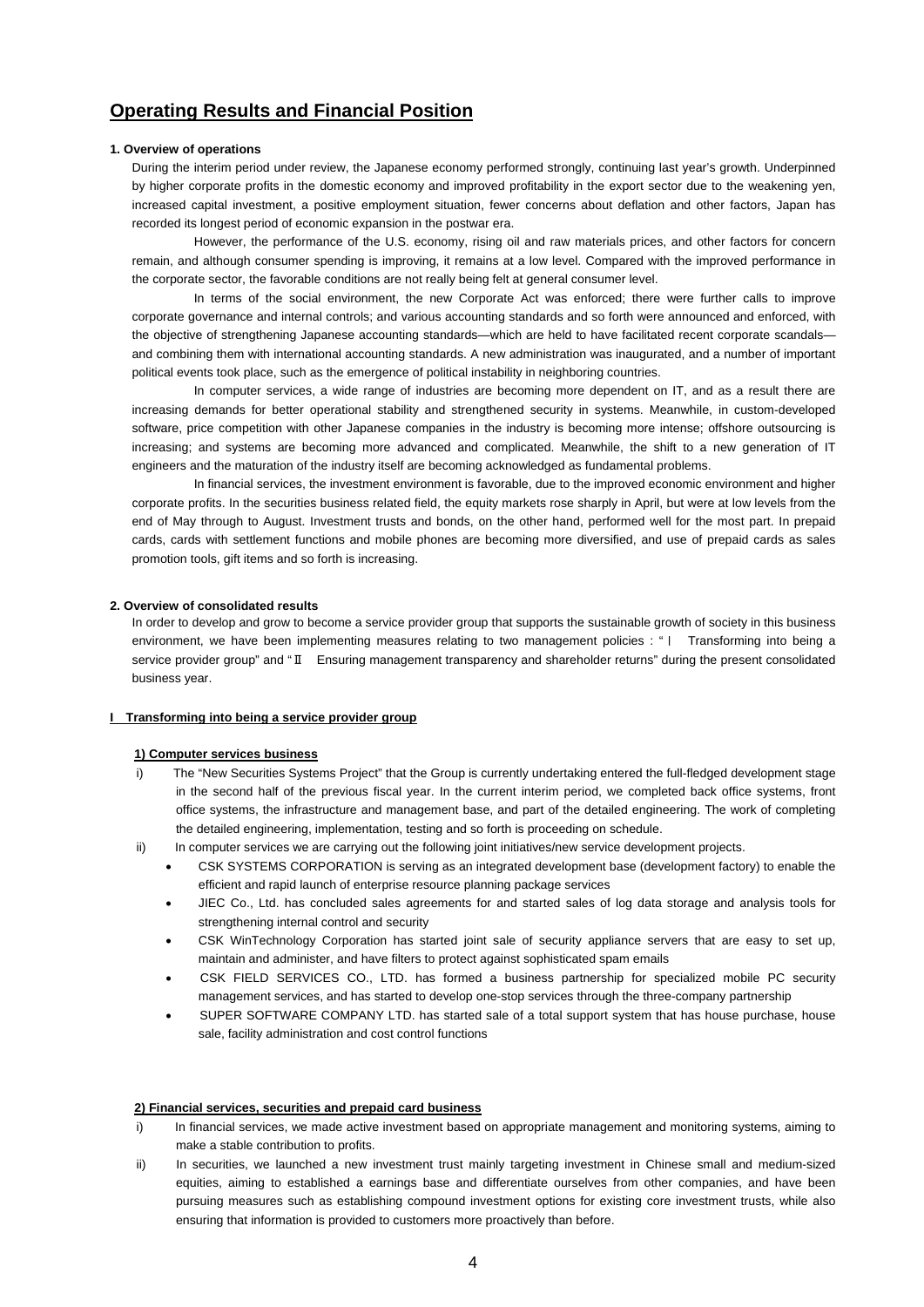iii) In the prepaid card business we have introduced prepaid card systems in partnership with credit card companies and for a major bookstore chain, new developments aimed at making use of cards more widespread and improving users' convenience.

#### **3) CSK Holdings**

- i) We have concluded a partnership agreement with Osaka University, with the objective of "leveraging IT in the education provided at the university, improving education results, effectively utilizing education assets, and for the Group, pursuing commercialization of services for leveraging IT in education" and so forth.
- ii) With the objective of carrying out appropriate fund procurement and securing a stable financial base, in July 2006 we issued No.7 unsecured convertible-bond-type-bonds with stocks acquisition rights, with a total issuance amount of ¥35.0 billion.

#### **II Ensuring management transparency and shareholder returns**

#### **1) Ensuring management transparency**

CSK shifted to a holding company structure in October 2005, and as a result the Group's overall framework has been finalized. Nevertheless, with the objective of further improving management transparency, we are working to develop the systems of the Group as a whole, by putting in place expert organizations and other measures, aiming to build or develop the internal controls systems required by the Corporate Act and the Financial Instruments and Exchange Act (currently the Securities Exchange Law).

Furthermore, we are responding to the urgently implemented accounting standards such as those relating to the application of control criteria and influence criteria to investment associations, and giving due consideration to transparency in accounting practices.

## **2) Shareholder returns policy**

The Group's annual dividend payments up to the fiscal year are as follows. For the interim period under review, we plan to pay a dividend per share of ¥20.

|                              | Trends in annual dividend per share |
|------------------------------|-------------------------------------|
| Fiscal year ended March 2006 | ¥40                                 |
| Fiscal year ended March 2005 | ¥17                                 |
| Fiscal year ended March 2004 | ¥15                                 |
| Fiscal year ended March 2003 | ¥12                                 |

Our consolidated financial results for the first half of the fiscal year ending 31<sup>st</sup> March, 2007, which reflect the management activities outlined above, are as follows.

## **Two-year trends in consolidated interim financial results [billions of yen]**

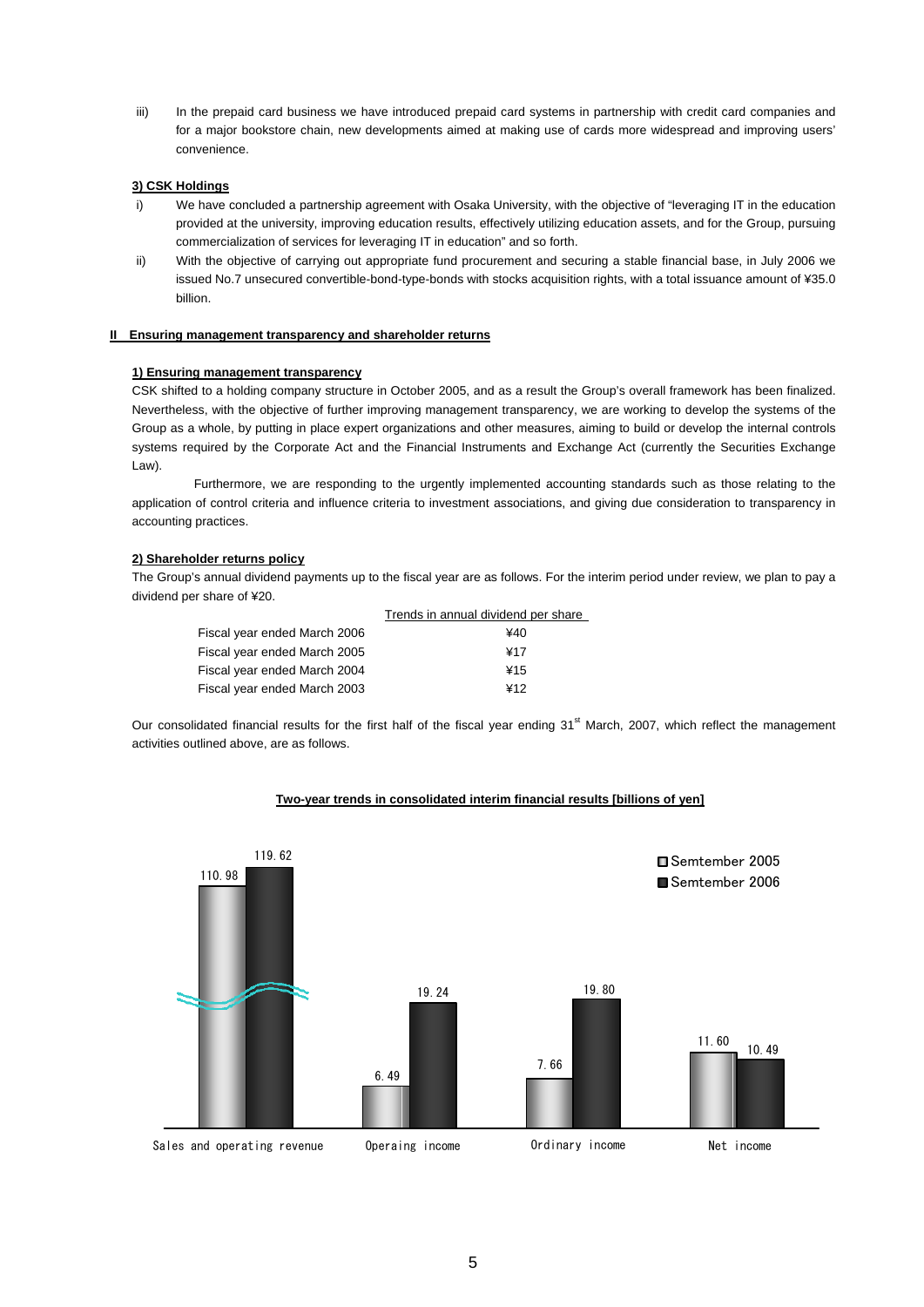#### ① **Overview of business results**

#### **Sales and operating revenue increased ¥8.64 billion (7.8%) to ¥119.62 billion**

## **Operating income increased ¥12.75 billion (196.5%) to ¥19.24 billion**

Sales and operating revenue increased 7.8% to ¥119.62 billion, due to sound performance in ASP\* services in Computer services, contact center-related BPO\* services, systems testing and other verification services, and systems integration and other services for the finance, insurance, distribution equipment, machinery, distribution and travel industries, along with expansion of the financial services business.

Operating income increased 196.5% to ¥19.24 billion, supported by the factors noted above, along with greatly improved profitability in the computer services business arising from higher margins in systems integrations, and R&D costs decreasing as products reached commercialization. The financial services business also performed well.

\*ASP (Application Service Provider) = Company or service that provides IT system services on a pay-as-you-go basis \* BPO (Business Process Outsourcing) = Consigning operations to an outside company for efficiency

#### **Ordinary income increased ¥12.14 billion (158.3%) to ¥19.80 billion**

Ordinary income increased 158.3% to ¥19.80 billion, due to higher operating income along with changes to non-operating income and expenses.

#### **Net income decreased ¥1.11 billion (9.6%) to ¥10.49 billion**

Net income decreased 9.6% to ¥10.49 billion, primarily due to the absence of a gain on sales of investments in securities that had boosted extraordinary gains in the previous interim period.

Results by business segment are as follows:

#### **A. Computer services**

Sales and operating revenue of ¥92.53 billion, a decrease of ¥2.15 billion (2.3%) compared to the previous interim period.

z Operating income of ¥7.71 billion, an increase of ¥4.87 billion (171.7%) compared to the previous interim period.

There was positive demand for ASP services for the securities industry, and for contact center-related BPO services to the manufacturing, mail order and services industries. Demand was also positive for verification services to the mobile phone, communications and digital appliance industries and systems integration for the finance, insurance, distribution equipment, machinery, distribution and travel industries. However, demand for replacement equipment declined, and overall sales and operating revenue decreased 2.3% to ¥92.53 billion.

Operating income increased 2.7 times of that of the previous interim period, rising 171.7% to ¥7.71 billion. In addition to strong performance in all areas other than equipment sales, other factors included higher profitability in systems integration services, a reduction in R&D costs as products reached commercialization, and the absence of holding company expenses that impacted the previous comparable period.

#### **B. Financial services**

● Sales and operating revenue of ¥15.32 billion, an increase of ¥11.36 billion (287.3%) compared to the previous interim period.

Operating income of ¥12.20 billion, an increase of ¥10.00 billion (455.2%) compared to the previous interim period.

Performance in the financial services sector benefited from further favorable returns from investments from the previous fiscal year, with substantial growth in revenues and income, as a stable and efficient source of Group revenues.

#### **C. Securities services**

Sales and operating revenue of ¥10.99 billion, a decrease of ¥0.31 billion (2.8%) compared to the previous interim period.

z Operating income of ¥0.28 billion, a decrease of ¥1.33 billion (82.3%) compared to the previous interim period.

Sales and operating revenue in this segment decreased 2.8% to ¥10.99 billion, due to lower trading revenues recorded during the period.

Operating income decreased 82.3% to ¥0.28 billion, due to higher selling, general and administrative expenses for items such as advertising, personnel, and system integration.

#### **D. Prepaid card sales**

● Sales and operating revenue of ¥1.46 billion, an increase of ¥0.06 billion (4.7%) compared to the previous interim period. z Operating loss of ¥0.09 billion, an improvement of ¥6 million compared to the previous interim period.

Sales and revenue recorded for this segment increased 4.7% to ¥1.46 billion, due to the addition of new sales channels and an increase in the number of customers. Supporting this revenue growth were active measures to develop sales and pursue long-term growth, which resulted in higher sales, general and administration expenses and an operating loss of ¥0.09 billion, an improvement of ¥6 million on the previous interim operating loss.

Note: The afore-mentioned segment based sales also include inter-segment sales. For details please see page 23, Segment Information.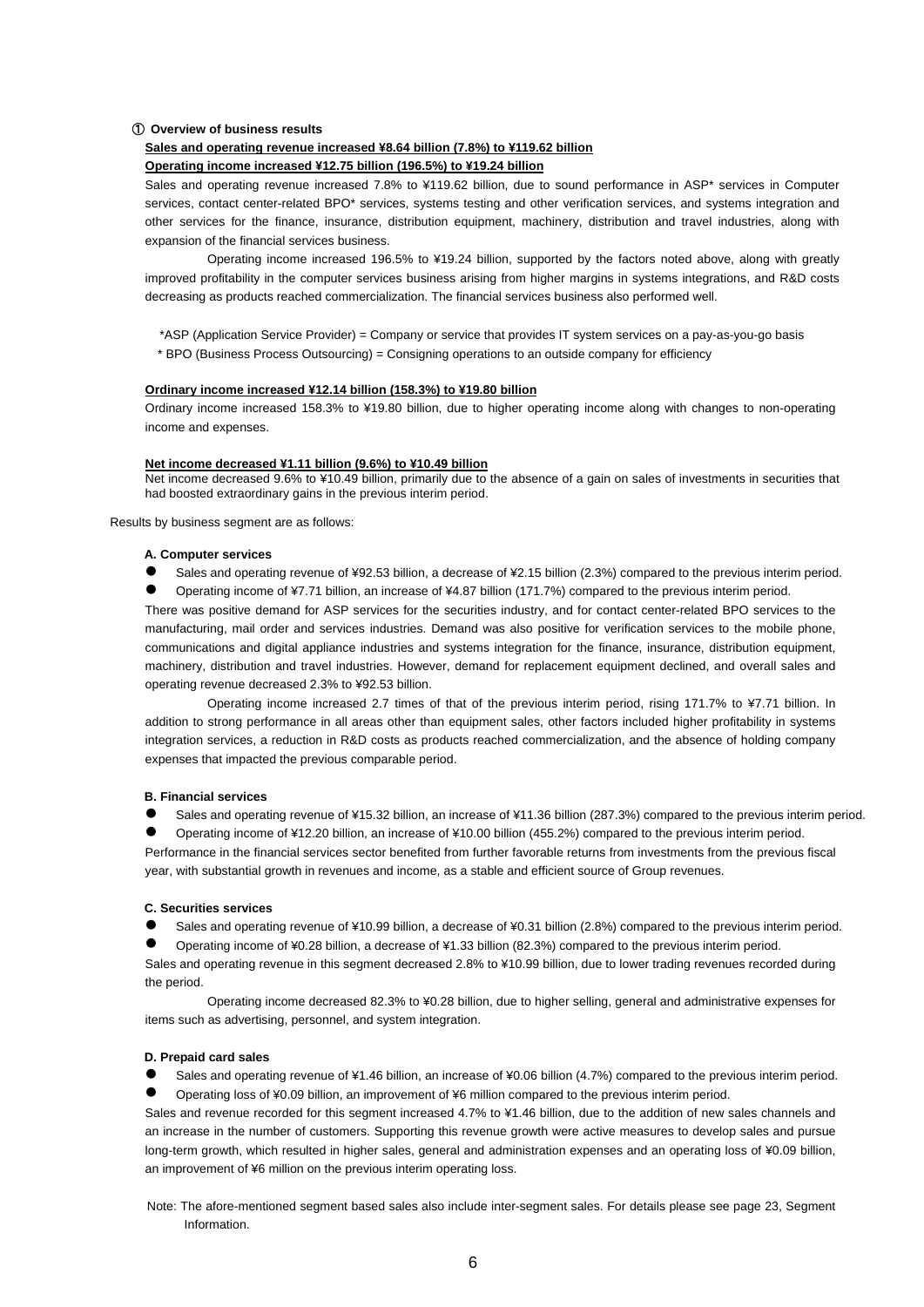#### ② **Financial Position**

#### **Assets increased ¥10.92 billion (2.0%) to ¥554.06 billion**

Current assets increased ¥8.28 billion. Although cash increased from progress made in reducing sales receivables and the July 2006 issue of No.7 unsecured convertible-bond-type-bonds with stocks acquisition rights, current assets in the securities business decreased ¥30.62 billion. Fixed assets increased ¥2.64 billion. Although buildings and structures and land decreased from the sale of a facility in Nagayama, Tokyo in continuation of measures initiated in the previous year to optimize asset utilization, intangible fixed assets increased due to progress made in developing software for "New Securities Systems Project". As a result, total assets increased by ¥10.92 billion from 31<sup>st</sup> March, 2006 to reach ¥554.06 billion.

#### **Liabilities increased ¥8.08 billion (2.4%) to ¥347.79 billion**

In current liabilities, liabilities decreased in the securities business, but the announcement and adoption during the interim period of PITF No. 20, Practical Solution on Application of Control Criteria and Influence Criteria to Investment Associations, resulted in the inclusion in the consolidated results of part of an investment made in a company in the financial services business. Accompanying this, Liabilities related to financial services increased ¥13.33 billion. Long-term liabilities increased ¥34.33 billion because of the July 2006 issue of No.7 unsecured convertible-bond-type-bonds with stocks acquisition rights. As a result of these factors, total liabilities increased ¥8.08 billion compared to the end of the previous fiscal year.

#### **Net assets increased ¥2.83 billion (1.4%) to ¥206.26 billion**

Factors that increased the figure included net income recorded for the interim period, along with an increase in capital and capital reserves arising from the exercise of stock options. Factors that decreased this figure included a decrease in retained earnings from the distribution of dividends at the end of the previous period, and a reduction in investments in securities arising from the winding-up of an investment association that had been recorded on an equity basis. As a result, net assets as of 30<sup>th</sup> September, 2006 had increased ¥2.83 billion.

#### ③ **Cash flow**

#### **Cash flows from operating activities**

### **¥7.84 billion (increase of ¥12.55 billion)**

Although income tax payments were made, investment returns on investments in the financial services business reduced the increase in Investments related to financial services, part of an investment in a company was included in consolidation with financial services liabilities increasing accordingly, and operating income increased. As a result, cash flows from operating activities increased ¥12.55 billion.

#### **Cash flow from investing activities**

#### **Minus ¥5.10 billion (decrease of ¥7.24 billion)**

Although cash was generated from the sale of a facility at Nagayama, Tokyo as part of measures to optimize asset utilization and investments in securities decreased, progress in the development of new securities systems software resulted in the recording of intangible fixed assets, and there was a decline in the figure for cash generated from the sale of investment securities that had contributed to results in the previous interim period. Accordingly, cash flow from investing activities was ¥7.24 billion lower than in the previous interim period.

#### **Cash flow from financing activities**

#### **¥30.75 billion (increase of ¥43.98 billion)**

In addition to procuring funds of ¥35.0 billion from the July 2006 issue of No.7 unsecured convertible-bond-type-bonds with stocks acquisition rights, the figure for the period under review reflects the absence of treasury share acquisitions that impacted the previous interim period. As a result, cash flow from financing activities increased ¥43.98 billion.

### **Cash and cash equivalents**

#### **¥108.86 billion (increase of ¥47.20 billion or 76.5%)**

As a result of the factors listed above, cash and cash equivalents as of  $30<sup>th</sup>$  September, 2006 amounted to ¥108.86 billion, an increase of ¥47.20 billion compared to  $30<sup>th</sup>$  September, 2005.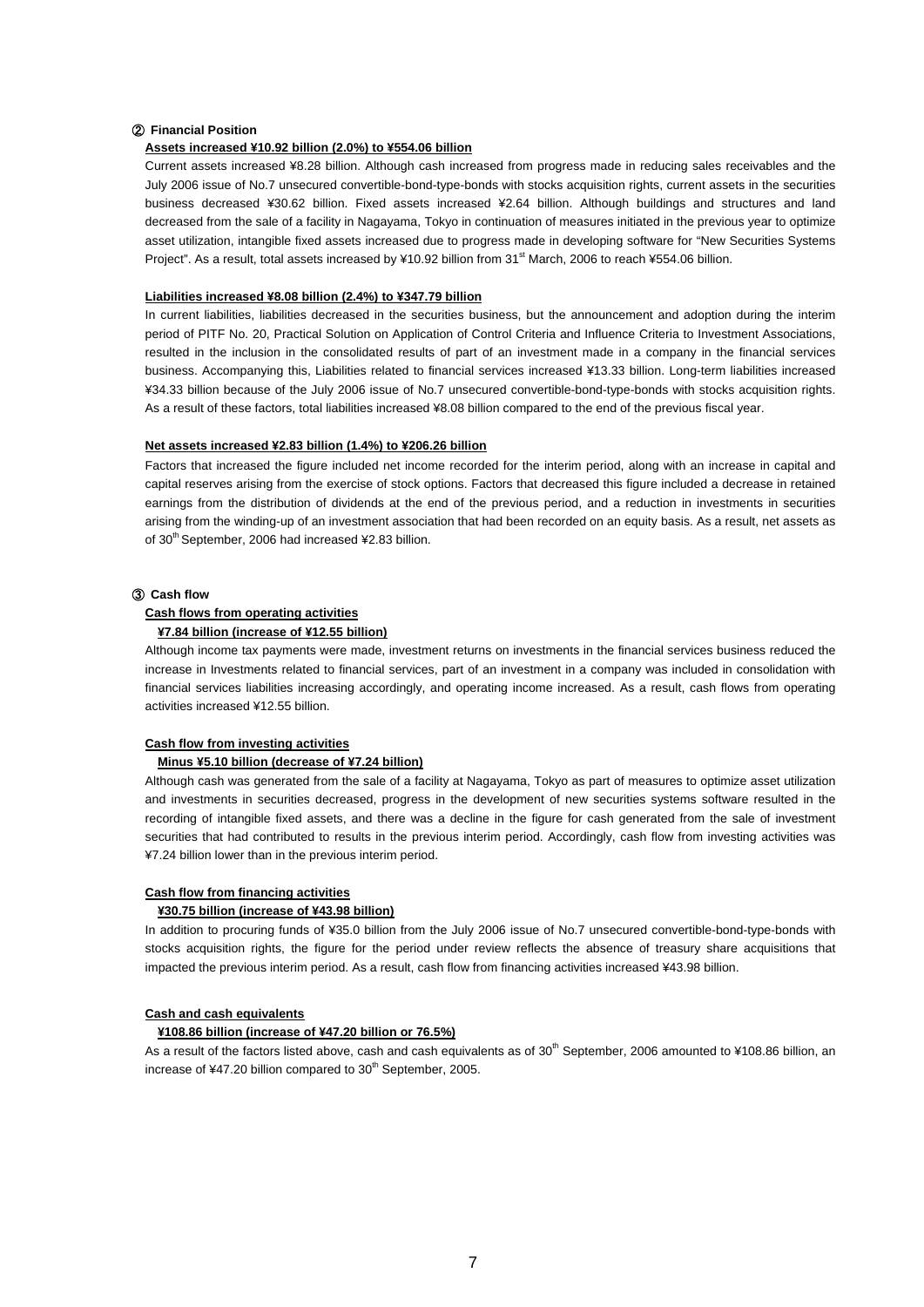#### Recent trends in cash flow-related indices are as follows:

|                                           | 31 <sup>st</sup> Mar, 2005 | 31 <sup>st</sup> Mar, 2006 | 30 <sup>th</sup> Sep, 2005 | 30 <sup>th</sup> Sep, 2006 |
|-------------------------------------------|----------------------------|----------------------------|----------------------------|----------------------------|
| Equity ratio (%)                          | 34.3                       | 33.1                       | 35.0                       | 33.0                       |
| Equity ratio based on<br>market price (%) | 73.8                       | 79.3                       | 78.9                       | 66.0                       |
| Debt service coverage<br>(years)          | 126.4                      |                            |                            |                            |
| Interest coverage ratio<br>(times)        | 1.7                        |                            |                            | 13.4                       |

Notes: A) Equity ratio = (Total shareholders' equity  $+$  Total valuation and translation adjustments)  $\diagup$  total assets

B) Equity ratio based on market price = Market capitalization  $\diagup$  total assets

C) Debt service coverage = Interest-bearing debt  $\diagup$  operating cash flow

D) Interest coverage ratio = Operating cash flow interest paid

\* All indices are calculated from consolidated financial results figures.

- \* Cash flow is Net cash provided by operating activities from the consolidated statements of cash flows. Interestbearing debt is the interest-bearing portion of liabilities recorded on the consolidated balance sheet.
- \* Market capitalization = Market price on last trading day of specified period  $\times$  total shares outstanding at end of period (excluding treasury stock).
- \* Debt service coverage and interest coverage ratio for the fiscal year ended 31<sup>st</sup> Mar, 2006 is not recorded because operating cash flow for that period was negative.
- Debt service coverage is not recorded for the interim periods of the fiscal year ended  $31<sup>st</sup>$  Mar, 2006 and the fiscal year ending 31<sup>st</sup> Mar, 2007, as operating cash flow is a half-year period. Interest coverage ratio for the interim period of the fiscal year ended 31<sup>st</sup> Mar, 2006 is not recorded because operating cash flow for that period was negative.

### ④ **Business and operational risks**

The Group has in place a range of measures to reduce foreseeable risks to the management of a company. Nevertheless, a range of factors, including could business or related risks and the economic and social environment, could impact negatively on the Group's business performance or financial position.

The risk items recognized and outlined below comprise those risks that as of the compiling of this risk are perceived to be the most significant risks in each business segment.

#### **A. Computer services: Risk of unprofitable projects, defects or systems failure**

The Group's systems integration operations face the risk of unprofitable projects and the requirement for defect correction measures due to miscalculations at the start of projects regarding the scale, specifications or others matters related to projects.

In systems management, systems may fail or be damaged by computer viruses or other unforeseen causes, with the associated risk that contract-related claims or damages could materially impact the Group financial performance.

In BPO, the Group faces the risk of being materially disadvantaged by insufficiently formed contracts.

The Group takes the utmost care in its handling of confidential and personal information, but nevertheless faces the risk that if security issues arise they could have a significant impact on the management of and trust held in the Group.

#### **B. Financial services**

In selecting investment targets for venture companies, investing in real-estate-related projects through anonymous associations, and selecting investment targets for share or other acquisitions, the Group makes use of a specialist structure to assess investment risk. However, factors such as unforeseen changes to the investment environment, mean that there is a risk that return on investments could be delayed, investment returns could be lower than planned or fail to be realized, and the materialization of such risk could have a negative impact on the Group's business performance or financial position.

#### **C. Securities services**

Risks in this area are classified into quantifiable risks, such as credit risk, market risk and liquidity risk, and risks that are difficult to quantify, such as risks arising from rapid changes in the market environment, settlement risk, operational risk, systems risk, and information-related risk. The Group takes a range of measures to minimize such risks, but should such risks materialize on a scale larger than foreseen, or if unforeseen risks should materialize, such events could have a negative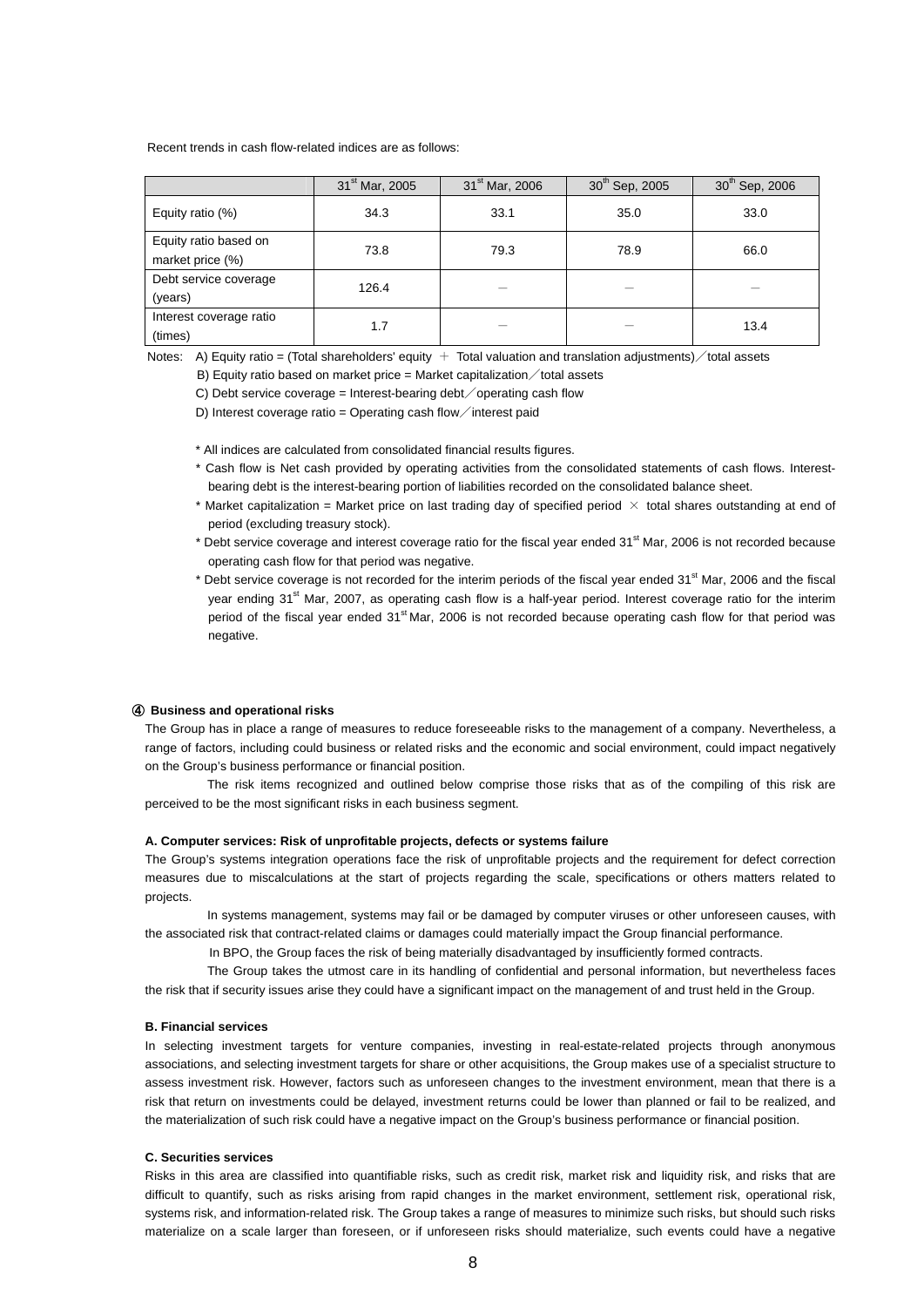impact on the Group's business performance or financial position.

#### **D. Prepaid card sales**

In prepaid cards, risks include fraudulent use of cards, competitive activity from banks, credit and other card companies, or a decline in card usage. The materialization of such risks could have a negative impact on the Group's business performance or financial position.

#### **E. CSK Group**

In August 2005, the Tokyo Regional Taxation Bureau notified the Company and a consolidated subsidiary of a corporate tax adjustment relating to the fiscal year ended 31<sup>st</sup> March, 2004. In the same month, the Company and the subsidiary lodged an objection with the Tokyo Regional Taxation Bureau, seeking to have the entire ruling struck out. However, should this application not receive approval, or should the situation escalate to the point where a court of law determines not to uphold the Company's point of view, such outcome could have a negative impact on the Group's business performance or financial position.

### ⑤ **Consolidated forecasts for the fiscal year ending 31st March, 2007**

The economic environment until 31<sup>st</sup> March, 2007 is expected to continue to be robust as in the period under review, and while there is the possibility that it will be impacted by overseas economic trends, we anticipate that no special factors will arise that would cause a fall in capital expenditure, corporate performance or personal consumption. Based on this view, our consolidated performance forecast for the fiscal year ending  $31<sup>st</sup>$  March, 2007 is as follows.

For sales and operating revenue, given that active IT investment at our client companies is expected to continue, we forecast increased revenue in the computer services business.

We envisage that operating income and ordinary income in the information services business will see major increases on increased revenues, improvements in development business profitability, and as progress is made on improving project management functions. In the financial services and the security business, which continues to make steady contributions to income, we forecast that operating income will rise 35.3% and ordinary income 29.7%.

Net income for the fiscal year ending 31<sup>st</sup> March, 2007 is expected to show a year-on-year decline, principally because results are not expected to include the significant extraordinary gains, derived from liquidizing certain asset holdings, that contributed to net income in the previous year.

(millions of yen)

|                                                                               | Sales and operating<br>revenue | Ordinary income | Net income |
|-------------------------------------------------------------------------------|--------------------------------|-----------------|------------|
| Full year                                                                     | 260,000                        | 35,000          | 18.000     |
| Reference: Actual results for fiscal year<br>ended 31 <sup>st</sup> Mar, 2006 | 241.154                        | 26,981          | 30,874     |

Note: The above forecasts are forward-looking statements based on management assumptions, estimates and plans current as of the publication date of this material. As these assumptions, estimates and plans are subject to a number of risks relating to the economy, the operating environment and other factors, actual results may be materially different.

#### **3. Non-consolidated performance**

Because the Group shifted to a holding company structure from 1<sup>st</sup> October, 2005, non-consolidated figures for the previous fiscal year are derived from the individual performance of the former CSK.

Operating revenue for the holding company primarily comprises dividends received from subsidiaries and affiliates and the Group operating revenue.

(millions of yen)

|                                                           | Sales and operating<br>revenue | Operating income | Ordinary income | Net income |
|-----------------------------------------------------------|--------------------------------|------------------|-----------------|------------|
| Interim period of FY ended<br>31 <sup>st</sup> Mar, 2006  | 55.847                         | 2.162            | 5.067           | 14.929     |
| Interim period of FY ending<br>31 <sup>st</sup> Mar, 2007 | 11.511                         | 7.923            | 9,326           | 8,957      |
| Increase (decrease)                                       | (44, 336)                      | 5.760            | 4,259           | (5, 972)   |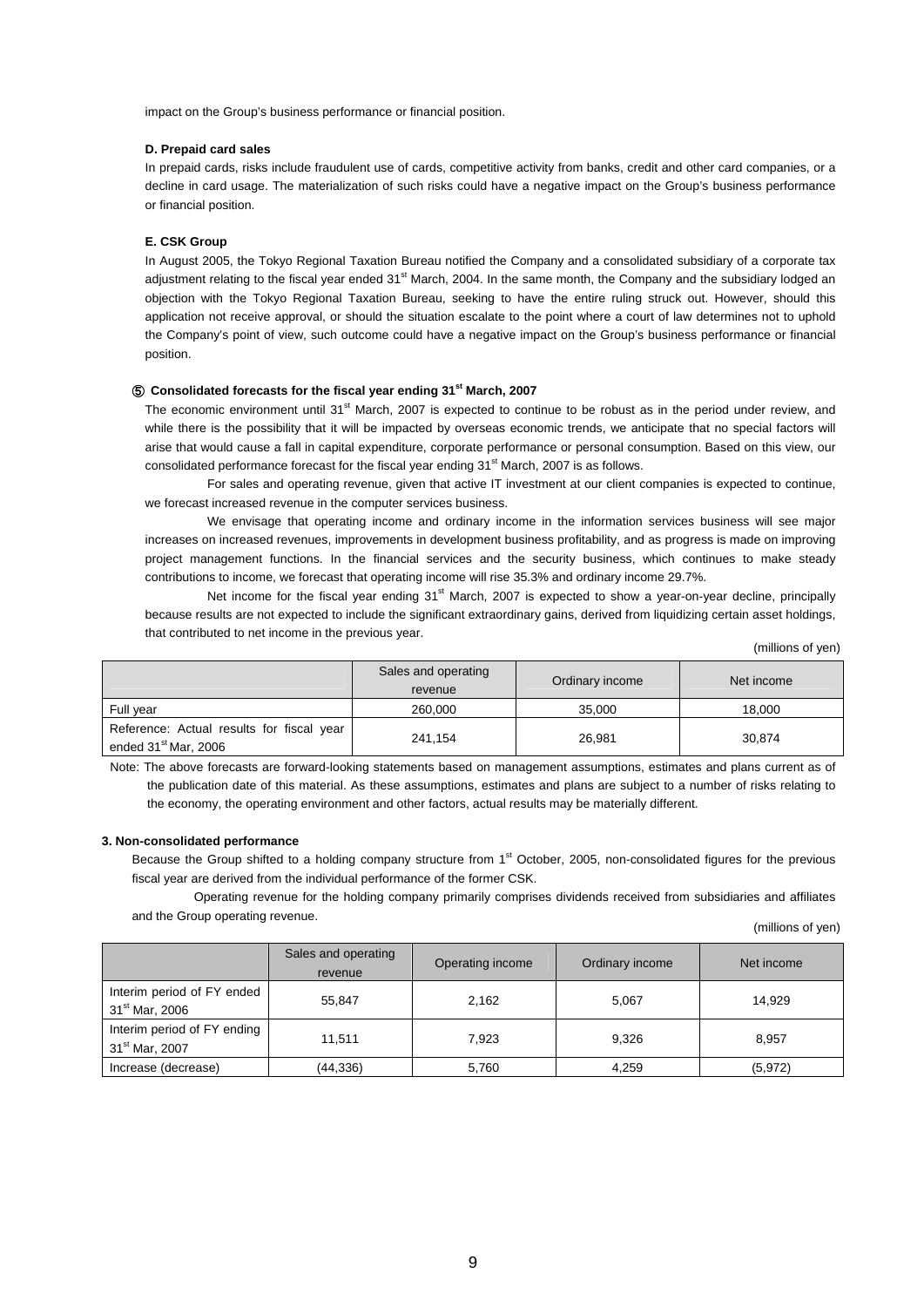# **Consolidated Balance Sheets**

|                                                                 |                                                                       |                 |                              |                           |                             |               |                                    | (millions of yen) |
|-----------------------------------------------------------------|-----------------------------------------------------------------------|-----------------|------------------------------|---------------------------|-----------------------------|---------------|------------------------------------|-------------------|
| Period                                                          | Fiscal year 2006<br>1st half                                          |                 | Fiscal year 2007<br>1st half |                           | Fiscal year 2006            |               | Increase (Decrease)<br>compared to |                   |
|                                                                 | (As of 30 <sup>th</sup> Sep, 2005) (As of 30 <sup>th</sup> Sep, 2006) |                 |                              |                           | (As of $31^{st}$ Mar, 2006) |               | fiscal year 2006                   |                   |
| Account                                                         | Amount                                                                | $%$ of<br>total | Amount                       | $\frac{1}{6}$ of<br>total | Amount                      | % of<br>total | Amount                             | Change            |
| Assets                                                          |                                                                       | $\frac{0}{0}$   |                              | %                         |                             | $\frac{0}{0}$ |                                    | %                 |
| <b>Current assets</b>                                           |                                                                       |                 |                              |                           |                             |               |                                    |                   |
| 1 Cash and time deposits                                        | 64,131                                                                |                 | 111,997                      |                           | 77,444                      |               | 34,552                             |                   |
| 2 Notes and accounts receivable                                 | 30,902                                                                |                 | 27,813                       |                           | 36,079                      |               | (8, 266)                           |                   |
| 3 Marketable securities                                         | 2.757                                                                 |                 | 4,153                        |                           | 3,910                       |               | 242                                |                   |
| 4 Venture capital investments                                   | 3,419                                                                 |                 | 3,172                        |                           | 3,176                       |               | (3)                                |                   |
| 5 Inventories                                                   | 7,235                                                                 |                 | 9,149                        |                           | 8,111                       |               | 1,037                              |                   |
| 6 Investments related to financial<br>services                  | 78,060                                                                |                 | 100,381                      |                           | 94,123                      |               | 6,258                              |                   |
| 7 Cash segregated as deposits<br>related to securities business | 51,789                                                                |                 | 46,265                       |                           | 57,696                      |               | (11, 430)                          |                   |
| 8 Trading assets related to<br>securities business              | 9,833                                                                 |                 | 12,342                       |                           | 10,863                      |               | 1,479                              |                   |
| 9 Receivables related to margin                                 |                                                                       |                 |                              |                           |                             |               |                                    |                   |
| transactions                                                    | 73,559                                                                |                 | 91,446                       |                           | 112,120                     |               | (20, 674)                          |                   |
| 10 Other current assets                                         | 24,244                                                                |                 | 41,765                       |                           | 36,800                      |               | 4,964                              |                   |
| Allowance for doubtful accounts                                 | (178)                                                                 |                 | (39)                         |                           | (162)                       |               | 122                                |                   |
| Total current assets                                            | 345,754                                                               | 73.9            | 448,447                      | 80.9                      | 440,165                     | 81.0          | 8,282                              | 1.9               |
| II Fixed assets                                                 |                                                                       |                 |                              |                           |                             |               |                                    |                   |
| 1 Tangible fixed assets                                         |                                                                       |                 |                              |                           |                             |               |                                    |                   |
| (1) Buildings and structures                                    | 17,697                                                                |                 | 7,399                        |                           | 10,391                      |               | (2,991)                            |                   |
| $(2)$ Land                                                      | 10,597                                                                |                 | 10,001                       |                           | 11,684                      |               | (1,682)                            |                   |
| (3) Other tangible fixed assets                                 | 5,949                                                                 |                 | 5,894                        |                           | 4,910                       |               | 983                                |                   |
| Total tangible fixed assets                                     | 34,244                                                                | 7.3             | 23,295                       | 4.2                       | 26,986                      | 5.0           | (3,691)                            | (13.7)            |
| 2 Intangible fixed assets                                       |                                                                       |                 |                              |                           |                             |               |                                    |                   |
| (1) Goodwill                                                    | 796                                                                   |                 | 352                          |                           | 607                         |               | (254)                              |                   |
| (2) Other intangible fixed assets                               | 15,299                                                                |                 | 8,879                        |                           | 3,826                       |               | 5,053                              |                   |
| Total intangible fixed assets                                   | 16,095                                                                | 3.5             | 9,232                        | 1.7                       | 4,434                       | 0.8           | 4,798                              | 108.2             |
| 3 Investments and other assets                                  |                                                                       |                 |                              |                           |                             |               |                                    |                   |
| (1) Investments in securities                                   | 49,297                                                                |                 | 59,097                       |                           | 58,679                      |               | 417                                |                   |
| (2) Prepaid pension costs                                       | 4,066                                                                 |                 | 3,313                        |                           | 3,269                       |               | 44                                 |                   |
| (3) Deferred income taxes                                       | 4,780                                                                 |                 | 1,511                        |                           | 969                         |               | 541                                |                   |
| (4) Others<br>Allowance for doubtful                            | 15,497                                                                |                 | 11,073                       |                           | 10,750                      |               | 322                                |                   |
| accounts                                                        | (2, 182)                                                              |                 | (1,909)                      |                           | (2, 120)                    |               | 211                                |                   |
| Total investments and other<br>assets                           | 71,459                                                                | 15.3            | 73,086                       | 13.2                      | 71,548                      | 13.2          | 1,537                              | 2.1               |
| Total fixed assets                                              | 121,799                                                               | 26.1            | 105,614                      | 19.1                      | 102,969                     | 19.0          | 2,644                              | 2.6               |
| <b>Total assets</b>                                             | 467,554                                                               | 100.0           | 554,061                      | 100.0                     | 543,134                     | 100.0         | 10,927                             | 2.0               |
|                                                                 |                                                                       |                 |                              |                           |                             |               |                                    |                   |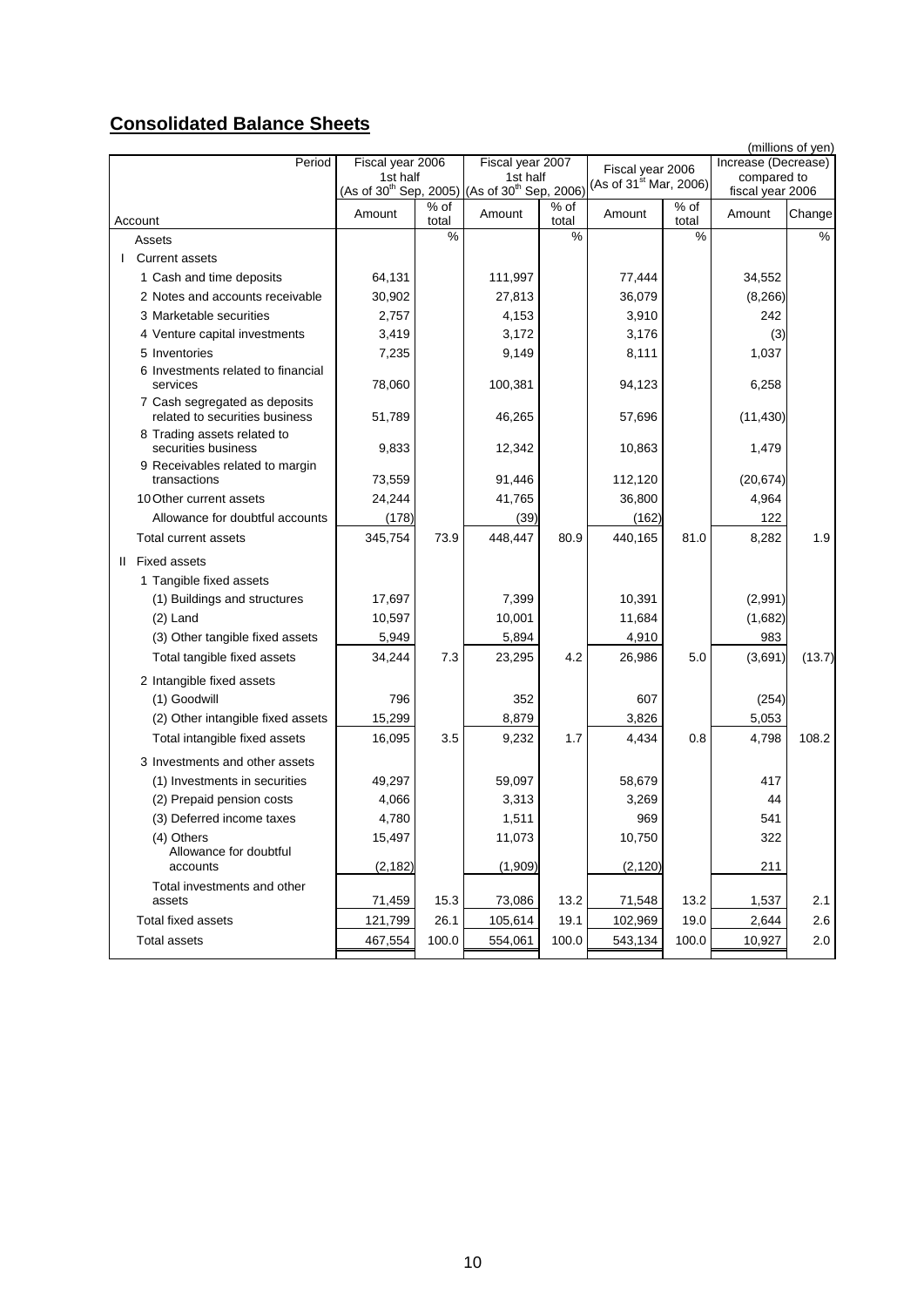|                                                                                                          |                  |               |                                                                                   |                 |                                    |               |                                 | (millions of yen) |
|----------------------------------------------------------------------------------------------------------|------------------|---------------|-----------------------------------------------------------------------------------|-----------------|------------------------------------|---------------|---------------------------------|-------------------|
| Period                                                                                                   | Fiscal year 2006 |               | Fiscal year 2007                                                                  |                 | Fiscal year 2006                   |               | Increase (Decrease)             |                   |
|                                                                                                          | 1st half         |               | 1st half<br>(As of 30 <sup>th</sup> Sep, 2005) (As of 30 <sup>th</sup> Sep, 2006) |                 | (As of 31 <sup>st</sup> Mar, 2006) |               | compared to<br>fiscal year 2006 |                   |
| Account                                                                                                  | Amount           | % of<br>total | Amount                                                                            | $%$ of<br>total | Amount                             | % of<br>total | Amount                          | Change            |
| Liabilities                                                                                              |                  | %             |                                                                                   | %               |                                    | %             |                                 | %                 |
| <b>I</b> Current liabilities                                                                             |                  |               |                                                                                   |                 |                                    |               |                                 |                   |
| 1 Accounts payable                                                                                       | 12,132           |               | 10,863                                                                            |                 | 14,015                             |               | (3, 152)                        |                   |
| 2 Short-term bank loans payable                                                                          | 18,535           |               | 21,955                                                                            |                 | 23,853                             |               | (1, 897)                        |                   |
| 3 Current portion of corporate<br>bonds payable                                                          | 1,500            |               |                                                                                   |                 |                                    |               |                                 |                   |
| 4 Accrued income taxes                                                                                   | 1,649            |               | 6,055                                                                             |                 | 10,868                             |               | (4, 812)                        |                   |
| 5 Deposits received of prepaid<br>cards                                                                  | 35,962           |               | 40,376                                                                            |                 | 38,977                             |               | 1,399                           |                   |
| 6 Accrued bonuses to employees                                                                           | 5,980            |               | 5,648                                                                             |                 | 6,288                              |               | (640)                           |                   |
| 7 Allowance for anticipated losses<br>on contracts                                                       | 173              |               | 2,097                                                                             |                 | 3,173                              |               | (1,076)                         |                   |
| 8 Allowance for relocation loss                                                                          | 95               |               |                                                                                   |                 |                                    |               |                                 |                   |
| 9 Liabilities related to financial<br>services                                                           |                  |               | 13,336                                                                            |                 |                                    |               | 13,336                          |                   |
| 10 Trading liabilities related to<br>securities business                                                 | 902              |               | 6,460                                                                             |                 | 4,756                              |               | 1,704                           |                   |
| 11 Payable related to margin<br>transactions                                                             | 57,107           |               | 54,618                                                                            |                 | 77,341                             |               | (22, 723)                       |                   |
| 12 Deposits received and guarantee<br>deposits received from customers<br>related to securities business | 60,303           |               | 58,938                                                                            |                 | 65,984                             |               | (7,045)                         |                   |
| 13 Other current liabilities                                                                             | 19,804           |               | 20,642                                                                            |                 | 22,102                             |               | (1, 459)                        |                   |
| <b>Total current liabilities</b>                                                                         | 214,147          | 45.8          | 240,995                                                                           | 43.5            | 267,362                            | 49.2          | (26, 367)                       | (9.9)             |
| II Long-term liabilities                                                                                 |                  |               |                                                                                   |                 |                                    |               |                                 |                   |
| 1 Corporate bonds payable                                                                                | 40,000           |               | 40,000                                                                            |                 | 40,000                             |               |                                 |                   |
| 2 Convertible bonds payable                                                                              | 23,000           |               | 58,000                                                                            |                 | 23,000                             |               | 35,000                          |                   |
| 3 Long-term bank loans payable                                                                           | 1,200            |               | 5,000                                                                             |                 | 5,000                              |               |                                 |                   |
| 4 Accrued employees' retirement<br>benefits                                                              | 766              |               | 738                                                                               |                 | 787                                |               | (49)                            |                   |
| 5 Accrued directors' retirement                                                                          |                  |               |                                                                                   |                 |                                    |               |                                 |                   |
| benefits                                                                                                 | 239              |               | 186                                                                               |                 | 239<br>2,235                       |               | (52)                            |                   |
| 6 Other long-term liabilities                                                                            | 2,009            |               | 1,670                                                                             |                 |                                    |               | (565)                           |                   |
| Total long-term liabilities                                                                              | 67,215           | 14.4          | 105,595                                                                           | 19.1            | 71,262                             | 13.1          | 34,332                          | 48.2              |
| III Statutory reserve                                                                                    |                  |               |                                                                                   |                 |                                    |               |                                 |                   |
| 1 Reserve for securities trading<br>liabilities                                                          | 857              |               | 1,201                                                                             |                 | 1,078                              |               | 122                             |                   |
| 2 Reserve for financial futures<br>trading liabilities                                                   | $\mathbf 0$      |               | 1                                                                                 |                 | 0                                  |               | 0                               |                   |
| Total statutory reserve                                                                                  | 857              | 0.2           | 1,202                                                                             | 0.2             | 1,079                              | 0.2           | 122                             | 11.3              |
| <b>Total liabilities</b>                                                                                 | 282,220          | 60.4          | 347,792                                                                           | 62.8            | 339,703                            | 62.5          | 8,088                           | 2.4               |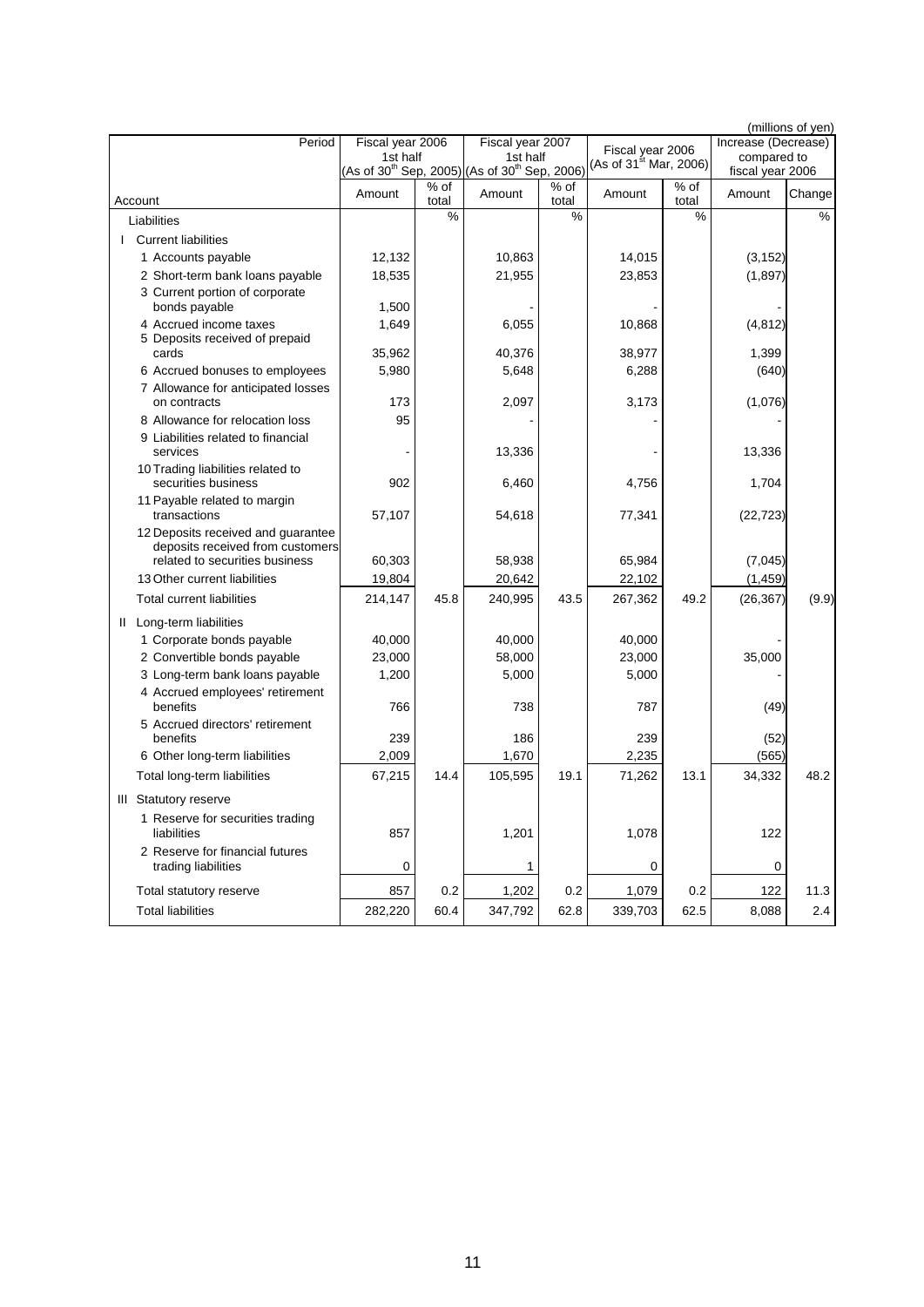|                                                                   |                  |               |                                                                                   |               |                             |                 |                                 | (millions of yen) |
|-------------------------------------------------------------------|------------------|---------------|-----------------------------------------------------------------------------------|---------------|-----------------------------|-----------------|---------------------------------|-------------------|
| Period                                                            | Fiscal year 2006 |               | Fiscal year 2007                                                                  |               | Fiscal year 2006            |                 | Increase (Decrease)             |                   |
|                                                                   | 1st half         |               | 1st half<br>(As of 30 <sup>th</sup> Sep, 2005) (As of 30 <sup>th</sup> Sep, 2006) |               | (As of $31^{st}$ Mar, 2006) |                 | compared to<br>fiscal year 2006 |                   |
| Account                                                           | Amount           | % of<br>total | Amount                                                                            | % of<br>total | Amount                      | $%$ of<br>total | Amount                          | Change            |
| Minority interests                                                |                  | %             |                                                                                   | %             |                             | $\%$            |                                 | %                 |
| Minority interests                                                | 21,639           | 4.6           |                                                                                   |               | 23,606                      | 4.4             | (23,606)                        |                   |
| Shareholders' equity                                              |                  |               |                                                                                   |               |                             |                 |                                 |                   |
| Common stock                                                      | 69,852           | 14.9          |                                                                                   |               | 71,523                      | 13.2            | (71, 523)                       |                   |
| Capital surplus<br>Ш                                              | 34,477           | 7.4           |                                                                                   |               | 36,137                      | 6.6             | (36, 137)                       |                   |
| Retained earnings<br>Ш                                            | 61,391           | 13.1          |                                                                                   |               | 80,719                      | 14.9            | (80, 719)                       |                   |
| Unrealized gains on securities<br>IV                              | 11,947           | 2.6           |                                                                                   |               | 11,069                      | 2.0             | (11,069)                        |                   |
| Foreign currency translation                                      |                  |               |                                                                                   |               |                             |                 |                                 |                   |
| adjustments                                                       | (61)             | (0.0)         |                                                                                   |               |                             |                 |                                 |                   |
| VI Treasury stock, at cost                                        | (13, 912)        | (3.0)         |                                                                                   |               | (19, 625)                   | (3.6)           | 19,625                          |                   |
| Total shareholders' equity                                        | 163,694          | 35.0          |                                                                                   |               | 179,824                     | 33.1            | (179, 824)                      |                   |
| Total liabilities, minority interests<br>and shareholders' equity | 467,554          | 100.0         |                                                                                   |               | 543,134                     | 100.0           | (543, 134)                      |                   |
|                                                                   |                  |               |                                                                                   |               |                             |                 |                                 |                   |
| Net assets                                                        |                  |               |                                                                                   |               |                             |                 |                                 |                   |
| Shareholders' equity                                              |                  |               |                                                                                   |               |                             |                 |                                 |                   |
| 1 Common stock                                                    |                  |               | 72,195                                                                            | 13.0          |                             |                 | 72,195                          |                   |
| 2 Capital surplus                                                 |                  |               | 36,809                                                                            | 6.6           |                             |                 | 36,809                          |                   |
| 3 Retained earnings                                               |                  |               | 87,982                                                                            | 15.9          |                             |                 | 87,982                          |                   |
| 4 Treasury stock, at cost                                         |                  |               | (19, 642)                                                                         | (3.5)         |                             |                 | (19, 642)                       |                   |
| Total shareholders' equity                                        |                  |               | 177,344                                                                           | 32.0          |                             |                 | 177,344                         |                   |
| Valuation and translation<br>Ш.<br>adjustments                    |                  |               |                                                                                   |               |                             |                 |                                 |                   |
| 1 Unrealized gains on securities                                  |                  |               | 5,255                                                                             | 0.9           |                             |                 | 5,255                           |                   |
| 2 Gains on deferred hedge                                         |                  |               | $\Omega$                                                                          | 0.0           |                             |                 | $\Omega$                        |                   |
| Total valuation and translation<br>adjustments                    |                  |               | 5,256                                                                             | 0.9           |                             |                 | 5,256                           |                   |
| <b>III</b> Minority interests                                     |                  |               | 23,668                                                                            | 4.3           |                             |                 | 23,668                          |                   |
| Total net assets                                                  |                  |               | 206,269                                                                           | 37.2          |                             |                 | 206,269                         |                   |
| Total liabilities and net assets                                  |                  |               | 554,061                                                                           | 100.0         |                             |                 | 554,061                         |                   |
|                                                                   |                  |               |                                                                                   |               |                             |                 |                                 |                   |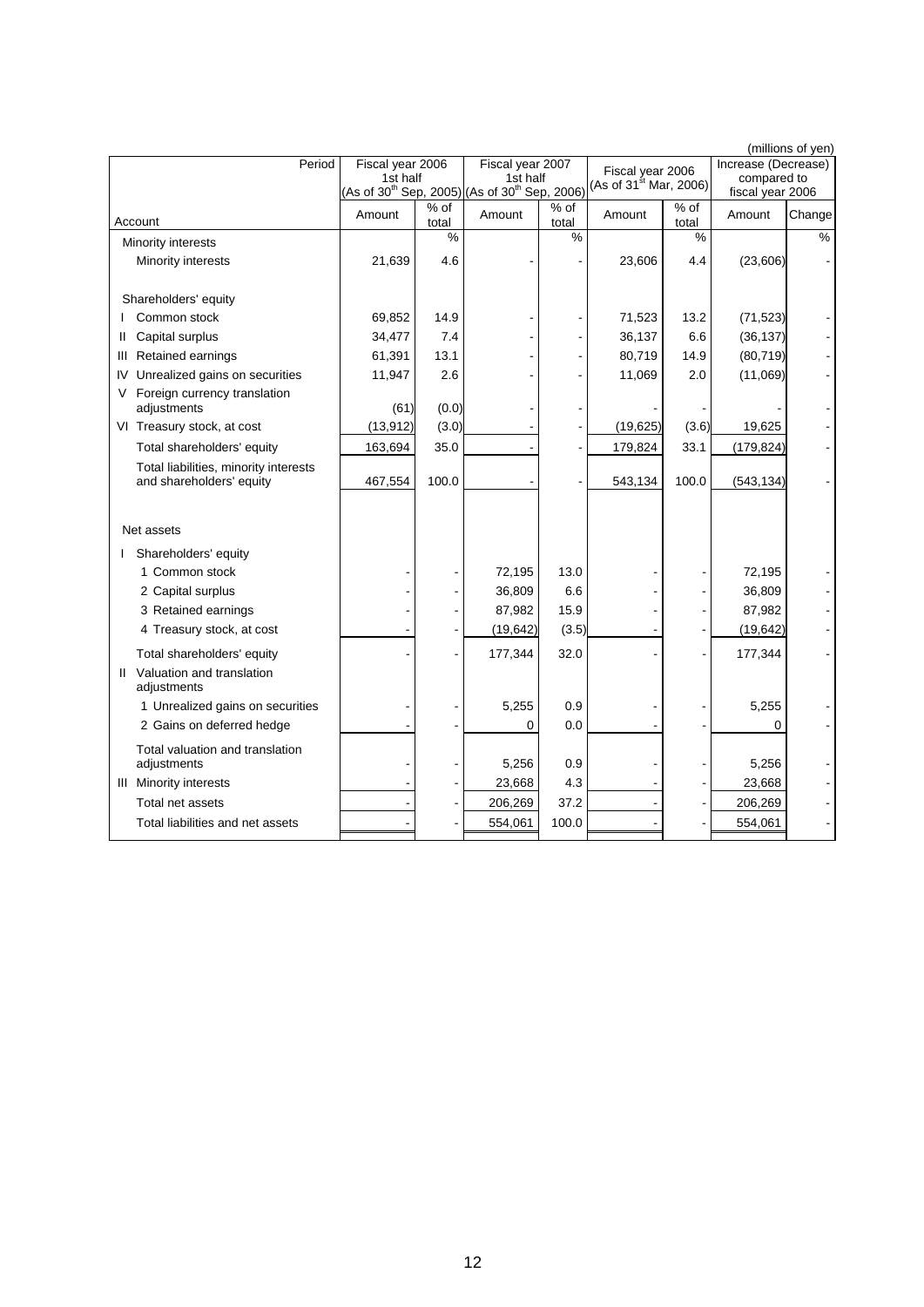# **Consolidated Statements of Income**

|  |   |                                                 |         |                                  |                                  |           |            |        |                  | (millions of yen)                |
|--|---|-------------------------------------------------|---------|----------------------------------|----------------------------------|-----------|------------|--------|------------------|----------------------------------|
|  |   | Period                                          |         | Fiscal year 2006                 | Fiscal year 2007                 |           | Increase   |        | Fiscal year 2006 |                                  |
|  |   |                                                 |         | For the six months               | For the six months               |           | (Decrease) |        | For the year     |                                  |
|  |   |                                                 |         | ended 30 <sup>th</sup> Sep, 2005 | ended 30 <sup>th</sup> Sep, 2006 |           |            |        |                  | ended 31 <sup>st</sup> Mar, 2006 |
|  |   |                                                 |         | Ratio to                         |                                  | Ratio to  |            |        |                  | Ratio to                         |
|  |   |                                                 | Amount  | Sales and                        | Amount                           | Sales and | Amount     | Change | Amount           | Sales and                        |
|  |   |                                                 |         | operating                        |                                  | operating |            |        |                  | operating                        |
|  |   | Account                                         |         | revenue                          |                                  | revenue   |            |        |                  | revenue                          |
|  |   |                                                 |         | %                                |                                  | %         |            | %      |                  | $\%$                             |
|  |   | I Sales and operating revenue                   | 110,985 | 100.0                            | 119,626                          | 100.0     | 8,640      | 7.8    | 241,154          | 100.0                            |
|  |   |                                                 |         |                                  |                                  |           |            |        |                  |                                  |
|  |   | II Operating costs                              | 75,848  | 68.3                             | 72,282                           | 60.4      | (3, 565)   | (4.7)  | 156,581          | 64.9                             |
|  |   | Gross profit                                    | 35,137  | 31.7                             | 47,344                           | 39.6      | 12,206     | 34.7   | 84,572           | 35.1                             |
|  |   |                                                 |         |                                  |                                  |           |            |        |                  |                                  |
|  |   | III Selling, general and administrative         |         |                                  |                                  |           |            |        |                  |                                  |
|  |   | expenses                                        | 28,647  | 25.9                             | 28,096                           | 23.5      | (550)      | (1.9)  | 59,435           | 24.7                             |
|  |   | Operating income                                | 6,490   | 5.8                              | 19,247                           | 16.1      | 12,756     | 196.5  | 25,137           | 10.4                             |
|  |   |                                                 |         |                                  |                                  |           |            |        |                  |                                  |
|  |   |                                                 | 1,563   |                                  | 1,175                            | 1.0       |            | (24.8) | 2,807            | 1.2                              |
|  |   | IV Non-operating income                         |         | 1.4                              |                                  |           | (387)      |        |                  |                                  |
|  |   | 1 Interest income                               | 71      |                                  | 91                               |           | 20         |        | 124              |                                  |
|  |   | 2 Dividend income                               |         |                                  | 233                              |           | 233        |        |                  |                                  |
|  |   | 3 Equity in net gains of affiliates             | 198     |                                  |                                  |           | (198)      |        | 198              |                                  |
|  |   | 4 Hoard profit of prepaid card                  | 432     |                                  | 448                              |           | 15         |        | 909              |                                  |
|  |   | Insurance dividend income<br>5                  |         |                                  | 120                              |           | 120        |        |                  |                                  |
|  |   | 6<br>Others, net                                | 860     |                                  | 281                              |           | (579)      |        | 1,575            |                                  |
|  |   |                                                 |         |                                  |                                  |           |            |        |                  |                                  |
|  | V | Non-operating expenses                          | 384     | 0.3                              | 612                              | 0.5       | 228        | 59.4   | 963              | 0.4                              |
|  |   | 1 Interest expenses                             | 132     |                                  | 46                               |           | (86)       |        | 174              |                                  |
|  |   | 2 Provision for accrued                         |         |                                  |                                  |           |            |        |                  |                                  |
|  |   | employees' retirement benefits                  | 130     |                                  | 130                              |           | 0          |        | 260              |                                  |
|  |   | 3 Transfer agent commission                     | 81      |                                  | 88                               |           | 6          |        | 187              |                                  |
|  |   | Employment transfer cost<br>4                   |         |                                  | 111                              |           | 111        |        | 105              |                                  |
|  |   |                                                 |         |                                  |                                  |           |            |        |                  |                                  |
|  |   | 5 Others, net                                   | 39      |                                  | 236                              |           | 196        |        | 235              |                                  |
|  |   | Ordinary income                                 | 7,669   | 6.9                              | 19,809                           | 16.6      | 12,140     | 158.3  | 26,981           | 11.2                             |
|  |   |                                                 |         |                                  |                                  |           |            |        |                  |                                  |
|  |   | VI Extraordinary gains                          | 16,129  | 14.5                             | 722                              | 0.5       | (15, 406)  | (95.5) | 37,568           | 15.6                             |
|  |   | 1 Gain on sales of fixed assets                 |         |                                  | 208                              |           | 208        |        | 15,897           |                                  |
|  |   | 2 Gain on sales of investments in               |         |                                  |                                  |           |            |        |                  |                                  |
|  |   | securities<br>3 Gain from reversal of allowance | 15,964  |                                  |                                  |           | (15,964)   |        | 21,418           |                                  |
|  |   | for doubtful accounts                           |         |                                  | 89                               |           | 89         |        |                  |                                  |
|  |   | Gain from transfer of buisiness                 |         |                                  | 277                              |           | 277        |        |                  |                                  |
|  |   |                                                 |         |                                  |                                  |           |            |        |                  |                                  |
|  |   | 5<br>Others, net                                | 164     |                                  | 147                              |           | (16)       |        | 251              |                                  |
|  |   |                                                 |         |                                  |                                  |           |            |        |                  |                                  |
|  |   | VII Extraordinary losses                        | 2,785   | 2.5                              | 410                              | 0.3       | (2, 374)   | (85.3) | 11,763           | 4.9                              |
|  |   | 1 Loss on disposal of fixed<br>assets           | 382     |                                  | 48                               |           | (334)      |        | 1,153            |                                  |
|  |   | 2 Loss on impairment of fixed                   |         |                                  |                                  |           |            |        |                  |                                  |
|  |   | assets                                          |         |                                  |                                  |           |            |        | 3,379            |                                  |
|  |   | 3 Compensation for damages                      |         |                                  | 104                              |           | 104        |        |                  |                                  |
|  |   | 4 Loss on relocation of datacenter              | 740     |                                  |                                  |           | (740)      |        |                  |                                  |
|  |   | 5 Loss on cancellation of system                |         |                                  |                                  |           |            |        | 1,568            |                                  |
|  |   | development                                     | 807     |                                  |                                  |           | (807)      |        | 2,945            |                                  |
|  |   | 6 Bad debt loss                                 |         |                                  | 75                               |           | 75         |        |                  |                                  |
|  |   | 7 Provision for reserve for                     |         |                                  |                                  |           |            |        |                  |                                  |
|  |   | securities trading liabilities                  | 199     |                                  | 122                              |           | (77)       |        | 421              |                                  |
|  |   | 8 Provision for reserve for financial           |         |                                  |                                  |           |            |        |                  |                                  |
|  |   | futures trading liabilities                     | 0       |                                  | 0                                |           | 0          |        | 0                |                                  |
|  |   | Others, net<br>9                                | 654     |                                  | 59                               |           | (595)      |        | 2,295            |                                  |
|  |   |                                                 |         |                                  |                                  |           |            |        |                  |                                  |
|  |   | Income before income taxes and                  |         |                                  |                                  |           |            |        |                  |                                  |
|  |   | minority interests                              | 21,013  | 18.9                             | 20,122                           | 16.8      | (891)      | (4.2)  | 52,785           | 21.9                             |
|  |   | Income taxes: Current                           | 1,253   | 1.1                              | 7,583                            | 6.3       | 6,330      | 505.0  | 12,557           | 5.2                              |
|  |   | Income taxes: Deferred                          | 7,291   | 6.5                              | 1,732                            | 1.4       | (5, 559)   | (76.2) | 6,475            | 2.7                              |
|  |   | Minority interests in subsidiaries              | 859     | 0.8                              | 315                              | 0.3       | (543)      | (63.3) | 2,877            | 1.2                              |
|  |   | Net income                                      | 11,607  | 10.5                             | 10,490                           | 8.8       | (1, 117)   | (9.6)  | 30,874           | 12.8                             |
|  |   |                                                 |         |                                  |                                  |           |            |        |                  |                                  |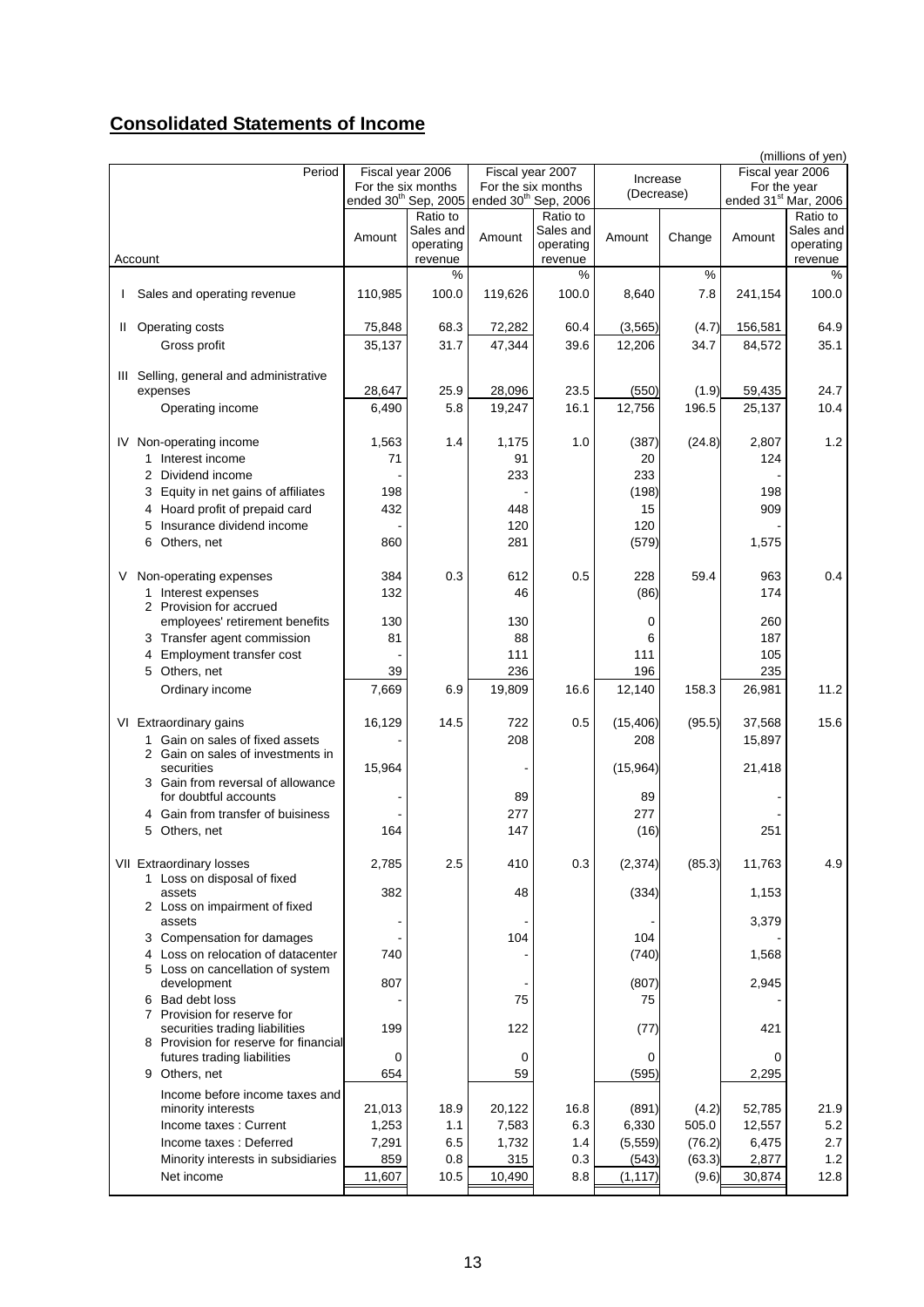|  | <b>Consolidated Statements of Capital Surplus and Retained Earnings</b> |  |  |  |
|--|-------------------------------------------------------------------------|--|--|--|
|--|-------------------------------------------------------------------------|--|--|--|

|    |                                                              |                                  | (millions of yen)                |
|----|--------------------------------------------------------------|----------------------------------|----------------------------------|
|    | Period                                                       | Fiscal year 2006                 | Fiscal year 2006                 |
|    |                                                              | For the six months               | For the year                     |
|    |                                                              | ended 30 <sup>th</sup> Sep, 2005 | ended 31 <sup>st</sup> Mar, 2006 |
|    | Account                                                      | Amount                           | Amount                           |
|    | Capital surplus:                                             |                                  |                                  |
|    | Opening balance                                              | 34,114                           | 34,114                           |
| Ш  | Increase                                                     | 362                              | 2,033                            |
|    | 1 Exercise of stock options                                  | 362                              | 2,033                            |
|    | 2 Net gains on disposition of treasury stock                 | $\Omega$                         |                                  |
| Ш  | Decrease                                                     |                                  | 10                               |
|    | Loss on disposition of treasury stock                        |                                  | 10                               |
| IV | Ending balance                                               | 34,477                           | 36,137                           |
|    |                                                              |                                  |                                  |
|    | Retained earnings:                                           |                                  |                                  |
|    | Opening balance                                              | 51,261                           | 51,261                           |
| Ш  | Increase                                                     | 11,607                           | 30,936                           |
|    | 1 Net income for the period                                  | 11,607                           | 30,874                           |
|    | 2 Increase due to exclusion in consolidation of subsidiaries |                                  | 61                               |
| Ш  | Decrease                                                     | 1,478                            | 1,478                            |
|    | Cash dividends<br>1.                                         | 1,282                            | 1,282                            |
|    | 2 Directors' and standing corporate auditors' bonuses        | 196                              | 196                              |
| IV | Ending balance                                               | 61,391                           | 80,719                           |
|    |                                                              |                                  |                                  |

# **Consolidated Statement of Changes in Net Assets**

Fiscal year 2007 for the six months ended  $30<sup>th</sup>$  Sep, 2006

|                                                                                 |                 |                          |                      |                               |                                  |                                             |                               |                       | (millions of yen)   |
|---------------------------------------------------------------------------------|-----------------|--------------------------|----------------------|-------------------------------|----------------------------------|---------------------------------------------|-------------------------------|-----------------------|---------------------|
|                                                                                 |                 |                          | Shareholders' equity |                               |                                  | Valuation and<br>translation<br>adjustments |                               | Minority<br>interests | Total net<br>assets |
|                                                                                 | Common<br>stock | Capital<br>surplus       | Retained<br>earnings | Treasury<br>stock,<br>at cost | Total<br>shareholders'<br>equity | <b>Unrealized</b><br>gains on<br>securities | Gains on<br>deferred<br>hedge |                       |                     |
| Balance as of 31 <sup>st</sup> Mar. 2006                                        | 71,523          | 36,137                   | 80,719               | (19,625)                      | 168,754                          | 11,069                                      |                               | 23,606                | 203,430             |
| Change in the six months                                                        |                 |                          |                      |                               |                                  |                                             |                               |                       |                     |
| Exercise of stock option                                                        | 671             | 671                      |                      |                               | 1,343                            |                                             |                               |                       | 1,343               |
| Cash dividends                                                                  |                 | $\overline{a}$           | (2,945)              |                               | (2,945)                          |                                             |                               |                       | (2, 945)            |
| Directors' and standing corporate<br>auditors' bonuses                          |                 | $\overline{a}$           | (281)                |                               | (281)                            |                                             |                               |                       | (281)               |
| Net income                                                                      |                 | $\overline{\phantom{a}}$ | 10,490               |                               | 10,490                           |                                             |                               |                       | 10,490              |
| Repurchase of treasury stock                                                    |                 | $\blacksquare$           | ۰                    | (17)                          | (17)                             |                                             |                               |                       | (17)                |
| Disposal of treasury stock                                                      |                 | (0)                      | ٠                    | 0                             | $\mathbf 0$                      |                                             | -                             |                       | 0                   |
| Net change in the items other<br>than shareholders' equity in the<br>six months |                 |                          |                      |                               |                                  | (5, 813)                                    | 0                             | 62                    | (5,750)             |
| Total of change in the six months                                               | 671             | 671                      | 7,262                | (16)                          | 8,589                            | (5, 813)                                    | 0                             | 62                    | 2,838               |
| Balance as of 30 <sup>th</sup> Sep, 2006                                        | 72,195          | 36,809                   | 87,982               | (19, 642)                     | 177,344                          | 5,255                                       | 0                             | 23,668                | 206,269             |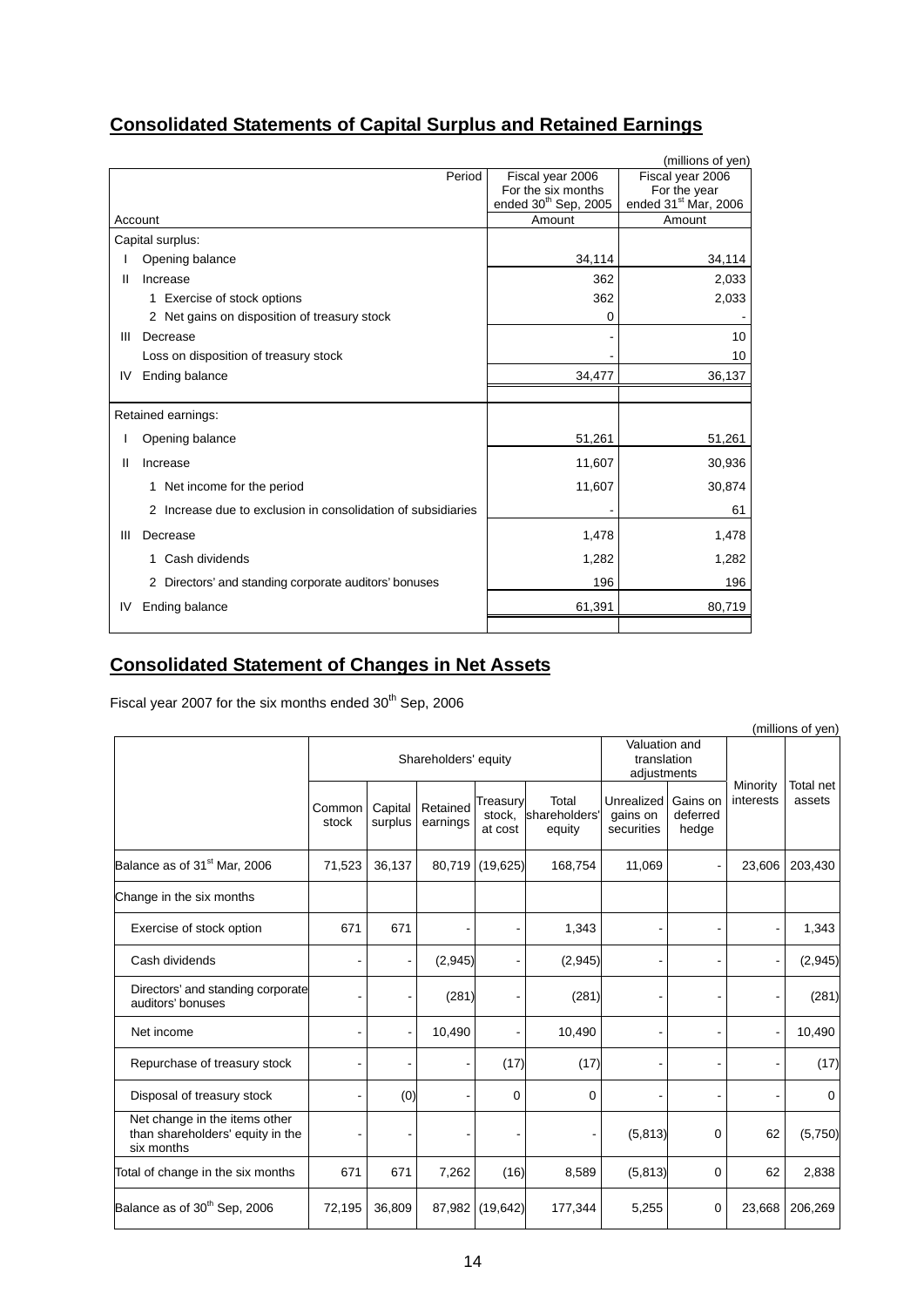# **Consolidated Statements of Cash Flows**

|                                                                                         |                            |                            |            | (millions of yen)      |
|-----------------------------------------------------------------------------------------|----------------------------|----------------------------|------------|------------------------|
| Period                                                                                  | Fiscal year 2006           | Fiscal year 2007           |            | Fiscal year 2006       |
|                                                                                         | For the six                | For the six                | Increase   | For the year           |
|                                                                                         | months ended               | months ended               | (Decrease) | ended 31 <sup>st</sup> |
|                                                                                         | 30 <sup>th</sup> Sep, 2005 | 30 <sup>th</sup> Sep, 2006 |            | Mar, 2006              |
| Account                                                                                 | Amount                     | Amount                     | Amount     | Amount                 |
| I Cash flows from operating activities                                                  |                            |                            |            |                        |
| 1 Income before income taxes and minority interests                                     | 21,013                     | 20,122                     | (891)      | 52,785                 |
| 2 Depreciation                                                                          | 2,876                      | 2,162                      | (714)      | 5,870                  |
| 3 Loss on impairment of fixed assets                                                    |                            |                            |            | 3,379                  |
| 4 Amortization of goodwill                                                              | 200                        | 270                        | 70         | 373                    |
| 5 Increase (Decrease) in allowances and decrease                                        |                            |                            |            |                        |
| (increase) in prepaid pension costs                                                     | (1, 318)                   | (1,980)                    | (662)      | 2,191                  |
| 6 Interest and dividend income                                                          | (1, 213)                   | (1, 469)                   | (256)      | (2, 459)               |
| 7 Interest expenses                                                                     | 520                        | 584                        | 63         | 863                    |
| 8 Equity in net losses (gains) of unconsolidated                                        |                            |                            |            |                        |
| subsidiaries and affiliates                                                             | (198)                      |                            | 198        | (198)                  |
| 9 Loss (Gain) on sales of investments in securities                                     | (15, 975)                  | (53)                       | 15,922     | (21, 442)              |
| 10 Decrease (Increase) in accounts receivable                                           | 4,990                      | 8,266                      | 3,276      | (211)                  |
| 11 Decrease (Increase) in inventories                                                   | (889)                      | (3, 299)                   | (2,409)    | (1,766)                |
| 12 Increase (Decrease) in accounts payable                                              | (1, 924)                   | (3, 152)                   | (1, 227)   | (41)                   |
| 13 Increase (Decrease) in deposits received of                                          |                            |                            |            |                        |
| prepaid cards                                                                           | 2,148                      | 1,399                      | (749)      | 5,163                  |
| 14 Decrease (Increase) in investments related to                                        |                            |                            |            |                        |
| financial services                                                                      | (12, 542)                  | (9,671)                    | 2,871      | (38, 700)              |
| 15 Decrease (Increase) in liabilities related to financial                              |                            |                            |            |                        |
| services                                                                                |                            | 10,256                     | 10,256     |                        |
| 16 Decrease (Increase) in cash segregated as<br>deposits related to securities business | (9, 325)                   | 11,430                     | 20,756     | (15, 232)              |
| 17 Decrease (Increase) in receivables related to                                        |                            |                            |            |                        |
| margin transactions                                                                     | (1,024)                    | 20,674                     | 21,698     | (39, 585)              |
| 18 Increase (Decrease) in payables related to margin                                    |                            |                            |            |                        |
| transactions                                                                            | (2,964)                    | (22, 723)                  | (19, 759)  | 17,270                 |
| 19 Increase (Decrease) in deposits received and                                         |                            |                            |            |                        |
| guarantee deposits received from customers                                              |                            |                            |            |                        |
| related to securities business                                                          | 14,959                     | (7,045)                    | (22,004)   | 25,268                 |
| 20 Others, net                                                                          | (1,986)                    | (7,052)                    | (5,065)    | (15, 483)              |
| Subtotal                                                                                | (2,655)                    | 18,718                     | 21,373     | (21, 954)              |
| 21 Interest and dividends income received                                               | 1,116                      | 1,435                      | 319        | 2,351                  |
| 22 Interest expenses paid                                                               | (504)                      | (516)                      | (12)       | (928)                  |
| 23 Income taxes paid                                                                    | (2,671)                    | (11, 792)                  | (9, 121)   | (4,521)                |
| Net cash provided (used) by operating activities                                        | (4, 713)                   | 7,845                      | 12,559     | (25, 052)              |
| II Cash flows from investing activities                                                 |                            |                            |            |                        |
| 1 Increase (Decrease) in time deposit, net                                              | (1,725)                    | (349)                      | 1,375      | (1,725)                |
| 2 Net proceeds from sales and purchases of                                              |                            |                            |            |                        |
| marketable securities                                                                   | 5,288                      | 1,367                      | (3,920)    | 5,373                  |
| 3 Purchase of property and equipment                                                    | (2,065)                    | (2,250)                    | (184)      | (5,994)                |
| 4 Proceeds from sales of property and equipment                                         |                            | 4,890                      | 4,890      | 22,442                 |
| 5 Purchase of intangible assets                                                         | (720)                      | (3,776)                    | (3,056)    | (1,664)                |
| Purchase of investments in securities<br>6                                              | (20, 303)                  | (5,921)                    | 14,381     | (27, 077)              |
| 7 Proceeds from sales of investments in securities                                      | 21,531                     | 649                        | (20, 881)  | 28,199                 |
| 8 Others, net                                                                           | 135                        | 290                        | 155        | 9,432                  |
|                                                                                         |                            |                            |            |                        |
| Net cash provided (used) by investing activities                                        | 2,140                      | (5, 100)                   | (7, 240)   | 28,986                 |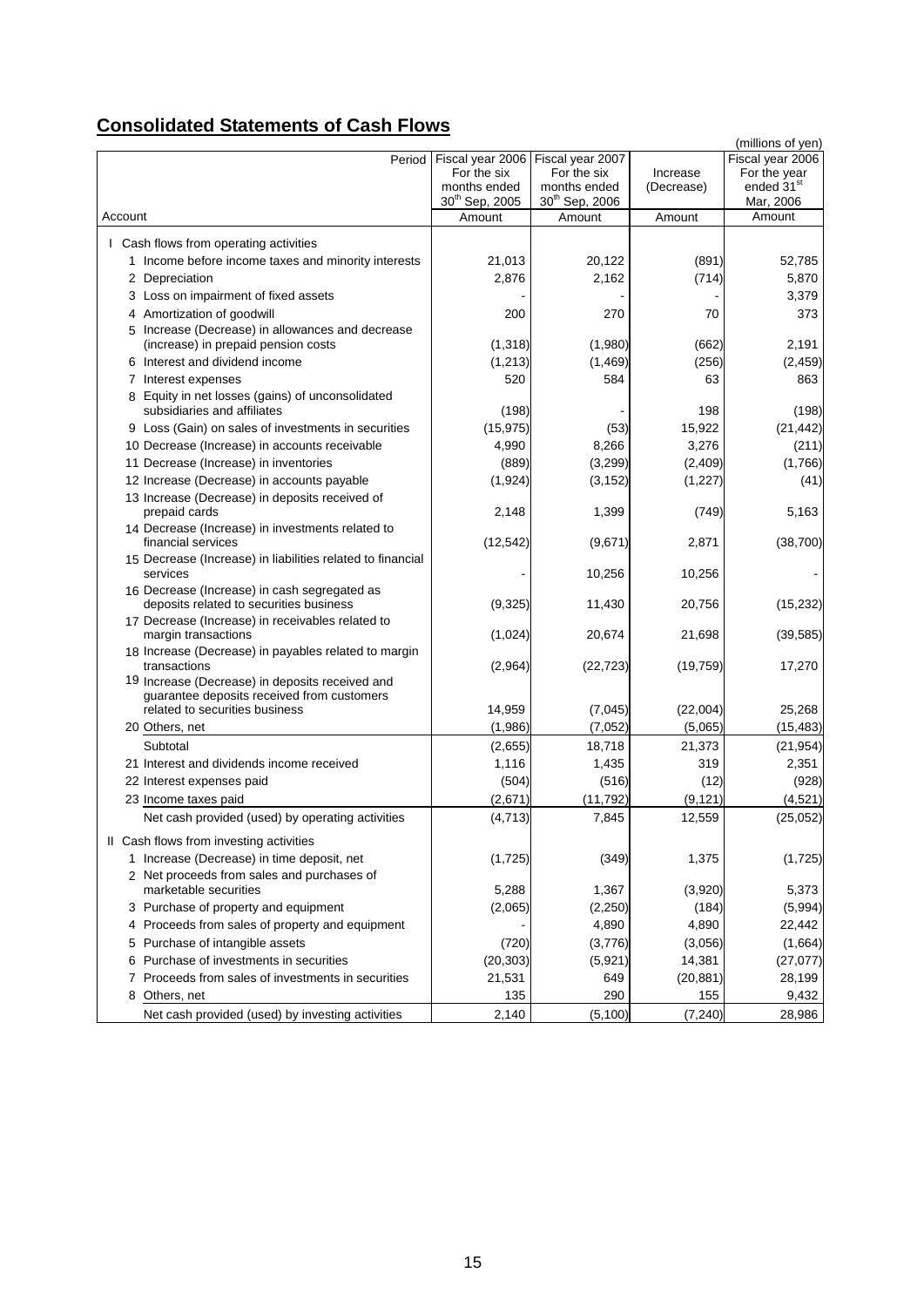|                                                                                          |                            |                            |            | (millions of yen)      |
|------------------------------------------------------------------------------------------|----------------------------|----------------------------|------------|------------------------|
| Period                                                                                   | Fiscal year 2006           | Fiscal year 2007           |            | Fiscal year 2006       |
|                                                                                          | For the six                | For the six                | Increase   | For the year           |
|                                                                                          | months ended               | months ended               | (Decrease) | ended 31 <sup>st</sup> |
|                                                                                          | 30 <sup>th</sup> Sep, 2005 | 30 <sup>th</sup> Sep, 2006 |            | Mar, 2006              |
| Account                                                                                  | Amount                     | Amount                     | Amount     | Amount                 |
| III Cash flows from financing activities                                                 |                            |                            |            |                        |
| Increase (Decrease) in short-term bank loans, net                                        | 2,212                      | 1.402                      | (810)      | 9,333                  |
| 2 Repayment of long-term debt                                                            | (3,000)                    | (3,300)                    | (300)      | (6,000)                |
| Proceeds from issuance of bonds                                                          |                            | 35,000                     | 35,000     |                        |
| 4 Redemption of corporate bonds                                                          | (1,700)                    |                            | 1.700      | (3,200)                |
| Issuance of common stock<br>5                                                            |                            | 1,343                      | 1,343      | 4,066                  |
| Purchase of treasury stock<br>6                                                          | (8, 315)                   | (23)                       | 8,292      | (14,080)               |
| Cash dividends paid                                                                      | (1, 277)                   | (2,935)                    | (1,657)    | (1, 283)               |
| Cash dividends paid to minority shareholders<br>8                                        | (663)                      | (676)                      | (13)       | (673)                  |
| 9<br>Others, net                                                                         | (486)                      | (57)                       | 428        | 5,216                  |
| Net cash provided (used) by financing activities                                         | (13,230)                   | 30,751                     | 43,982     | (6,620)                |
| IV Effect of exchange rate changes on cash and cash                                      |                            |                            |            |                        |
| equivalents                                                                              | 17                         | 31                         | 13         | 28                     |
| V Net increase (decrease) in cash and cash equivalents                                   | (15, 786)                  | 33,529                     | 49,315     | (2,658)                |
| VI Cash and cash equivalents, at beginning                                               | 77,357                     | 74,747                     | (2,610)    | 77,357                 |
| VII Cash and cash equivalents of initially consolidated                                  |                            |                            |            |                        |
| subsidiaries, at beginning                                                               | 96                         | 593                        | 497        | 96                     |
| VIII Decrease in cash and cash equivalents of subsidiaries<br>removed from consolidation |                            |                            |            |                        |
|                                                                                          |                            |                            |            | (48)                   |
| IX Cash and cash equivalents, at end                                                     | 61,667                     | 108,869                    | 47,202     | 74,747                 |
|                                                                                          |                            |                            |            |                        |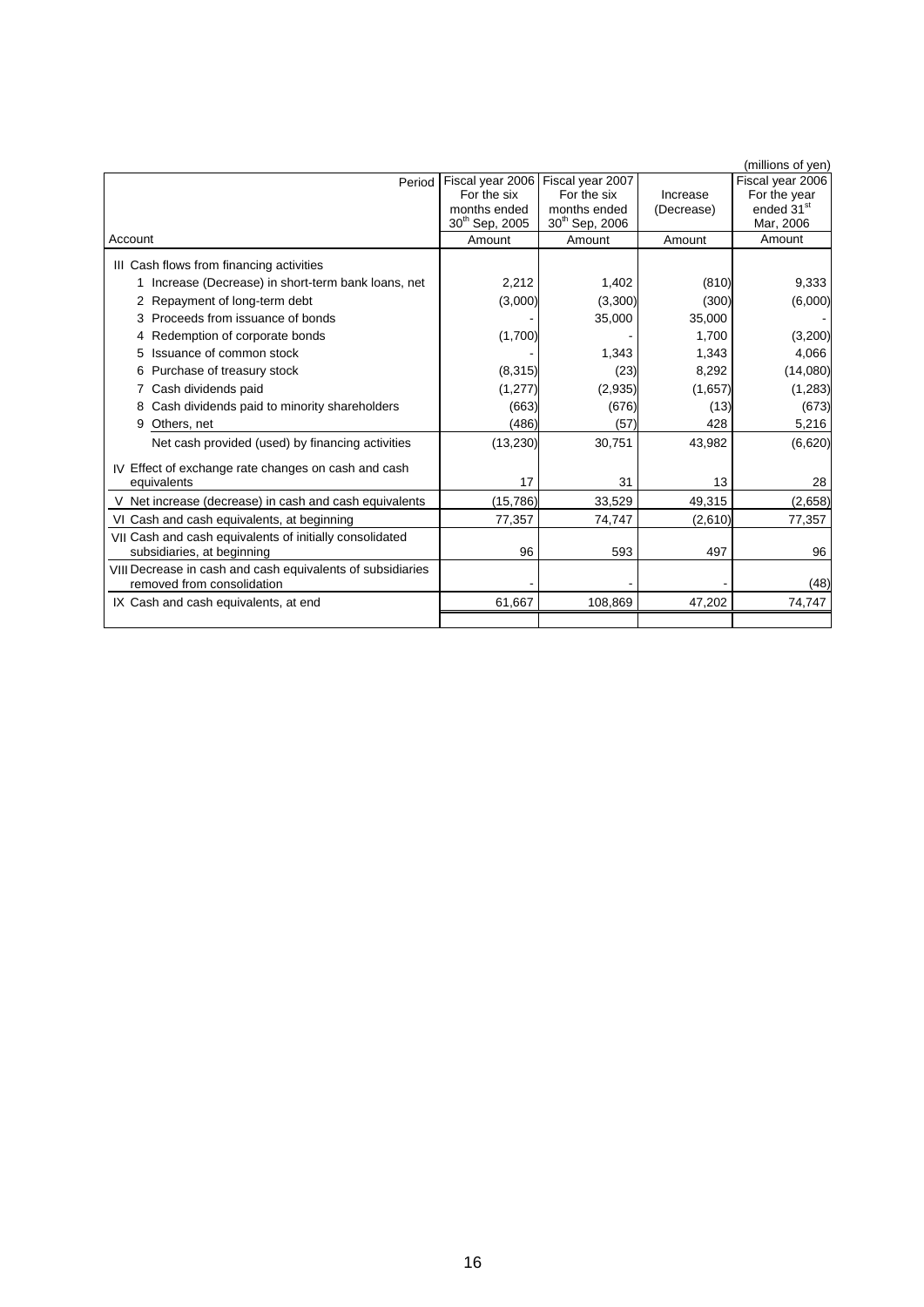## **Significant Accounting Policies of Consolidated Financial Statements**

#### **1. Range of consolidation**

(1) Consolidated subsidiaries: 51

JIEC Co., Ltd., VeriServe Corporation, Cosmo Securities Co., Ltd. and other 48 companies

15 anonymous associations and other 1 company are newly consolidated from this fiscal year.

2 anonymous associations excluded from consolidation this fiscal year.

(Change in accounting policy)

From the interim period under review, "Control Criteria and Influence Criteria to Investment Associations" (practical solutions No.20 of 8<sup>th</sup> September, 2006), has been applied.

This made the 15 consolidated subsidiaries above to subsidiary companies from the interim period under review.

(2) Major non-consolidated subsidiaries: Tokyo Green Systems Corporation

Non-consolidated subsidiaries were excluded from consolidation, because they were all small-sized companies, and their total assets, sales, net income and retained earnings are immaterial to the consolidated financial statements.

#### **2. Application of equity method**

Affiliate accounted for under the equity method: None

Non-consolidated subsidiaries (such as Tokyo Green Systems Corporation) and affiliates (such as M&C Business Systems Corporation) to which the equity method was not applied were excluded from application of equity method because their net income and retained earnings are immaterial to the consolidated financial statements as a whole.

#### **3. Fiscal year ends of consolidated subsidiaries**

Of the consolidated subsidiaries of the Group, 1 anonymous association has an interim settlement date of 31st August.

Furthermore, 10 anonymous associations have interim settlement dates of  $30<sup>th</sup>$  June, and 2 anonymous associations have interim settlement date of 30<sup>th</sup> November. Consequently, these subsidiaries conduct trial settlement date of 30<sup>th</sup> September, for the purpose of preparing the consolidated interim financial statements. The remaining consolidated subsidiaries have interim settlement date of 30<sup>th</sup> September, the consolidated interim settlement date. The required adjustment for consolidated accounting purposes is carried out for important transactions that occur in the period between the consolidated interim settlement date and the interim settlement date of a subsidiary.

#### **4. Accounting standards**

(1) Valuation basis and valuation method for significant assets

- 1) Marketable securities and investments in securities
	- ・Valuation of trading securities by securities business :
		- Securities, asset or liabilities in trading account are recorded at fair value.
	- ・Held-to-maturity bonds: Amortized cost method
	- ・Investments in unconsolidated subsidiaries and affiliates :
		- Cost method based on moving-average method

・Available-for-sale securities(includes Investments related to financial services and Venture capital investments):

- With market value: Market value method
- (Unrealized gains and losses are reported in the net assets section of the consolidated balance sheets. Sales cost is mainly calculated using the moving-average method.)
- Without market value: Mainly cost method based on the moving-average method
- 2) Derivative instruments

Market value method is adopted.

3) Inventories

Mainly, cost method based on the specific identification method or moving-average method is adopted.

(2) Depreciation method for fixed assets

For the depreciation of tangible fixed assets, the declining balance method is adopted by the Company and its subsidiaries, but for the depreciation of buildings (excluding structures), which have been acquired since 1<sup>st</sup> April, 1998, the straight-line method is adopted.

Main useful life is as follows:

Buildings and structures: 2-50 years

For the amortization of Intangible fixed assets and deferred charges, the straight-line method is adopted. Capitalized costs for software for internal use are amortized using the straight-line method over the estimated useful life of the software in the Company.

Capitalized costs for software for sale are amortized using the straight-line method over the estimated sales period in which the software can be sold. Term land leasehold is amortized using the straight-line method over the estimated base on contract period.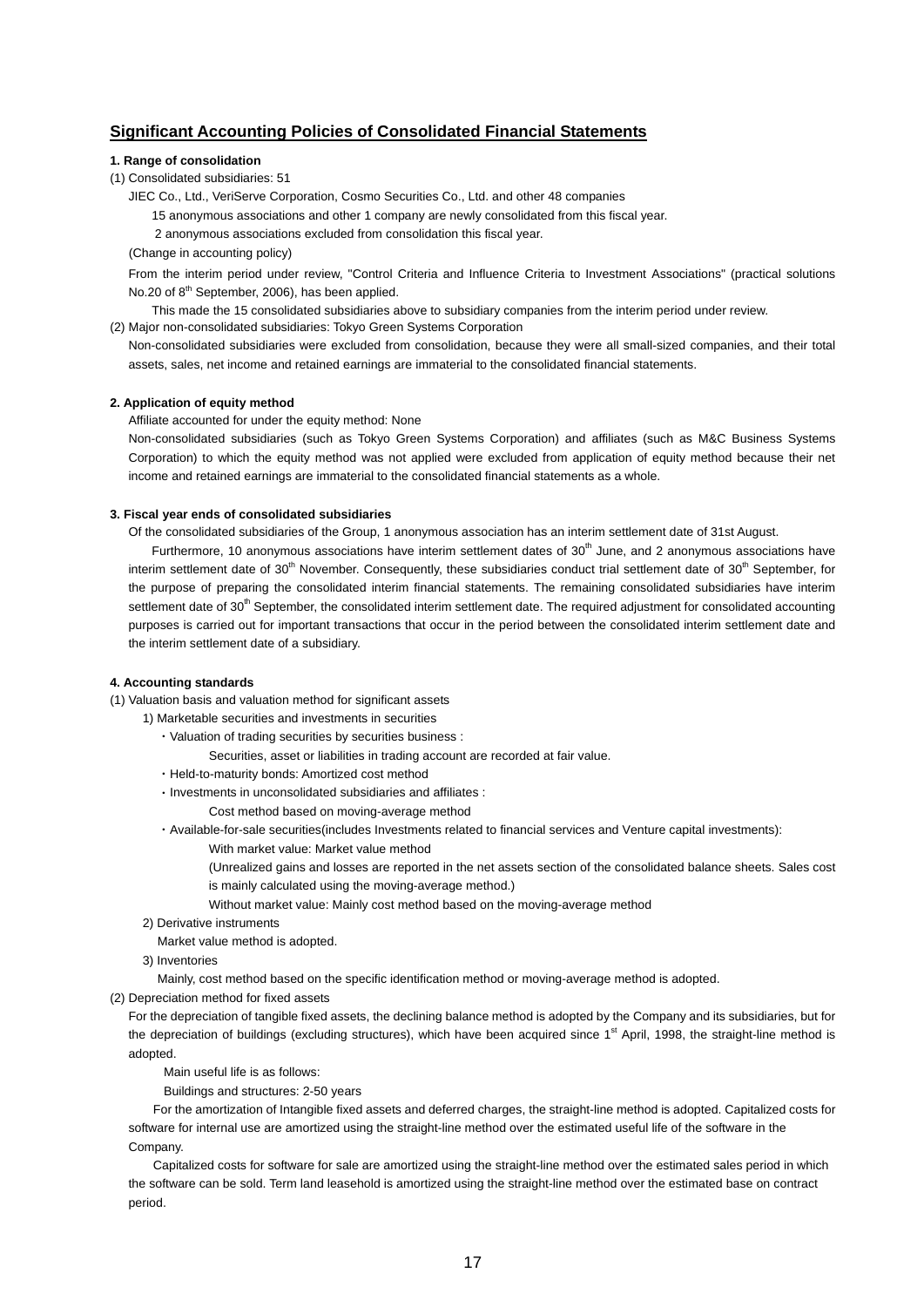#### (3) Deferred assets

"Equity costs" and "Corporate bond issue costs" are expensed as incurred.

(Change in accounting policy)

From the interim period under review, "Tentative Solution on Accounting for Deferred Assets" (practical solutions No.19 of 11<sup>th</sup> August, 2006), has been applied.

"New share issuing expense", which has been included in "Others, net" under "Non-operating expenses" in previous interim period is changed to be treated as "Equity costs".

#### (4) Allowances

1) Allowance for doubtful accounts

Allowance for doubtful accounts is maintained for the amounts deemed uncollectible based on solvency analyses and for estimated delinquency based on collection rates projected from historical credit loss experiences, and for the amounts to cover specific accounts that are estimated to be uncollectible.

2) Accrued bonuses to employees

Accrued bonuses to employees represents bonuses to employees expected to be paid for their services rendered prior to the balance sheets date.

3) Allowance for anticipated losses on contracts

Allowance for anticipated losses on contracts represents anticipated entire losses to be incurred related to software development and facilities management when the contract revenue and cost indicate a loss.

4) Accrued employees' retirement benefits

Accrued employees' retirement benefits are calculated based on the estimated retirement obligations less estimated plan assets at the balance sheets date.

At the Company and some of its consolidated subsidiaries, when "Plan assets" exceed an amount of "Projected benefit obligations" minus both "Unrecognized net translation" and "Unrecognized actuarial net loss", the amount in excess is accounted for as "Prepaid pension costs" included in "Investments and other assets".

Net transition amount at adoption of new accounting standard for the retirement benefits is amortized mainly over 15 years using the straight-line method.

Unrecognized actuarial net loss will be amortized using the straight-line method over the average remaining service period and amortization will be started from the next fiscal year.

Unrecognized prior service cost is amortized using the straight-line method over the average remaining service period and amortization is started from this fiscal year when it occurs.

#### 5) Accrued directors' retirement benefits

The Company and some of its consolidated subsidiaries recognize "Accrued directors' retirement benefits" in amounts equivalent to the liability the companies would have been required to pay upon directors' retirement at the balance sheets date in accordance with internal rules.

However the Company is not increasing the required amounts after the general meeting of shareholders of 26<sup>th</sup> June, 2003 holding, due to revise internal rules.

(5) Translation of foreign currency balances and transactions

Foreign currency transactions are translated using foreign exchange rates prevailing at the transaction dates. Short-term and long-term receivables and payables denominated in foreign currencies were translated at the current rates at the balance sheets date. The differences of the prevailing rate between the transaction date and balance sheets date are involved in or charged to income accordingly.

(6) Lease transactions

Finance leases, other than those which involve transferring of ownership of the leased assets to the lessee, are accounted for in a manner similar to operating leases.

- (7) Hedge accounting
	- 1) Accounting method for hedge transaction

Deferred hedge accounting is adopted. Monetary liabilities denominated in foreign currencies with forward exchange contracts are translated at the contract rates to the extent contracts cover. To those interest rate swaps that meet the requirements for exceptional treatment, exceptional treatment is applied.

2) Hedge method and hedged transaction

Derivatives are used in hedging operations, including forward exchange contracts, interest swap transactions.

Monetary liabilities denominated in foreign currencies, scheduled transactions, and bank loans are hedged transactions. 3) Hedging policy

The risk in fluctuations in interest rates for regular business is hedged based on the company regulations. The Company however, does not actively engage in derivative transactions for speculative purposes or for obtaining short-term capital gains.

4) Evaluation of effectiveness of hedge accounting

The Company verifies the correlation by mainly comparing means for hedging with fluctuation of rates. To those interest rate swaps that meet the requirements for exceptional treatment, efficacy assessment is omitted.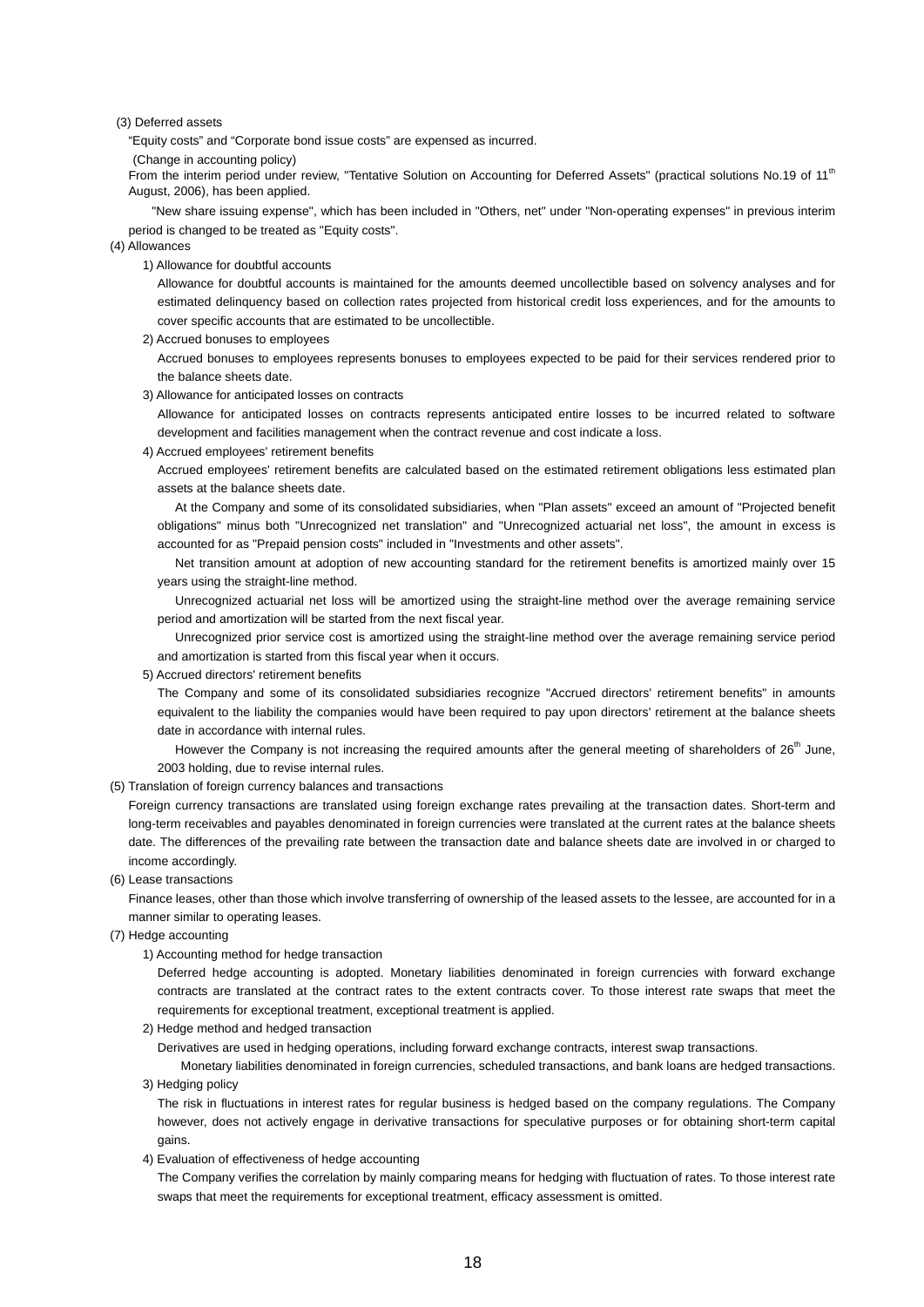(8) Accounting for financial services business

1) Investments related to financial services

Investments in anonymous associations

With regard to transactions resulting from investment in anonymous associations, allocations received from the anonymous association are recorded under sales.

Shares

With regard to transactions in shares, any profit or loss from the sales of shares is recorded under sales or cost of sales respectively.

Investment in partnerships or similar

With regard to transactions resulting from investment in partnerships or similar, any profit or loss from such partnerships is recorded net as sales or cost of sales respectively on an equity basis, based on the most recent appraisal of financial assets and profit and loss of the partnerships. In the event that a partnership holds other investment securities and appraisal differences are recorded in its financial statements, appraisal difference is recorded on an equity basis under "Unrealized gains on securities" —other available-for-sale securities.

2) Venture capital investments

With regard to investment partnerships in which our group is an executive member, the assets, liabilities, income and expenses of the partnership are recorded on an equity basis, based on the most recent appraisal of assets and profit and loss of the partnership.

(9) Accounting for prepaid card business

The face value of cards when issued is recorded as "Deposits received of prepaid cards", with subsequent deductions from that amount as cards are used.

Also any remaining card value, based on the actual usage of cards, that is considered unlikely to be used will be recorded as "Hoard profit of prepaid card" under "Non-operating income" with subsequent deductions from "Deposits received of prepaid cards" in conforming with Japanese Tax Law requiring to take into consideration the year in which cards are sold.

#### (10) Other accounting standards

1) Consumption tax accounting

Consumption taxes are not included in the amounts in the consolidated statements of operations, but recorded in other current liabilities as offset amounts.

2) Consolidated tax system

Consolidated tax system is adopted.

3) Goodwill

The consolidated adjustment accounts, which are recognized as goodwill, are amortized over 5 years by the straight-line method. Small amount is amortized in a lump.

(Change in accounting standard)

From the interim period under review, "Accounting Standard for Business Combinations" (31<sup>st</sup> October, 2003), and "Accounting Standard for Business Divestitures and the related Implementation Guidance" (ASBJ Guidance No.7 of 27<sup>th</sup> December, 2005), and "Guidance on Accounting Standard for Business Combinations and Accounting Standard for Business Divestitures" have been applied.

The adoption of the new accounting standard had no impact on net income.

#### **5. Cash and Cash Equivalents**

For the purpose of the consolidated statement of cash flows, "Cash and cash equivalent" consists of cash on hands, demand deposits, and certain investments with original maturity of three months or less with virtually no risk of loss of values.

### **Change in accounting policies**

#### **Accounting Standard for Presentation of Net Assets in the Balance Sheet, etc.**

**Partial revision of Accounting Standard for Treasury Stock and Appropriation of Legal Reserve, etc.**

From the interim period under review, "Accounting Standard for Presentation of Net Assets in the Balance Sheet" (Accounting Standards Board of Japan (ASBJ) Statement No. 5 of  $9<sup>th</sup>$  December, 2005) and "Guidance on Accounting Standard for Presentation of Net Assets in the Balance Sheet" (ASBJ Guidance No. 8 of 9<sup>th</sup> December, 2005), as well as the revised "Accounting Standard for Treasury Stock and Appropriation of Legal Reserve" (ASBJ Statement No. 1; final revision on 11<sup>th</sup> August, 2006) and "Guidance on Accounting Standard for Treasury Stock and Appropriation of Legal Reserve" (ASBJ Guidance No. 2; final revision on 11<sup>th</sup> August, 2006) have been applied.

The adoption of the new accounting standard had no impact on net income.

Shareholder's equity under the previous presentation method amounted to ¥182,600 million.

The interim financial statements for the period under review have been prepared in accordance with the revised "Regulation for Interim Consolidated Financial Statements".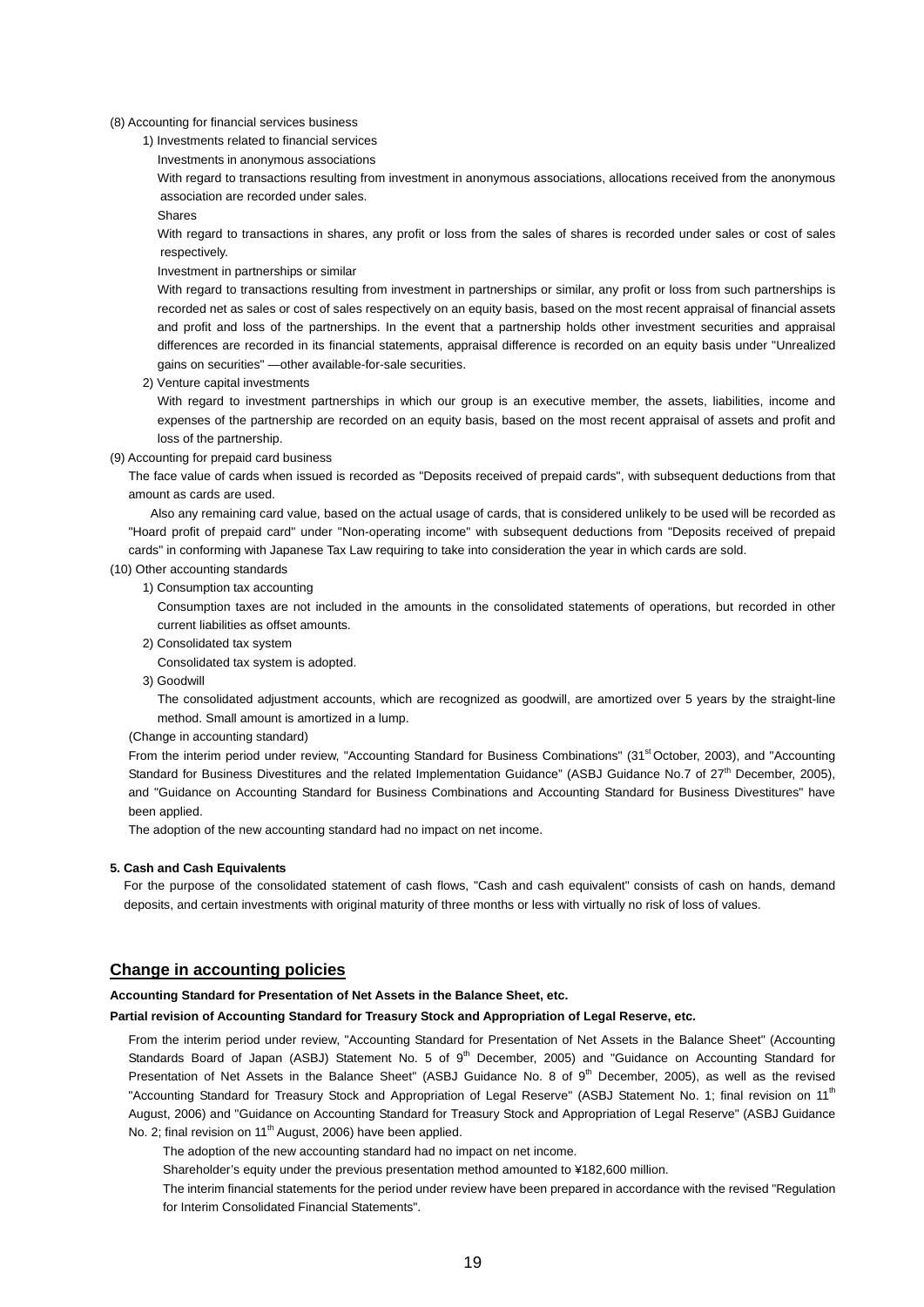## **Changes in Method of Presentation**

#### **Consolidated statements of income**

- 1. "Dividend income", which has been included in "Others" under "Non-operating income", ¥142 million, in previous interim period is expressed independently because it is material to the consolidated statements of income as a whole.
- 2. "Insurance dividend income", which has been included in "Others" under "Non-operating income", ¥73 million, in previous interim period is expressed independently because it is material to the consolidated statements of income as a whole.
- 3. "Gain on sales of fixed assets", which has been included in "Others" under "Extraordinary gains", ¥47 million, in previous interim period is expressed independently because it is material to the consolidated statements of income as a whole.
- 4. "Gain on sales of investments in securities", ¥65 million, which has been expressed independently under "Extraordinary gains" in previous interim period is included in "Others" under "Extraordinary gains" because it is immaterial to the consolidated statements of income as a whole.

#### **Consolidated statements of cash flows**

- 1. "Proceeds from sales of property and equipment" which has been included in "Others" under "Cash flows from investing activities", ¥937 million, in previous interim period is expressed independently because it is material to the consolidated statements of cash flows as a whole.
- 2. "Issuance of common stock" which has been included in "Others" under "Cash flows from financing activities", ¥724 million, in previous interim period is expressed independently because it is material to the consolidated statements of cash flows as a whole.

## **Additional Information**

#### **Subsequent event: Tax adjustment**

On 1<sup>st</sup> August, 2005, the Tokyo Regional Taxation Bureau notified the Company and its consolidated subsidiary CSK FINANCE CO., LTD of a corporate tax adjustment relating to the appraisal value of subsidiary companies involved in Group reorganization for the fiscal year ended 31<sup>st</sup> March, 2004.

The Company and its consolidated subsidiary do not accept the basis for this adjustment, and on 9<sup>th</sup> August, 2005 lodged an objection with the Tokyo Regional Taxation Bureau. At this stage the companies are not in receipt of any reply from the Tokyo Regional Taxation Bureau to our written statement of opposition.

If all the elements of the tax adjustment notification were reflected in the consolidated financial results for the fiscal year ended 31<sup>st</sup> March, 2006, the impact would be to reverse the Company's deferred tax assets by approximately ¥2.1 billion, and require tax payment by the consolidated subsidiary of approximately ¥4.0 billion. The consolidated subsidiary paid approximately ¥4.0 billion of its corporate tax liabilities at the fiscal year, and this amount has been included in the "Others" of "Current assets" on the consolidated balance sheets for the interim period under review.

## **Notes to Consolidated Financial Statements**

### **1. Consolidated balance sheets**

| (1) Accumulated depreciation of tangible fixed assets |                            |        | (millions of yen)          |
|-------------------------------------------------------|----------------------------|--------|----------------------------|
|                                                       | As of 30 <sup>th</sup> Sep |        | As of 31 <sup>st</sup> Mar |
|                                                       | 2005                       | 2006   | 2006                       |
|                                                       | 23.495                     | 13.706 | 20,851                     |

(2) Investments related to financial services

For the year ended  $30<sup>th</sup>$  Sep, 2005

"Investments related to financial services" mainly consists of investments in anonymous associations, ¥41,122 million and shares, ¥28,969 million.

For the year ended  $30<sup>th</sup>$  Sep, 2006

"Investments related to financial services" mainly consists of investments in anonymous associations, ¥25,602 million and shares, ¥26,499 million.

Liabilities related to financial services is the liability of anonymous associations that are consolidated subsidiaries, and mainly consist of non-recourse loans.

For the year ended 31<sup>st</sup> Mar, 2006

"Investments related to financial services" mainly consists of investments in anonymous associations, ¥57,078 million and shares, ¥23,635 million.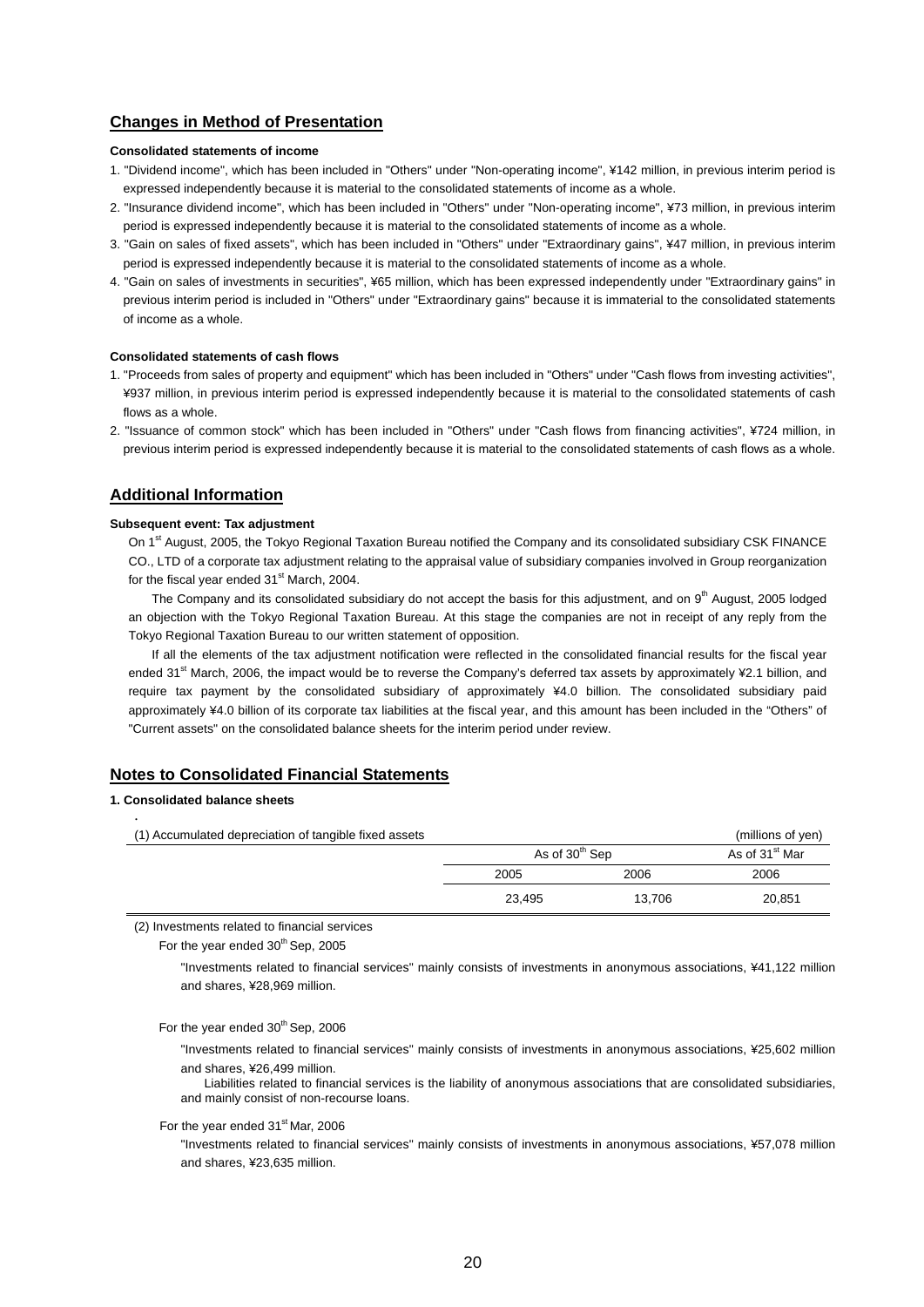#### (3) Loan commitment agreements

Lender

The Group adopts the CSK Group Cash Management System (CMS) to ensure agile and efficient cash arrangements for group companies. The Company concluded master agreements for CMS that have set out the availability granted among 30 companies.

The remaining portion of credit line which has not been loaned to the group companies under these agreements are as follows:

|                                   |                            |      | (millions of yen)          |
|-----------------------------------|----------------------------|------|----------------------------|
|                                   | As of 30 <sup>th</sup> Sep |      | As of 31 <sup>st</sup> Mar |
|                                   | 2005                       | 2006 | 2006                       |
| Total availability granted by CMS | 40                         | 40   | 40                         |
| Used portion of credit line       | $\,$                       |      |                            |
| Remaining portion of credit line  | 40                         | 40   | 40                         |

(4) Statutory reserve

As of  $30<sup>th</sup>$  Sep, 2005

The law that declines to account for "Reserve for securities trading liabilities" under "Statutory reserve" is "Securities Exchange Law No. 51" and the law that declines to account for "Reserve for financial futures trading liabilities" under

"Statutory reserve" is "Financial Futures Trading Law No. 81".

Statutory reserve is omitted as of 30<sup>th</sup> Sep, 2006, and as of 31<sup>st</sup> Mar, 2006 because it is the same contents of 30<sup>th</sup> Sep, 2005. (5) Investments related to financial services

As of  $30<sup>th</sup>$  Sep, 2005

"Venture capital investments" at the beginning of fiscal interim period, ¥12,898 million, is changed to "Investments related to financial services" with adjustment in business purpose of consolidated subsidiaries.

As of 31<sup>st</sup> Mar, 2006

"Venture capital investments" at the beginning of fiscal period, ¥12,898 million, is changed to "Investments related to financial services" with adjustment in business purpose of consolidated subsidiaries

#### **2. Consolidated statements of income**

For the six months ended  $30<sup>th</sup>$  Sep, 2005

(1) "Gain on sales of investments in securities" which is included in extraordinary gains is mainly due to the sale of shares in NextCom K.K. which the Company held.

For the year ended 31<sup>st</sup> Mar, 2006

- (1) "Gain on sales of fixed assets" which is included in "Extraordinary gains" is mainly due to the sale of CSK Aoyama Building.
- (2) "Gain on sales of investments in securities" which is included in "Extraordinary gains" is mainly due to the sale of shares in Nextcom K.K. which the Company held. And sales profit of investments related to financial service (securities), ¥11,827 million, in this fiscal

year contains movable exchange profit, ¥5,454 million, for policy investment objectives.

- (3) A breakdown of impairment losses in special losses is as follows.
	- ① The company declares the following impairment losses.

| _ocation                                                                          | Use                                                        | Classification                                                         |
|-----------------------------------------------------------------------------------|------------------------------------------------------------|------------------------------------------------------------------------|
| <b>CSK Information Education Center</b><br>(Tama city, Tokyo)                     | Administrative facilities<br><b>Educational facilities</b> | Land and buildings                                                     |
| Shinjuku center<br>(Shinjuku-ku, Tokyo)<br>Osaka Umeda center<br>(Kita-ku, Osaka) | Call center                                                | Buildings and annexed facilities<br>Equipment and fixtures<br>Software |

② Asset grouping method.

Idle assets and assets scheduled for sale are on an individual case unit, and business assets are handled as a managerial accounting classification.

③ Background to recognition as impairment losses and calculation methods.

As book value was far less than the price after deduction of fees relating to the sale from the scheduled sales price mainly in the case of assets scheduled for sale, and where considerations of recoverable future cash flow were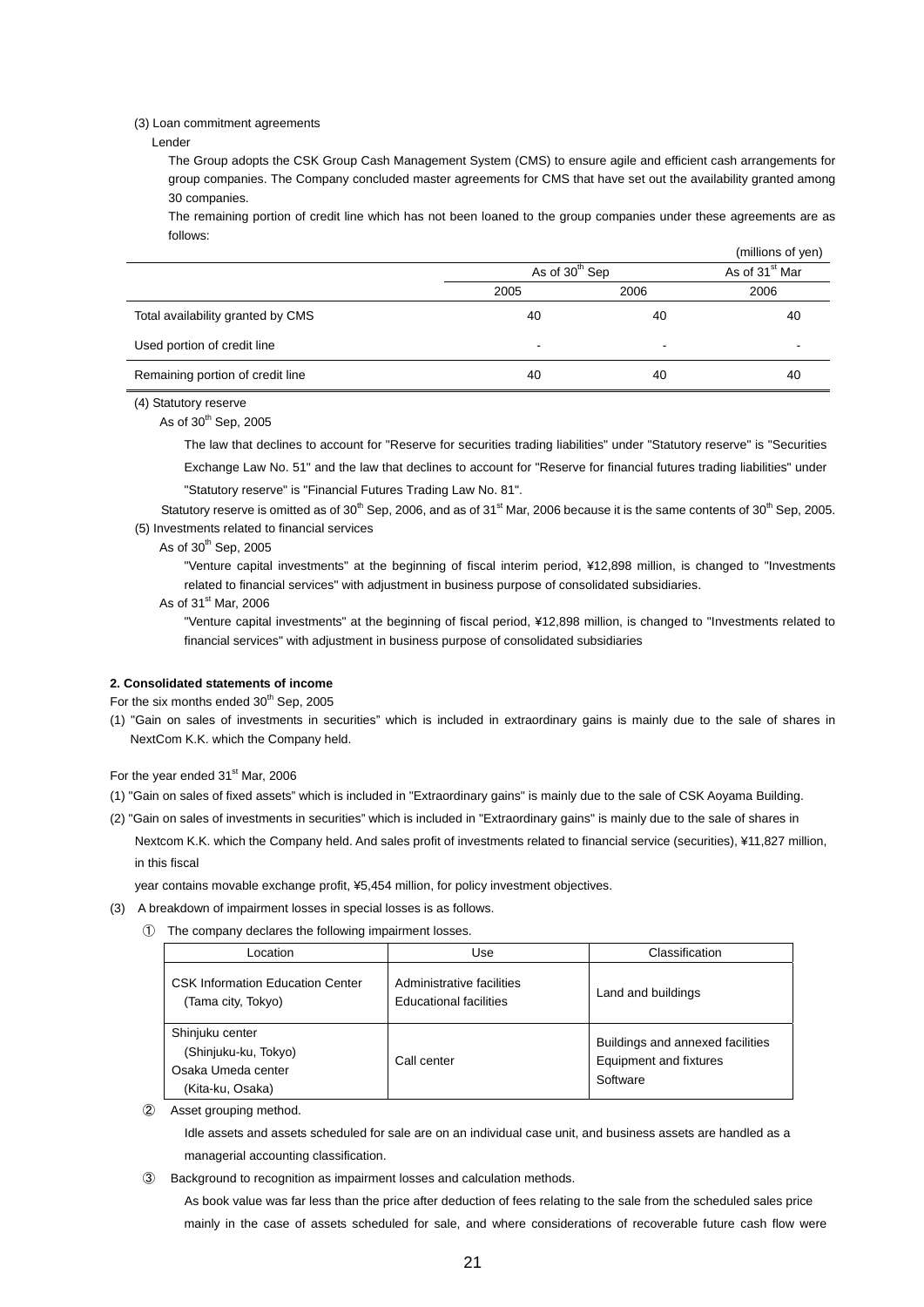included in non profitable businesses in cases of business assets, book values reduced to recoverable values were recognized as impairment losses. The said reductions reported as impairment losses amounted to ¥3,379 million.

The breakdown was as follows:

Buildings and structures: ¥1,198 million Land: ¥642 million Others(mainly software): ¥1,539 million

### **3. Consolidated statements of changes in net assets**

(1)Types and numbers of outstanding shares and treasury stock

|                    |                                  |                            |                            | (shares)                         |
|--------------------|----------------------------------|----------------------------|----------------------------|----------------------------------|
|                    | As of 31 <sup>st</sup> Mar, 2006 | The six months<br>Increase | The six months<br>Decrease | As of 30 <sup>th</sup> Sep, 2006 |
| Outstanding shares |                                  |                            |                            |                                  |
| Common stock       | 77,791,992                       | 334,420                    |                            | 78,126,412                       |
| Total              | 77,791,992                       | 334,420                    |                            | 78,126,412                       |
| Treasury stock     |                                  |                            |                            |                                  |
| Common stock       | 4,143,833                        | 3,372                      | 94                         | 4,147,111                        |
| Total              | 4,143,833                        | 3,372                      | 94                         | 4,147,111                        |

Notes: 1. Increase of 334,420 common stocks of issued stock was due to the exercise of stock options.

2. Increase of 3,372 common stocks of treasury stock was due to purchase of stocks less than a trading unit.

3. Decrease of 94 common stocks of treasury stock was due to disposal of stocks less than a trading unit.

(2) Items concerning new share warrants, etc.

#### There were no such items.

Note that in July 2006 the Company issued No.7 unsecured convertible-bond-type-bonds with stocks acquisition rights. (3) Dividends

### 1. Dividends payments

| Approvals                                                      | Type of shares | Total amount of dividends<br>(million ven) | Dividends per share<br>(ven) | Record date                                              | <b>Effective date</b> |
|----------------------------------------------------------------|----------------|--------------------------------------------|------------------------------|----------------------------------------------------------|-----------------------|
| General shareholders'<br>meeting on 28 <sup>th</sup> Jun, 2006 | Common stock   | 2.945                                      |                              | 40 31 <sup>st</sup> Mar. 2006 29 <sup>th</sup> Jun. 2006 |                       |

 2. Dividends whose record date is attributable to the current semi-annual period but to be effective after the current semi-annual period

| Approvals                                              | Type of shares I | dividends            | Funds for Total amount of dividends Dividends per share<br>(million ven) | (ven)           | Record date                                            | Effective date |
|--------------------------------------------------------|------------------|----------------------|--------------------------------------------------------------------------|-----------------|--------------------------------------------------------|----------------|
| Board meeting on Common stock I War<br>$7th$ Nov. 2006 |                  | Retained<br>earnings | .479                                                                     | 20 <sub>1</sub> | $130^{\text{th}}$ Sep, 2006 $11^{\text{th}}$ Dec, 2006 |                |

## **4. Consolidated statements of cash flows**

(1) "Cash and time deposits" on the consolidated balance sheet and "Cash and cash equivalents" on the consolidated statement of cash flows are reconciled as follows:

|                                                                       |                            |         | (millions of yen)          |
|-----------------------------------------------------------------------|----------------------------|---------|----------------------------|
|                                                                       | As of 30 <sup>th</sup> Sep |         | As of 31 <sup>st</sup> Mar |
|                                                                       | 2005                       | 2006    | 2006                       |
| Cash and time deposits                                                | 64,131                     | 111.997 | 77.444                     |
| Marketable securities                                                 | 2.757                      | 4.153   | 3,910                      |
| Total                                                                 | 66,889                     | 116.150 | 81,355                     |
| Less: Time deposits with original maturities of more than three       |                            |         |                            |
| months or those submitted as collateral for loans                     | (2,655)                    | (3,239) | (2,889)                    |
| Less: Equity securities and other marketable securities with original |                            |         |                            |
| maturities of more than three months                                  | (2,566)                    | (4,041) | (3,718)                    |
| Cash and cash equivalents                                             | 61,667                     | 108.869 | 74.747                     |

(2) Expenditure for acquisition of treasury stock by consolidated subsidiaries is included in "Purchase of treasury stock".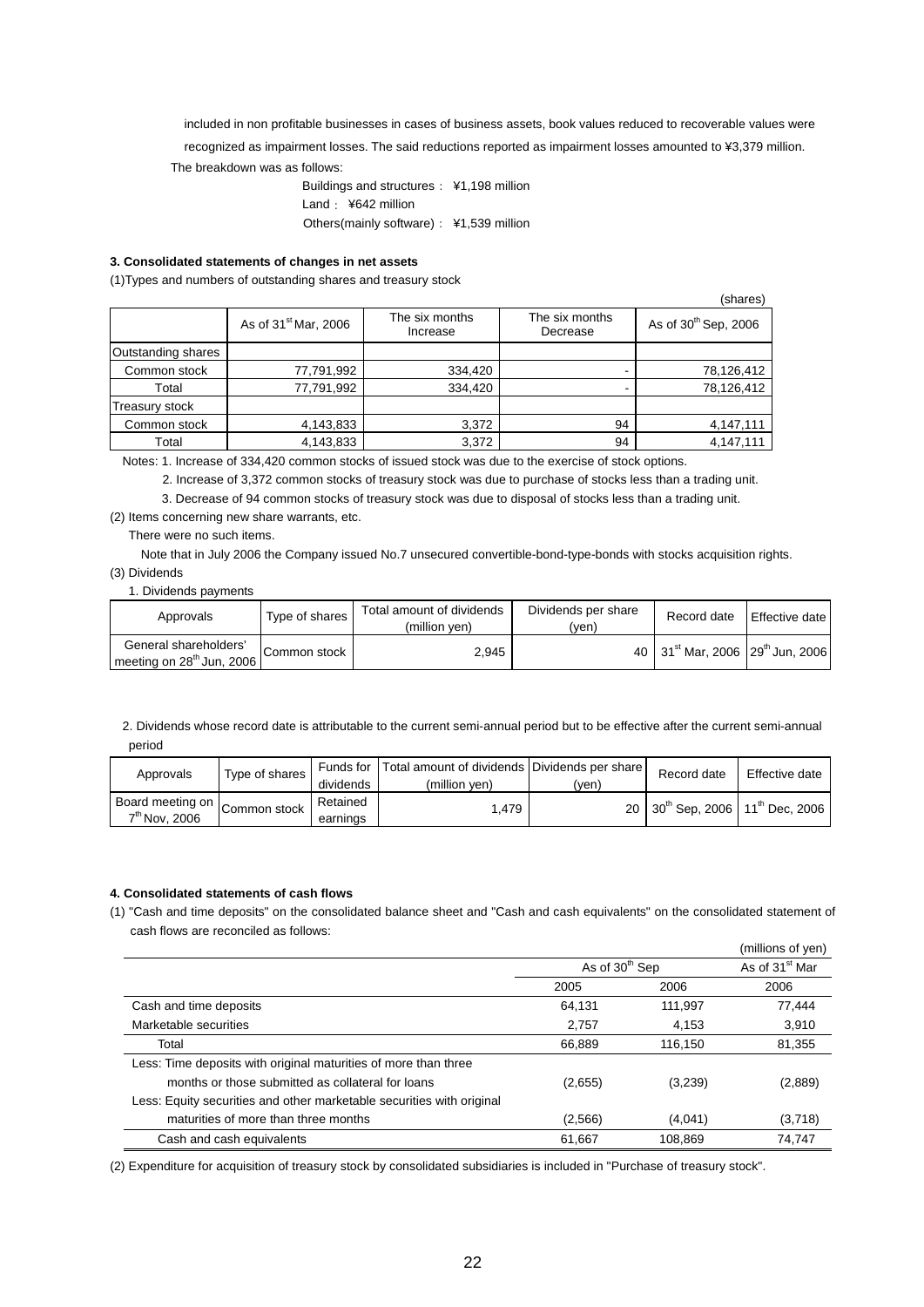# **Segment Information (Consolidated)**

#### **1. Information by business segment**

|                                                                                                                                            | (millions of yen)                                   |                       |                               |                                                     |         |                                 |                       |
|--------------------------------------------------------------------------------------------------------------------------------------------|-----------------------------------------------------|-----------------------|-------------------------------|-----------------------------------------------------|---------|---------------------------------|-----------------------|
|                                                                                                                                            | For the six months ended 30 <sup>th</sup> Sep, 2005 |                       |                               |                                                     |         |                                 |                       |
|                                                                                                                                            | Computer<br>services                                | Financial<br>services | <b>Securities</b><br>services | Prepaid card<br>sales                               | Total   | Elimination<br>and<br>corporate | Consolidated<br>Total |
| Sales and operating<br>revenue:                                                                                                            |                                                     |                       |                               |                                                     |         |                                 |                       |
| Outside customers<br>Inter-segment                                                                                                         | 94,348                                              | 3,955                 | 11,307                        | 1,374                                               | 110,985 |                                 | 110,985               |
| sales/transfers                                                                                                                            | 333                                                 |                       | 0                             | 26                                                  | 359     | (359)                           |                       |
| Total                                                                                                                                      | 94,681                                              | 3,955                 | 11,307                        | 1,400                                               | 111,345 | (359)                           | 110,985               |
| Costs and expenses                                                                                                                         | 91,842                                              | 1,756                 | 9,680                         | 1,506                                               | 104,786 | (290)                           | 104,495               |
| Operating income (loss)                                                                                                                    | 2,839                                               | 2,198                 | 1.626                         | (105)                                               | 6,559   | (68)                            | 6,490                 |
|                                                                                                                                            |                                                     |                       |                               | For the six months ended 30 <sup>th</sup> Sep, 2006 |         |                                 |                       |
|                                                                                                                                            | Computer<br>services                                | Financial<br>services | <b>Securities</b><br>services | Prepaid card<br>sales                               | Total   | Elimination<br>and<br>corporate | Consolidated<br>Total |
| Sales and operating<br>revenue:                                                                                                            |                                                     |                       |                               |                                                     |         |                                 |                       |
| Outside customers<br>Inter-segment                                                                                                         | 91,985                                              | 15,184                | 10,991                        | 1,464                                               | 119,626 |                                 | 119,626               |
| sales/transfers                                                                                                                            | 545                                                 | 135                   |                               | 1                                                   | 684     | (684)                           |                       |
| Total                                                                                                                                      | 92,530                                              | 15,320                | 10,993                        | 1,466                                               | 120,310 | (684)                           | 119,626               |
| Costs and expenses                                                                                                                         | 84,816                                              | 3,111                 | 10,705                        | 1,564                                               | 100,198 | 180                             | 100,379               |
| Operating income (loss)                                                                                                                    | 7,714                                               | 12,208                | 287                           | (98)                                                | 20,111  | (864)                           | 19,247                |
|                                                                                                                                            |                                                     |                       |                               | For the year ended 31 <sup>st</sup> Mar, 2006       |         |                                 |                       |
|                                                                                                                                            | Computer<br>services                                | Financial<br>services | <b>Securities</b><br>services | Prepaid card<br>sales                               | Total   | Elimination<br>and<br>corporate | Consolidated<br>Total |
| Sales and operating<br>revenue:                                                                                                            |                                                     |                       |                               |                                                     |         |                                 |                       |
| Outside customers<br>Inter-segment                                                                                                         | 197,467                                             | 14,207                | 26,636                        | 2,843                                               | 241,154 |                                 | 241,154               |
| sales/transfers                                                                                                                            | 647                                                 | 990                   | 14                            | 5                                                   | 1,657   | (1,657)                         |                       |
| Total                                                                                                                                      | 198,115                                             | 15,198                | 26,650                        | 2,848                                               | 242,812 | (1,657)                         | 241,154               |
| Costs and expenses                                                                                                                         | 188,437                                             | 4,503                 | 20,933                        | 3,059                                               | 216,934 | (917)                           | 216,016               |
| Operating income (loss)                                                                                                                    | 9.677                                               | 10.695                | 5,716                         | (211)                                               | 25,877  | (740)                           | 25,137                |
| Notes: 1. The Group operates principally in four segments: Computer services, Financial services, Securities services, Prepaid card sales. |                                                     |                       |                               |                                                     |         |                                 |                       |

Segment **Major products and services** Computer services: Software development, systems integration, facilities management, business process outsourcing and other related services Computer and other product sales, engineering of intelligent buildings, intelligent buildings lease Financial services: Investment in venture companies, investment in anonymous associations, real estate, equity securities and others, management of investment trust Securities services: Securities business and other related services Prepaid card sales: Issuance and settlement of prepaid cards, development and sales of card systems

2. Among costs and expenses, unallocated operating expenses in "Eliminations and corporate" for the six months ended 30<sup>th</sup> Sep, 2005 were expenses of ¥68 million pertaining to the Company's administration departments and others, and for the six months ended 30<sup>th</sup> Sep, 2006 were expenses of ¥3,385 million incurred at the Company. For the six months ended 30<sup>th</sup> Sep. 2005, the main expenses corresponding to these were included in the Computer Services. Furthermore, for the year ended 31<sup>st</sup> Mar, 2006, expenses of ¥68 million were incurred pertaining to the Company's administration departments and others before corporate separation on 1<sup>st</sup> October, 2005, and expenses of ¥3,433 million were incurred by the Company after corporate separation.

## **2. Segment information for geographic locations**

Segment information for geographic locations is omitted for the six months ended 30<sup>th</sup> Sep, 2005, 2006, and in the period ended 31<sup>st</sup> Mar, 2006, because total sales for "Japan" segment exceeded 90% of total sales in each of such period.

#### **3. Overseas sales**

Information regarding overseas sales is omitted for the six months ended 30<sup>th</sup> Sep, 2005, 2006, and in the period ended 31<sup>st</sup> Mar, 2006, because total overseas sales were less than 10% of consolidated total sales in each of such period.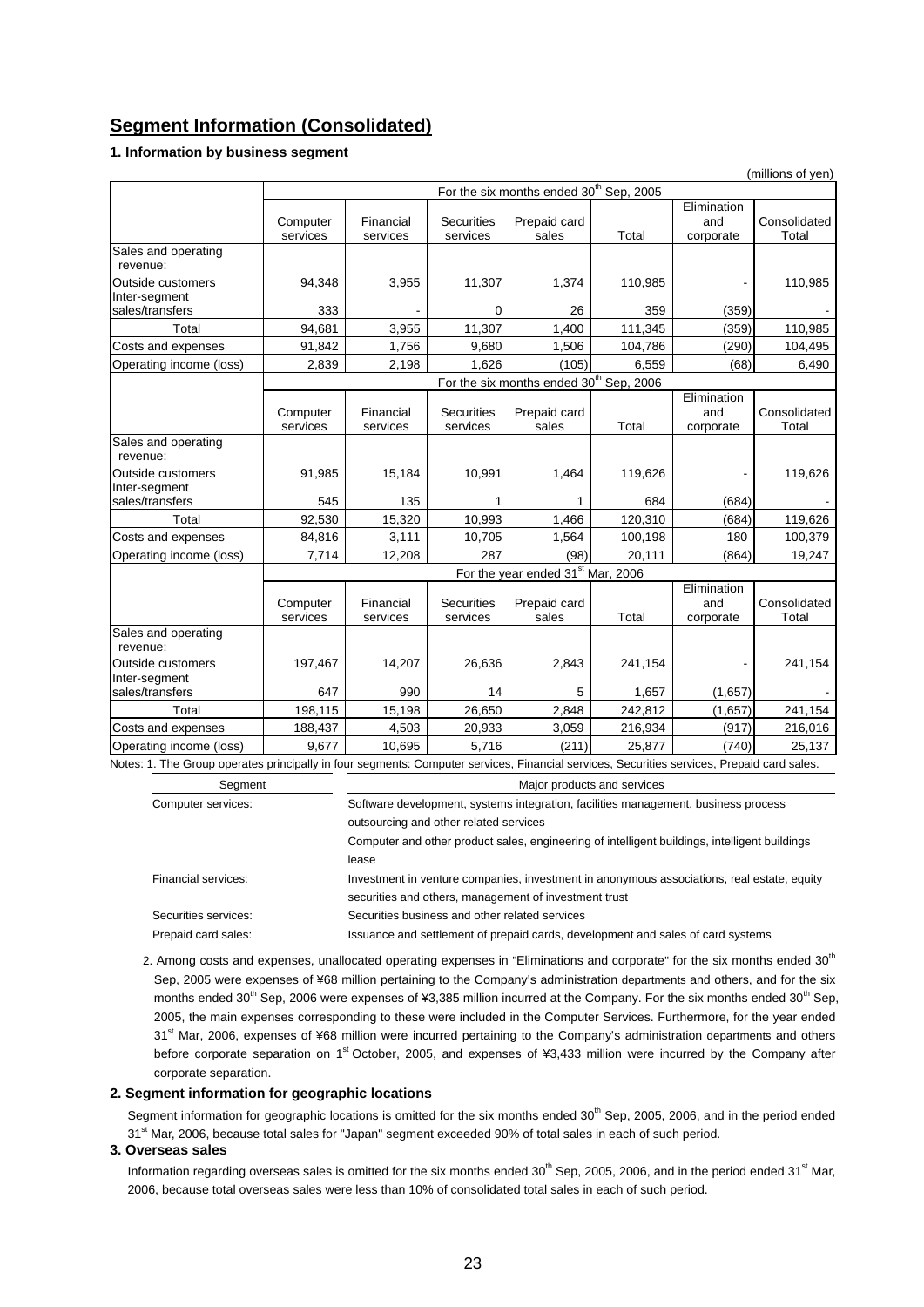# **Marketable Securities and Investments in Securities**

# 1. As of and for the six-month period ended 30<sup>th</sup> Sep, 2005

# Ⅰ**. Trading securities (Trading securities with market values)**

|                          |          |                                  | (millions of yen)         |
|--------------------------|----------|----------------------------------|---------------------------|
|                          |          | As of 30 <sup>th</sup> Sep, 2005 |                           |
|                          | Assets   | Liabilities                      | Unrealized gains (losses) |
| <b>Equity securities</b> | 962      | $\overline{\phantom{a}}$         | 52                        |
| <b>Bonds</b>             | 8,783    | 872                              | 19                        |
| Beneficiary securities   | $\Omega$ | $\blacksquare$                   | (0)                       |
| Total                    | 9,746    | 872                              | 72                        |

## Ⅱ**. Held-to-maturity Bonds with market values**

|                                         |                                  |                          | (millions of yen)        |
|-----------------------------------------|----------------------------------|--------------------------|--------------------------|
|                                         | As of 30 <sup>th</sup> Sep, 2005 |                          |                          |
|                                         | Carrying amount                  | Fair market value        | Unrealized gains         |
| Government bonds and<br>municipal bonds | 19,605                           | 19,565                   | (40)                     |
| Corporate bonds                         | -                                | $\overline{\phantom{0}}$ | $\blacksquare$           |
| Other bonds                             | $\overline{\phantom{0}}$         | $\overline{\phantom{0}}$ | $\overline{\phantom{a}}$ |
| Total                                   | 19,605                           | 19,565                   | (40)                     |

## Ⅲ**. Available-for-sale securities with market values**

|                      |                          |                                  | (millions of yen)         |
|----------------------|--------------------------|----------------------------------|---------------------------|
|                      |                          | As of 30 <sup>th</sup> Sep, 2005 |                           |
|                      | Acquisition cost         | Fair market value                | Unrealized gains (losses) |
| Equity securities    | 17,099                   | 32,688                           | 15,589                    |
| Bonds:               |                          |                                  |                           |
| Government bonds and |                          |                                  |                           |
| municipal bonds      | 10                       | 9                                | (0)                       |
| Corporate bonds      | 98                       | 89                               | (9)                       |
| <b>Others</b>        | $\overline{\phantom{a}}$ | ۰                                |                           |
| <b>Others</b>        | 22,552                   | 27,823                           | 5,270                     |
| Total                | 39,760                   | 60,611                           | 20,850                    |

Note: Investment fund and Investment in partnerships are included in "Others".

## Ⅳ**. Major components of debt and equity securities without market values**

|                                                           |                                  | (millions of yen) |
|-----------------------------------------------------------|----------------------------------|-------------------|
|                                                           | As of 30 <sup>th</sup> Sep, 2005 |                   |
|                                                           | Carrying amount                  |                   |
| Held-to-maturity Bonds                                    |                                  |                   |
| Available-for-sale securities:                            |                                  |                   |
| Money management funds                                    |                                  | 191               |
| Unlisted stock                                            |                                  | 7,778             |
| Unlisted bonds                                            |                                  | 224               |
| Investment in partnerships                                |                                  | 1,879             |
| Investment in anonymous associations                      |                                  | 41,122            |
| Investments in unconsolidated subsidiaries and affiliates |                                  | 882               |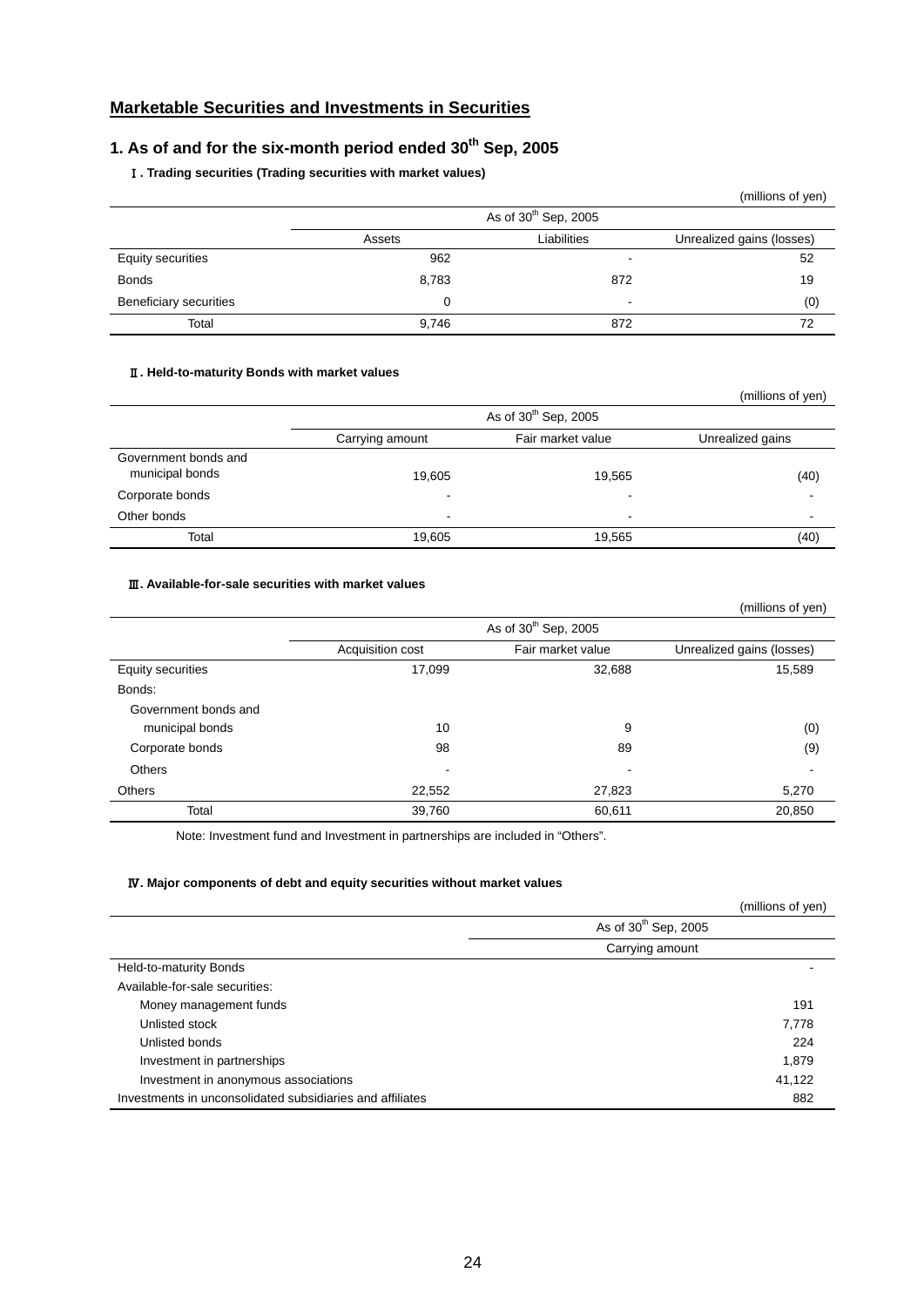# 2. As of and for the six-month period ended 30<sup>th</sup> Sep, 2006

## Ⅰ**. Trading securities (Trading securities with market values)**

|                               |        |                        | (millions of yen)         |
|-------------------------------|--------|------------------------|---------------------------|
|                               |        | As of $30th$ Sep, 2006 |                           |
|                               | Assets | Liabilities            | Unrealized gains (losses) |
| <b>Equity securities</b>      | 2,649  | 701                    | 21                        |
| <b>Bonds</b>                  | 9,607  | 5,706                  | 84                        |
| <b>Beneficiary securities</b> | 37     |                        | (0)                       |
| Total                         | 12.294 | 6,409                  | 105                       |

## Ⅱ**. Held-to-maturity Bonds with market values**

|                                         |                          |                                  | (millions of yen)         |
|-----------------------------------------|--------------------------|----------------------------------|---------------------------|
|                                         |                          | As of 30 <sup>th</sup> Sep, 2006 |                           |
|                                         | Carrying amount          | Fair market value                | Unrealized gains (losses) |
| Government bonds and<br>municipal bonds | 23,148                   | 23,086                           | (62)                      |
| Corporate bonds                         | -                        | -                                | $\overline{\phantom{0}}$  |
| Other bonds                             | $\overline{\phantom{0}}$ | $\overline{\phantom{0}}$         | -                         |
| Total                                   | 23,148                   | 23,086                           | (62)                      |

## Ⅲ**. Available-for-sale securities with market values**

|                          |                  |                                  | (millions of yen)         |
|--------------------------|------------------|----------------------------------|---------------------------|
|                          |                  | As of 30 <sup>th</sup> Sep, 2006 |                           |
|                          | Acquisition cost | Fair market value                | Unrealized gains (losses) |
| <b>Equity securities</b> | 24,691           | 32,084                           | 7,392                     |
| Bonds:                   |                  |                                  |                           |
| Government bonds and     |                  |                                  |                           |
| municipal bonds          | 10               | 9                                | (0)                       |
| Corporate bonds          | 198              | 192                              | (6)                       |
| Others                   | $\blacksquare$   | ٠                                | $\overline{\phantom{a}}$  |
| <b>Others</b>            | 22.304           | 24,543                           | 2,238                     |
| Total                    | 47,204           | 56,829                           | 9,624                     |

Note: Investment fund and Investment in partnerships are included in "Others".

## Ⅳ**. Major components of debt and equity securities without market values**

|                                                           | (millions of yen)                |
|-----------------------------------------------------------|----------------------------------|
|                                                           | As of 30 <sup>th</sup> Sep, 2006 |
|                                                           | Carrying amount                  |
| Held-to-maturity Bonds                                    |                                  |
| Available-for-sale securities:                            |                                  |
| Money management funds                                    | 111                              |
| Unlisted stock                                            | 14,328                           |
| Unlisted bonds                                            | 80                               |
| Investment in partnerships                                | 2,153                            |
| Investment in anonymous associations                      | 25,602                           |
| Investments in unconsolidated subsidiaries and affiliates | 1,080                            |

25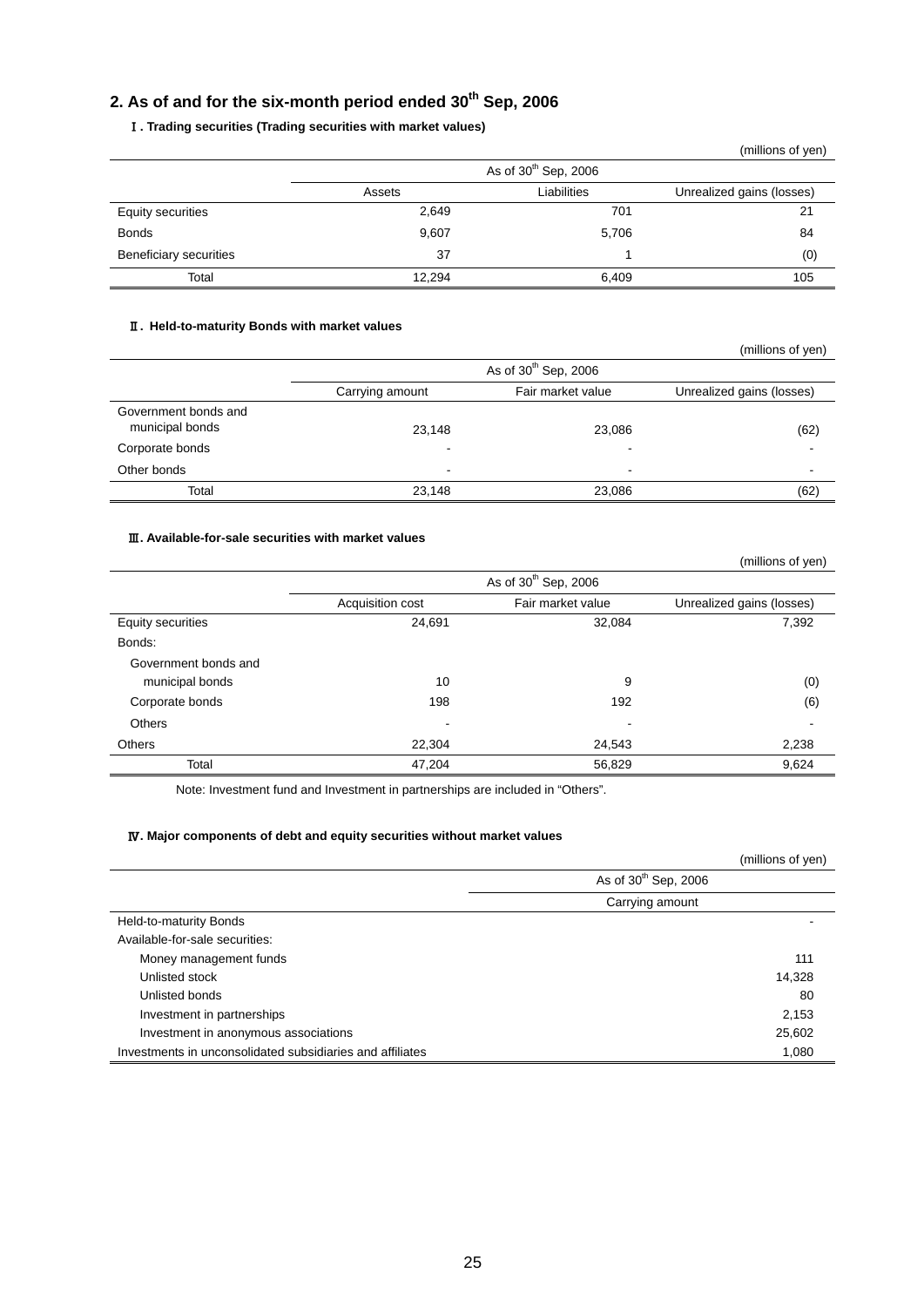# **3. As of and for the year ended 31st Mar, 2006**

## Ⅰ**. Trading securities (Trading securities with market values)**

|                   |        |                                  | (millions of yen)         |
|-------------------|--------|----------------------------------|---------------------------|
|                   |        | As of 31 <sup>st</sup> Mar, 2006 |                           |
|                   | Assets | Liabilities                      | Unrealized gains (losses) |
| Equity securities | 1,417  | 50                               | 38                        |
| <b>Bonds</b>      | 9,350  | 4,670                            | (40)                      |
| Total             | 10,768 | 4.720                            | (2)                       |

## Ⅱ**. Held-to-maturity Bonds with market values**

|                                         |                 |                                  | (millions of yen) |
|-----------------------------------------|-----------------|----------------------------------|-------------------|
|                                         |                 | As of 31 <sup>st</sup> Mar, 2006 |                   |
|                                         | Carrying amount | Fair market value                | Unrealized gains  |
| Government bonds and<br>municipal bonds | 20,539          | 20,307                           | (231)             |
| Corporate bonds                         | -               | $\overline{\phantom{a}}$         |                   |
| Other bonds                             |                 | $\overline{\phantom{0}}$         |                   |
| Total                                   | 20,539          | 20,307                           | (231)             |

## Ⅲ**. Available-for-sale securities with market values**

|                      |                                  |                           | (millions of yen) |  |  |  |  |
|----------------------|----------------------------------|---------------------------|-------------------|--|--|--|--|
|                      | As of 31 <sup>st</sup> Mar, 2006 |                           |                   |  |  |  |  |
|                      | Acquisition cost                 | Unrealized gains (losses) |                   |  |  |  |  |
| Equity securities    | 23,484                           | 34,864                    | 11,379            |  |  |  |  |
| Bonds:               |                                  |                           |                   |  |  |  |  |
| Government bonds and |                                  |                           |                   |  |  |  |  |
| municipal bonds      | 10                               | 9                         | (0)               |  |  |  |  |
| Corporate bonds      | 98                               | 92                        | (6)               |  |  |  |  |
| <b>Others</b>        |                                  |                           |                   |  |  |  |  |
| <b>Others</b>        | 22,692                           | 31,015                    | 8,323             |  |  |  |  |
| Total                | 46,286                           | 65,983                    | 19,696            |  |  |  |  |

Note: Investment fund and Investment in partnerships are included in "Others".

## Ⅳ**. Major components of debt and equity securities without market values**

|                                                           | (millions of yen)                |
|-----------------------------------------------------------|----------------------------------|
|                                                           | As of 31 <sup>st</sup> Mar, 2006 |
|                                                           | Carrying amount                  |
| Held-to-maturity Bonds                                    |                                  |
| Available-for-sale securities:                            |                                  |
| Money management funds                                    | 191                              |
| Unlisted stock                                            | 10,093                           |
| Unlisted bonds                                            | 181                              |
| Investment in partnerships                                | 1,932                            |
| Investment in anonymous associations                      | 57,078                           |
| Investments in unconsolidated subsidiaries and affiliates | 1,080                            |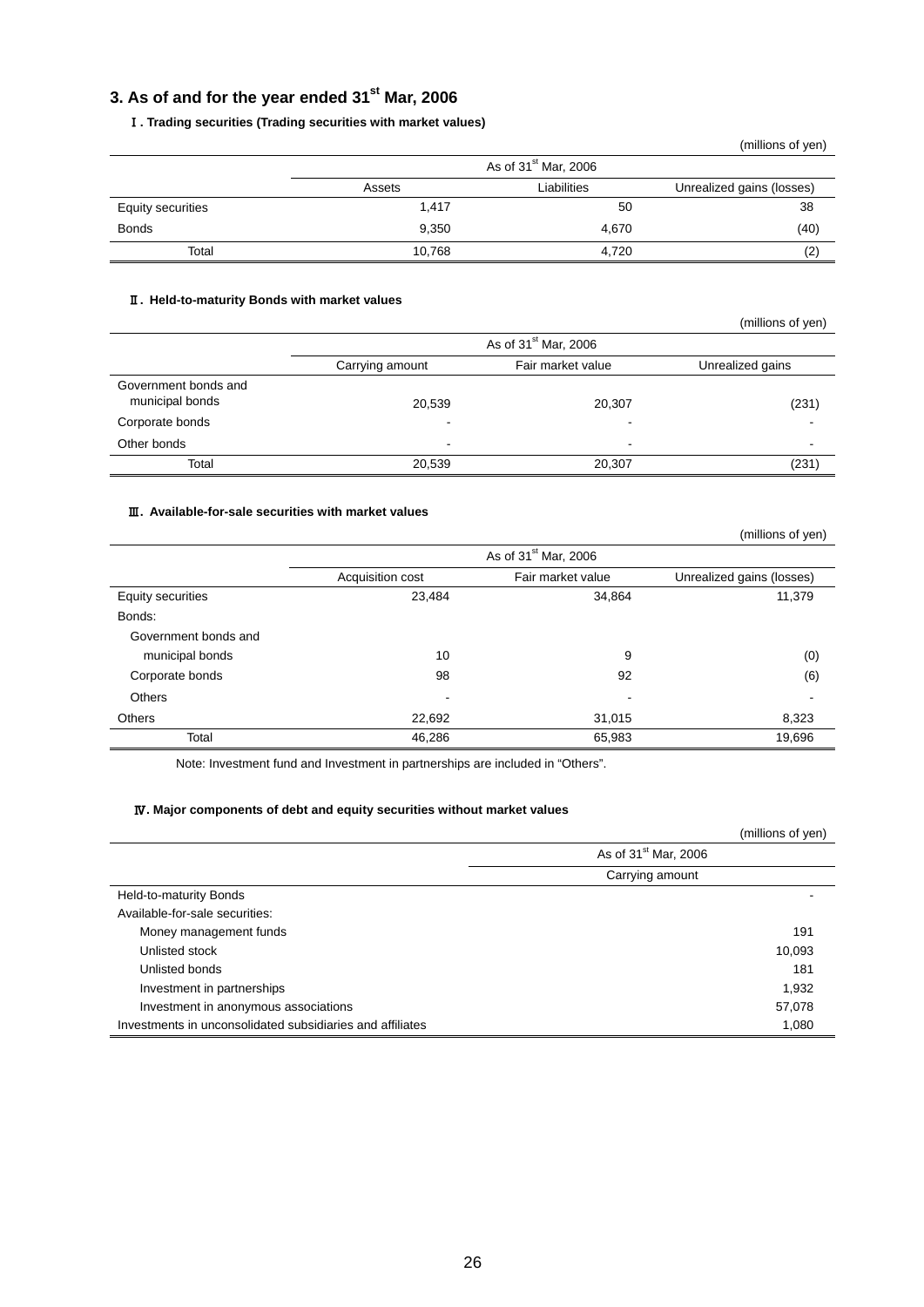## **Production, Order Receipts, and Sales**

## **1. Results of production**

Results of production by business segment for the six months ended  $30<sup>th</sup>$  Sep, 2006 are as follows:

|                                                                                                                  |            | (millions of yen) |
|------------------------------------------------------------------------------------------------------------------|------------|-------------------|
| Segment                                                                                                          | Production |                   |
|                                                                                                                  |            | Change            |
| Computer services                                                                                                | 101,700    | 12.2%             |
| $\mathbf{u}$ , and the state $\mathbf{u}$ , and the state of the state $\mathbf{u}$ , and the state $\mathbf{u}$ |            | $\cdots$          |

"Computer and other products sales" that laid in stock is not included in "Computer services".

#### **2. Orders received**

Orders received by business segment for the six months ended  $30<sup>th</sup>$  Sep, 2006 are as follows:

|                   |         |                |         | (millions of yen) |  |
|-------------------|---------|----------------|---------|-------------------|--|
| Segment           |         | Order received | Backlog |                   |  |
|                   |         | Change         |         | Change            |  |
| Computer services | 103,905 | $(3.2\%)$      | 81,590  | $(3.4\%)$         |  |

#### **3. Results of sales**

Sales by business segment for the six months ended  $30<sup>th</sup>$  Sep, 2006 are as follows:

| (millions of yen)         |         |           |  |  |  |  |
|---------------------------|---------|-----------|--|--|--|--|
| Segment                   | Sales   |           |  |  |  |  |
|                           |         | Change    |  |  |  |  |
| Computer services         | 91,983  | (2.5%)    |  |  |  |  |
| <b>Financial services</b> | 15,184  | 283.9%    |  |  |  |  |
| Securities services       | 10,991  | $(2.8\%)$ |  |  |  |  |
| Prepaid card sales        | 1,464   | 6.6%      |  |  |  |  |
| Total                     | 119,626 | 7.8%      |  |  |  |  |

Notes:

1. The amount described above does not include consumption tax.

2. The amount of "1. Results of production" descends according to the sales price.

3. "1. Results of production" and "2. Order received" represent the total amount of CSK HOLDINGS CORPORATION and Its consolidated subsidiaries.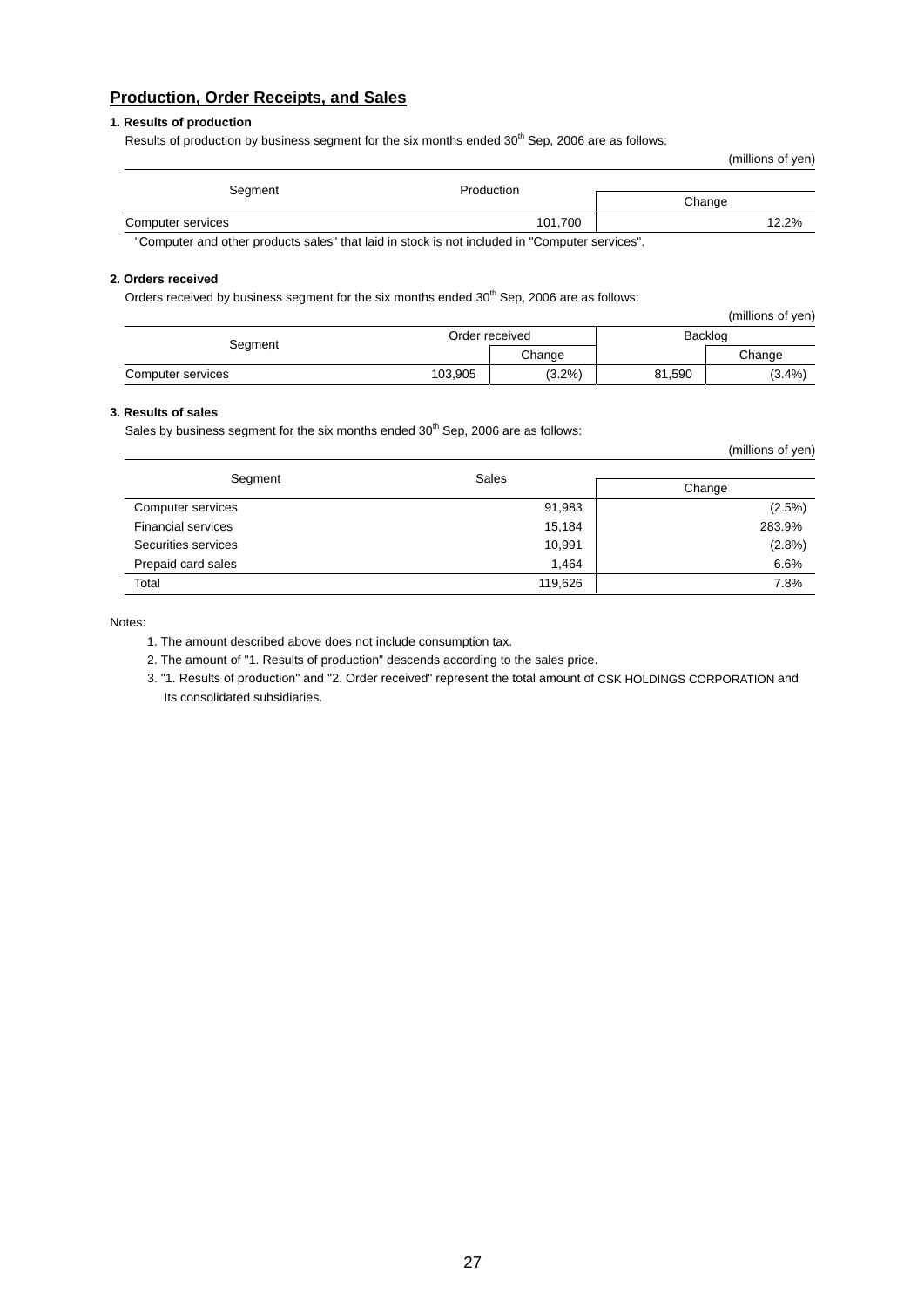# **Financial Report for the Six Months Period Ended 30th September, 2006 (Non-Consolidated) CSK HOLDINGS CORPORATION http://www.csk.com/**

Listings: The First Section of the Tokyo Stock Exchange, Code 9737

Head Office : CSK Aoyama Bldg., 2-26-1, Minami-Aoyama, Minato-ku, Tokyo 107-0062 Date of the Meeting of the Board of Directors to Settle Interim Accounts: 7<sup>th</sup> November, 2006 Date of the Dividends Payment Beginning Expected: 11<sup>th</sup> December, 2006 Unit Share Method: Yes (1 unit = 100shares)

#### **1. Business Results for the Interim Period of Fiscal Year 2007 (From 1 st April, 2006 to 30th September, 2006) (1) Results of operations** (Figures are rounded down to the nearest million yen)

|                             | Sales and operating<br>revenue |        | Operating income |        | Ordinary income |        |  |
|-----------------------------|--------------------------------|--------|------------------|--------|-----------------|--------|--|
|                             | %<br>million yen               |        | million yen      | %      | million yen     | %      |  |
| l Current Interim Period    | 11.511                         | 79.4)  | 7.923            | 266.4  | 9.326           | 84.0   |  |
| l Previous Interim Period   | 55.847                         | (24.6) | 2.162            | (53.1) | 5.067           | (27.2) |  |
| Reference) Fiscal Year 2006 | 59.807                         |        | 2.529            |        | 6.206           |        |  |

|                                | Net income  |        | Net income<br>per share |     |
|--------------------------------|-------------|--------|-------------------------|-----|
|                                | million yen | $\%$   |                         | ven |
| <b>Current Interim Period</b>  | 8.957       | (40.0) | 121.31                  |     |
| <b>Previous Interim Period</b> | 14.929      | (56.7) | 198.79                  |     |
| Reference) Fiscal Year 2006    | 22.563      |        | 302.75                  |     |

Notes: 1. Average number of shares outstanding during the period ended.

Current Interim Period: 73,844,695 shares Previous Interim Period: 75,104,793 shares Fiscal Year 2006: 74,386,543 shares

2. Change in accounting policies: None

3. Percentages for Sales and operating revenue, Operating income, Ordinary income and Net income indicate changes from the previous interim period

#### **(2) Financial position**

|                             | Total assets | Net assets  | Shareholders' equity<br>ratio | Shareholders' equity<br>per share |
|-----------------------------|--------------|-------------|-------------------------------|-----------------------------------|
|                             | million yen  | million yen | %                             | ven                               |
| As of $30th$ Sep, 2006      | 315,750      | 169.628     | 53.7                          | 2.292.91                          |
| As of $30th$ Sep. 2005      | 272.172      | 155.930     | 57.3                          | 2.112.67                          |
| Reference) Fiscal Year 2006 | 288,996      | 163,862     | 56.7                          | 2,224.36                          |

Notes: 1. Number of shares issued at the end of the period

Current Interim Period: 73,979,301 shares Previous Interim Period: 73,807,565 shares Fiscal Year 2006: 73,648,159 shares

2. Number of shares of treasury stock at the end of the period

Current Interim Period: 4,147,111 shares Previous Interim Period: 3,121,667 shares Fiscal Year 2006: 4,143,833 shares

## **2. Earnings Forecast for the Fiscal Year 2007 (From 1st April, 2006 to 31st March, 2007)**

|           | Operating revenue | Ordinary income | Net income  |  |  |
|-----------|-------------------|-----------------|-------------|--|--|
|           | million yen       | million yen     | million ven |  |  |
| Full-vear | 15.500            | 10.200          | 10.000      |  |  |

Reference) Expected net income per share (full-year basis): 135.17 yen

#### **3. Dividends**

|                            | Interim dividends<br>per share | Fiscal year-end<br>dividends per share | Annual dividends<br>per share |
|----------------------------|--------------------------------|----------------------------------------|-------------------------------|
|                            | ven                            | ven                                    | ven                           |
| Fiscal Year 2006           |                                | 40.00                                  | 40.00                         |
| Fiscal Year 2007(result)   | 20.00                          |                                        | 40.00                         |
| Fiscal Year 2007(forecast) |                                | 20.00                                  |                               |

\* On 1 **st** October, 2005, CSK CORPORATION shifted to a holding company structure. Accordingly, operating result and financial position of this fiscal year differ from the previous year. Since descriptions about future events, for instance, earnings forecast for March, 2007 are estimation, results may differ from this estimation due to changes of several economic conditions.

**\* This financial report has been translated from the Japanese "Kessan Tanshin (including attachments)", which has been prepared in accordance with accounting principles generally accepted in Japan, for reference purposes only.**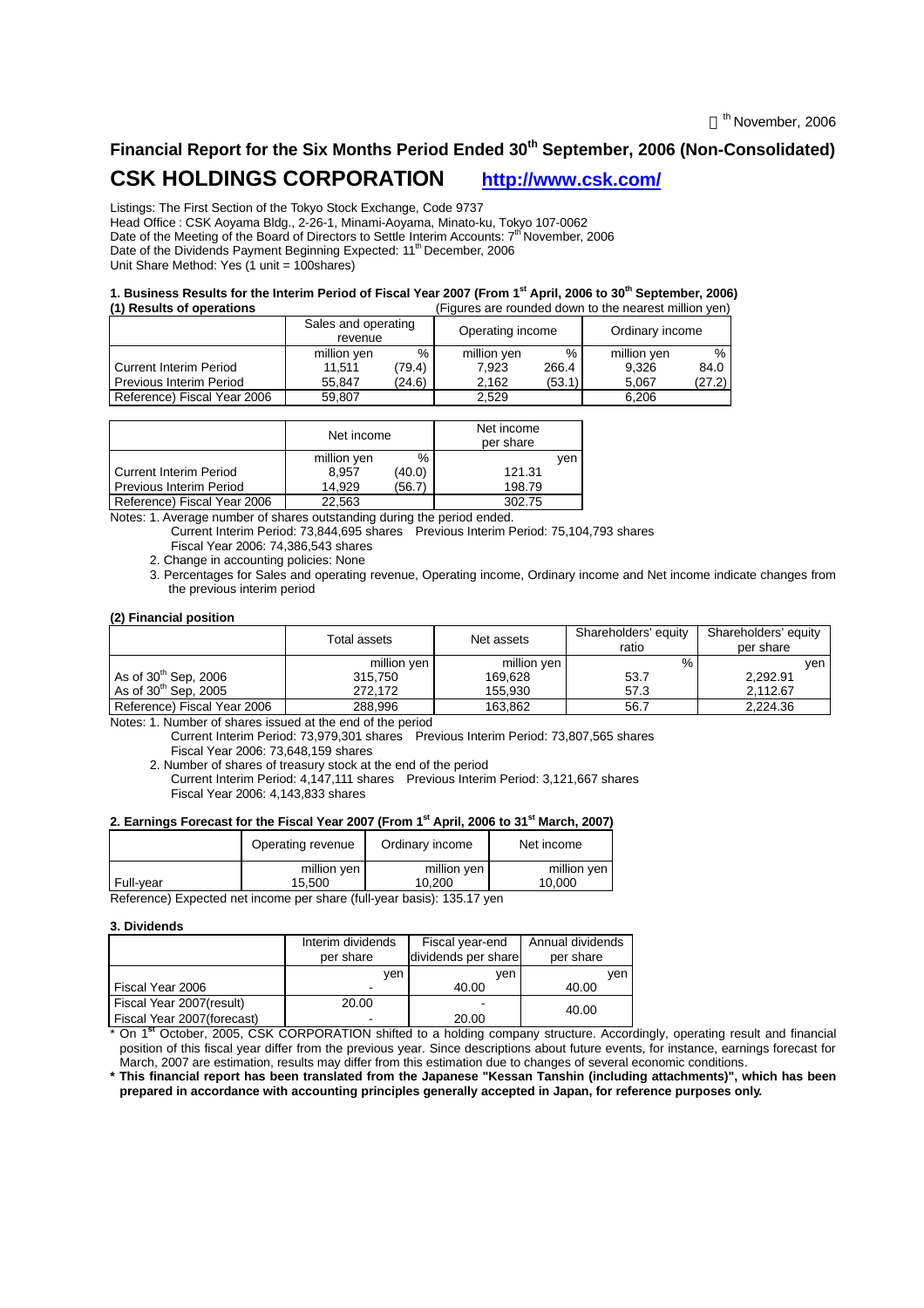# **Non-Consolidated Balance Sheets**

|                                                  |                                    |               |                                    |               |                                    |                           |                     | (millions of yen) |
|--------------------------------------------------|------------------------------------|---------------|------------------------------------|---------------|------------------------------------|---------------------------|---------------------|-------------------|
| Period                                           | Fiscal year 2006                   |               | Fiscal year 2007                   |               | Fiscal year 2006                   |                           | Increase (Decrease) |                   |
|                                                  | 1st half                           |               | 1st half                           |               | (As of 31 <sup>st</sup> Mar, 2006) |                           | compared to         |                   |
|                                                  | (As of 30 <sup>th</sup> Sep, 2005) |               | (As of 30 <sup>th</sup> Sep, 2006) |               |                                    |                           | fiscal year 2006    |                   |
| Account                                          | Amount                             | % of<br>total | Amount                             | % of<br>total | Amount                             | $\frac{1}{6}$ of<br>total | Amount              | Change            |
| Assets                                           |                                    | %             |                                    | %             |                                    | %                         |                     | %                 |
| I Current assets                                 |                                    |               |                                    |               |                                    |                           |                     |                   |
| Cash and time deposits                           | 37,407                             |               | 85,320                             |               | 54,280                             |                           | 31,039              |                   |
| Notes receivable                                 | 14                                 |               |                                    |               |                                    |                           |                     |                   |
| Accounts receivable                              | 19,619                             |               | 27                                 |               | 66                                 |                           | (38)                |                   |
| Operating account receivable                     |                                    |               | 710                                |               | 756                                |                           | (45)                |                   |
| Inventories                                      | 4,922                              |               | 31                                 |               | 31                                 |                           | 0                   |                   |
| Short-term loans receivable                      | 81                                 |               |                                    |               |                                    |                           |                     |                   |
| Short-term loans to subsidiaries and             |                                    |               |                                    |               |                                    |                           |                     |                   |
| affiliates                                       | 35,927                             |               | 37,457                             |               | 40,382                             |                           | (2,925)             |                   |
| Other current assets                             | 10,749                             |               | 7,843                              |               | 13,476                             |                           | (5,632)             |                   |
| Allowance for doubtful accounts                  | (22)                               |               |                                    |               | (35)                               |                           | 35                  |                   |
| <b>Total current assets</b>                      | 108,700                            | 39.9          | 131,390                            | 41.6          | 108,958                            | 37.7                      | 22,432              | 20.6              |
| II Fixed assets                                  |                                    |               |                                    |               |                                    |                           |                     |                   |
| Tangible fixed assets                            |                                    |               |                                    |               |                                    |                           |                     |                   |
| () Buildings                                     | 15,343                             |               | 4,693                              |               | 7,450                              |                           | (2,757)             |                   |
| () Computer and other equipment                  | 1,748                              |               | 735                                |               | 853                                |                           | (118)               |                   |
| $( )$ Land                                       | 7,694                              |               | 7,105                              |               | 8,788                              |                           | (1,682)             |                   |
| () Other tangible fixed assets                   | 170                                |               | 1,391                              |               | 123                                |                           | 1,268               |                   |
| Total tangible fixed assets                      | 24,956                             | 9.2           | 13,926                             | 4.4           | 17,216                             | 6.0                       | (3,289)             | (19.1)            |
| 2 Intangible fixed assets                        |                                    |               |                                    |               |                                    |                           |                     |                   |
| () Land leasehold                                | 10,156                             |               |                                    |               |                                    |                           |                     |                   |
| () Other intangible fixed assets                 | 531                                |               | 550                                |               | 85                                 |                           | 464                 |                   |
| Total intangible fixed assets                    | 10,687                             | 3.9           | 550                                | 0.2           | 85                                 | 0.0                       | 464                 | 543.9             |
| 3 Investments and other assets                   |                                    |               |                                    |               |                                    |                           |                     |                   |
| () Investments in securities                     | 23,370                             |               | 30,385                             |               | 31,742                             |                           | (1, 357)            |                   |
| () Investments in subsidiaries and<br>affiliates | 71,167                             |               | 106,550                            |               | 106,033                            |                           | 517                 |                   |
| () Long-term loans to subsidiaries and           |                                    |               |                                    |               |                                    |                           |                     |                   |
| affiliates                                       | 17,358                             |               | 28,328                             |               | 25,005                             |                           | 3,323               |                   |
| () Prepaid pension costs                         | 3,788                              |               |                                    |               |                                    |                           |                     |                   |
| () Deferred income taxes                         | 2,552                              |               |                                    |               |                                    |                           |                     |                   |
| () Fixed leasehold deposits                      | 8,391                              |               | 4,220                              |               | 3,000                              |                           | 1,220               |                   |
| () Others                                        | 1,948                              |               | 1,136                              |               | 1,193                              |                           | (57)                |                   |
| Allowance for doubtful accounts                  | (749)                              |               | (739)                              |               | (4, 240)                           |                           | 3,500               |                   |
| Total investments and other assets               | 127,828                            | 47.0          | 169,882                            | 53.8          | 162,735                            | 56.3                      | 7,146               | 4.4               |
| <b>Total fixed assets</b>                        | 163,472                            | 60.1          | 184,359                            | 58.4          | 180,037                            | 62.3                      | 4,321               | 2.4               |
| <b>Total assets</b>                              | 272,172                            | 100.0         | 315,750                            | 100.0         | 288,996                            | 100.0                     | 26,753              | 9.3               |
|                                                  |                                    |               |                                    |               |                                    |                           |                     |                   |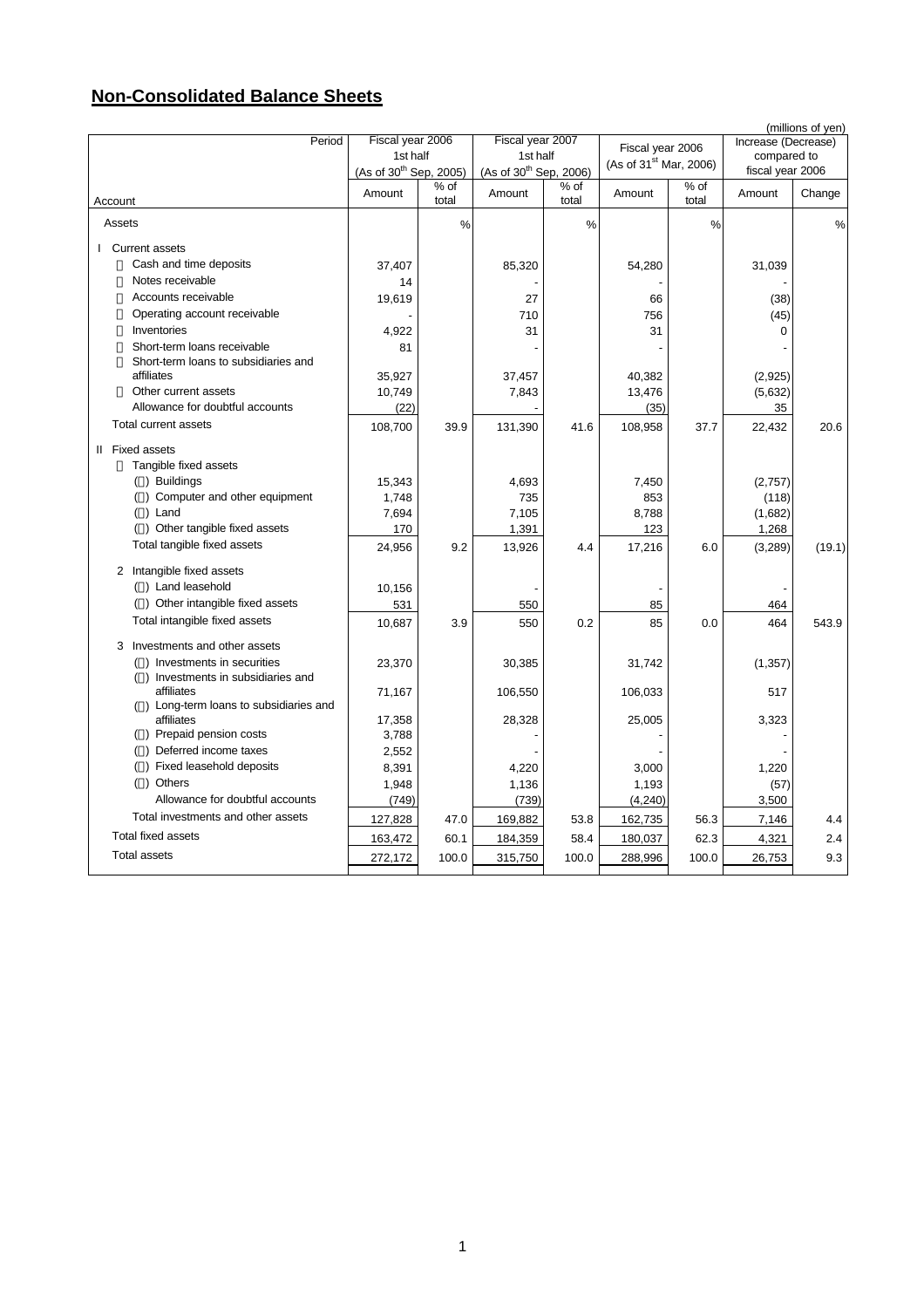| Period                                                                 | Fiscal year 2006                               |                 | Fiscal year 2007                               |               |                                                        |               | Increase (Decrease)             | (millions of yen) |
|------------------------------------------------------------------------|------------------------------------------------|-----------------|------------------------------------------------|---------------|--------------------------------------------------------|---------------|---------------------------------|-------------------|
|                                                                        | 1st half<br>(As of 30 <sup>th</sup> Sep, 2005) |                 | 1st half<br>(As of 30 <sup>th</sup> Sep, 2006) |               | Fiscal year 2006<br>(As of 31 <sup>st</sup> Mar, 2006) |               | compared to<br>fiscal year 2006 |                   |
|                                                                        | Amount                                         | $%$ of<br>total | Amount                                         | % of<br>total | Amount                                                 | % of<br>total | Amount                          | Change            |
| Account<br>Liabilities                                                 |                                                | $\%$            |                                                | $\%$          |                                                        | %             |                                 | %                 |
|                                                                        |                                                |                 |                                                |               |                                                        |               |                                 |                   |
| <b>Current liabilities</b><br>$\mathbf{L}$<br>Accounts payable         | 8,488                                          |                 | 15                                             |               | 16                                                     |               | (0)                             |                   |
| Short-term bank loans payable                                          | 7,300                                          |                 | 1,200                                          |               | 5,500                                                  |               | (4,300)                         |                   |
| Accrued expenses                                                       | 2,664                                          |                 |                                                |               | 1,383                                                  |               | (1, 383)                        |                   |
| Accrued income taxes                                                   | 327                                            |                 | 1,846                                          |               | 6,474                                                  |               | (4,628)                         |                   |
| Consumption taxes payable                                              | 174                                            |                 |                                                |               |                                                        |               |                                 |                   |
| Deposits received                                                      | 25,520                                         |                 | 39,057                                         |               | 41,715                                                 |               | (2,657)                         |                   |
| Accrued bonuses to employees<br>Allowance for anticipated losses on    | 3,080                                          |                 | 97                                             |               | 98                                                     |               | (1)                             |                   |
| contracts                                                              | 173                                            |                 |                                                |               |                                                        |               |                                 |                   |
| Allowance for relocation loss                                          | 95                                             |                 |                                                |               |                                                        |               |                                 |                   |
| 10 Other current liabilities                                           | 2,849                                          |                 | 990                                            |               | 2,095                                                  |               | (1, 104)                        |                   |
| <b>Total current liabilities</b>                                       | 50,674                                         | 18.6            | 43,207                                         | 13.7          | 57,283                                                 | 19.8          | (14, 075)                       | (24.6)            |
| II Long-term liabilities                                               |                                                |                 |                                                |               |                                                        |               |                                 |                   |
| Corporate bonds payable                                                | 40,000                                         |                 | 40,000                                         |               | 40,000                                                 |               |                                 |                   |
| Convertible bonds payable                                              | 23,000                                         |                 | 58,000                                         |               | 23,000                                                 |               | 35,000                          |                   |
| Long-term bank loans payable<br>Accrued directors' retirement benefits | 1,200                                          |                 |                                                |               |                                                        |               |                                 |                   |
| Other long-term liabilities                                            | 113<br>1,254                                   |                 | 113<br>4,801                                   |               | 113<br>4,737                                           |               | 64                              |                   |
| Total long-term liabilities                                            | 65,567                                         | 24.1            | 102,914                                        | 32.6          | 67,850                                                 | 23.5          | 35,064                          | 51.7              |
| <b>Total liabilities</b>                                               | 116,242                                        | 42.7            | 146,121                                        | 46.3          | 125,133                                                | 43.3          | 20,988                          | 16.8              |
| Shareholders' equity                                                   |                                                |                 |                                                |               |                                                        |               |                                 |                   |
| Common stock                                                           | 69,852                                         | 25.6            |                                                |               | 71,523                                                 | 24.7          | (71, 523)                       |                   |
| II Capital surplus                                                     |                                                |                 |                                                |               |                                                        |               |                                 |                   |
| Additional paid-in capital                                             | 25,498                                         |                 |                                                |               | 27,169                                                 |               | (27, 169)                       |                   |
| Other capital retained earnings                                        | 7,086                                          |                 |                                                |               | 7,075                                                  |               | (7,075)                         |                   |
| Total capital surplus                                                  | 32,585                                         | 12.0            |                                                |               | 34,245                                                 | 11.9          | (34, 245)                       |                   |
| III Retained earnings                                                  |                                                |                 |                                                |               |                                                        |               |                                 |                   |
| Legal reserve                                                          | 62                                             |                 |                                                |               | 62                                                     |               | (62)                            |                   |
| Voluntary reserve<br>Unappropriated retained earnings                  | 48,821                                         |                 |                                                |               | 48,821                                                 |               | (48, 821)                       |                   |
| Total retained earnings                                                | 16,871                                         |                 |                                                |               | 24,505                                                 |               | (24, 505)                       |                   |
| IV Unrealized gains on securities                                      | 65,755                                         | 24.2            |                                                |               | 73,389                                                 | 25.4          | (73, 389)                       |                   |
| V Treasury stock, at cost                                              | 1,649                                          | 0.6             |                                                |               | 4,330                                                  | 1.5           | (4, 330)                        |                   |
| Total shareholders' equity                                             | (13, 912)                                      | (5.1)           |                                                |               | (19, 625)                                              | (6.8)         | 19,625                          |                   |
| Total liabilities and shareholders' equity                             | 155,930                                        | 57.3            |                                                |               | 163,862                                                | 56.7          | (163, 862)                      |                   |
|                                                                        | 272,172                                        | 100.0           |                                                |               | 288,996                                                | 100.0         | (288, 996)                      |                   |
| Net assets                                                             |                                                |                 |                                                |               |                                                        |               |                                 |                   |
| I Shareholders' equity                                                 |                                                |                 |                                                |               |                                                        |               |                                 |                   |
| Common stock                                                           |                                                |                 | 72,195                                         | 22.9          |                                                        |               | 72,195                          |                   |
| Capital surplus<br>() Additional paid-in capital                       |                                                |                 |                                                |               |                                                        |               |                                 |                   |
| () Other capital retained earnings                                     |                                                |                 | 27,841                                         |               |                                                        |               | 27,841                          |                   |
| Total capital surplus                                                  |                                                |                 | 7,075                                          |               |                                                        |               | 7,075                           |                   |
| Retained earnings                                                      |                                                |                 | 34,916                                         | 11.0          |                                                        |               | 34,916                          |                   |
| () Legal reserve                                                       |                                                |                 | 62                                             |               |                                                        |               | 62                              |                   |
| () Other retained earnings                                             |                                                |                 |                                                |               |                                                        |               |                                 |                   |
| General reserve<br>Carrying forward earned surpluses                   |                                                |                 | 67,321                                         |               |                                                        |               | 67,321                          |                   |
|                                                                        |                                                |                 | 11,974                                         |               |                                                        |               | 11,974                          |                   |
| Total retained earnings<br>Treasury stock, at cost                     |                                                |                 | 79,358                                         | 25.1          |                                                        |               | 79,358                          |                   |
|                                                                        |                                                |                 | (19, 642)                                      | (6.2)         |                                                        |               | (19, 642)                       |                   |
| Total shareholders' equity                                             |                                                |                 | 166,828                                        | 52.8          |                                                        |               | 166,828                         |                   |
| II Valuation and translation adjustments                               |                                                |                 |                                                |               |                                                        |               |                                 |                   |
| Unrealized gains on securities                                         |                                                |                 | 2,799                                          | 0.9           |                                                        |               | 2,799                           |                   |
| Gains on deferred hedge<br>Total valuation and translation adjustments |                                                |                 | 0                                              | 0.0           |                                                        |               | 0                               |                   |
| Total net assets                                                       |                                                |                 | 2,800                                          | 0.9           |                                                        |               | 2,800                           |                   |
|                                                                        |                                                |                 | 169,628                                        | 53.7          |                                                        |               | 169,628                         |                   |
| Total liabilities and net assets                                       |                                                |                 | 315,750                                        | 100.0         |                                                        |               | 315,750                         |                   |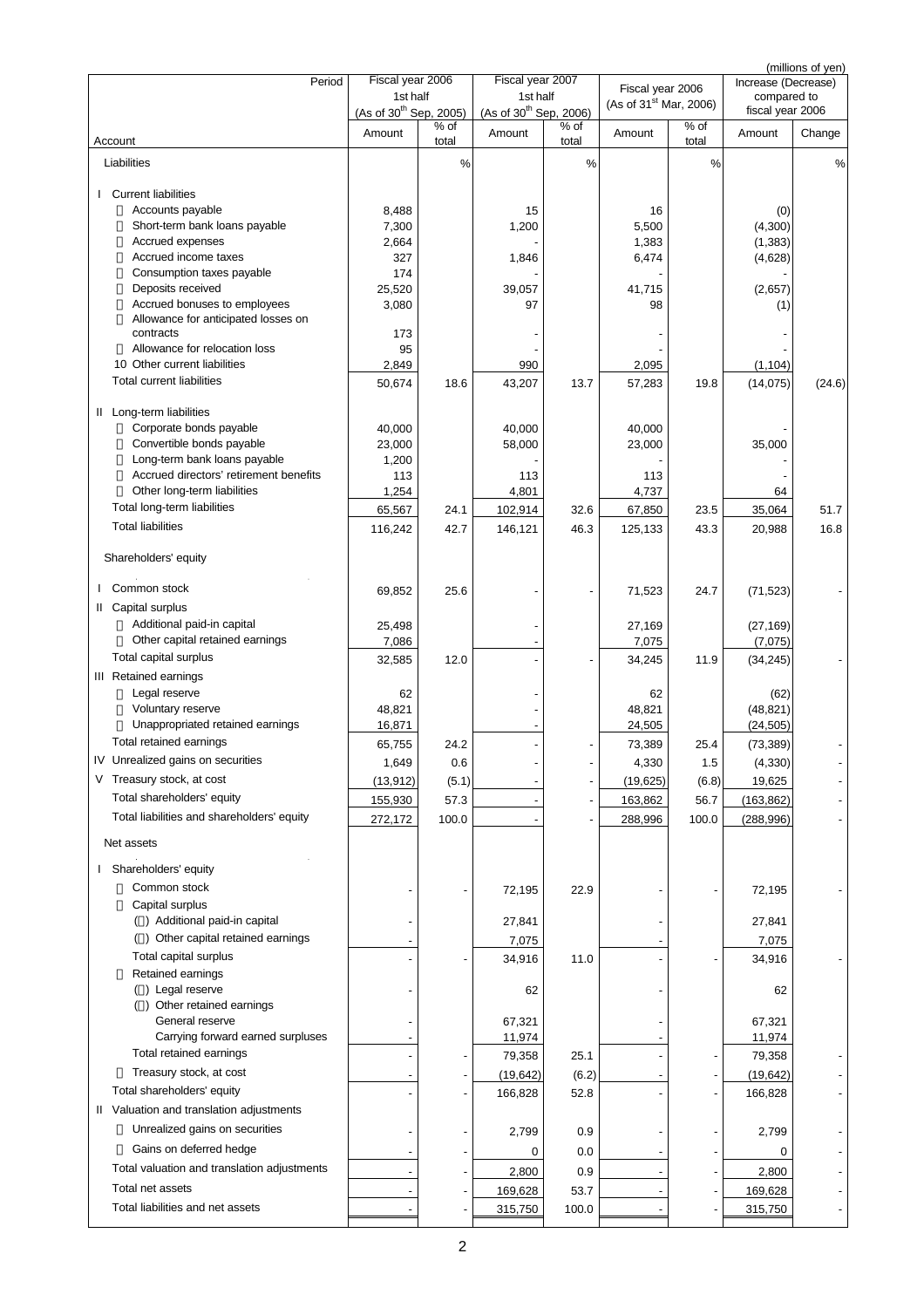# **Non-Consolidated Statements of Income**

|                                                                                                           |                          |                                   |                          |                                               |            |        |                                  | (millions of yen)                 |
|-----------------------------------------------------------------------------------------------------------|--------------------------|-----------------------------------|--------------------------|-----------------------------------------------|------------|--------|----------------------------------|-----------------------------------|
| Period                                                                                                    | Fiscal year 2006         |                                   | Fiscal year 2007         |                                               | Increase   |        | Fiscal year 2006                 |                                   |
|                                                                                                           | For the                  | months                            | For the six months       |                                               | (Decrease) |        | For the year                     |                                   |
|                                                                                                           | ended 30 <sup>th</sup> S | , 2005<br>Ratio to                | ended 30 <sup>th</sup> S | .2006                                         |            |        | ended 31 <sup>st</sup> Mar, 2006 | Ratio to                          |
| Account                                                                                                   | Amount                   | Sales and<br>operating<br>revenue | Amount                   | Ratio to<br>Sales and<br>operating<br>revenue | Amount     | Change | Amount                           | Sales and<br>operating<br>revenue |
|                                                                                                           |                          | %                                 |                          | $\%$                                          |            | %      |                                  | %                                 |
| I Sales and operating revenue                                                                             | 55,847                   | 100.0                             |                          |                                               | (55, 847)  |        | 55,847                           | 93.4                              |
| II Operating costs                                                                                        | 44,923                   | 80.4                              |                          |                                               | (44, 923)  |        | 44,923                           | 75.1                              |
| Gross profit                                                                                              | 10,923                   | 19.6                              |                          |                                               | (10, 923)  |        | 10,923                           | 18.3                              |
| III Selling, general and administrative expenses                                                          | 8,761                    | 15.7                              |                          |                                               | (8,761)    |        | 8,761                            | 14.7                              |
| IV Operating revenue                                                                                      |                          |                                   | 11,511                   | 100.0                                         | 11,511     |        | 3,959                            | 6.6                               |
| V Operating expenses                                                                                      |                          |                                   | 3,588                    | 31.2                                          | 3,588      |        | 3,592                            | 6.0                               |
| Operating income                                                                                          | 2,162                    | 3.9                               | 7,923                    | 68.8                                          | 5,760      | 266.4  | 2,529                            | 4.2                               |
|                                                                                                           |                          |                                   |                          |                                               |            |        |                                  |                                   |
| VI Non-operating income                                                                                   | 3,405                    | 6.1                               | 1,889                    | 16.4                                          | (1,516)    | (44.5) | 4,681                            | 7.8                               |
| 1 Interest income                                                                                         | 590                      |                                   | 1,138                    |                                               | 548        |        | 1,467                            |                                   |
| Dividend income<br>2                                                                                      | 2,319                    |                                   | 140                      |                                               | (2, 179)   |        | 2,369                            |                                   |
| 3 Facilities rent income                                                                                  |                          |                                   | 449                      |                                               | 449        |        |                                  |                                   |
| 4 Others, net                                                                                             | 496                      |                                   | 161                      |                                               | (334)      |        | 844                              |                                   |
| VII Non-operating expenses                                                                                | 500                      | 0.9                               | 485                      | 4.2                                           | (14)       | (3.0)  | 1,004                            | 1.7                               |
| 1 Interest expenses                                                                                       | 92                       |                                   | 99                       |                                               | 6          |        | 187                              |                                   |
| 2 Interest on corporate bonds                                                                             | 177                      |                                   | 192                      |                                               | 15         |        | 352                              |                                   |
| 3 Corporate bond issue costs                                                                              |                          |                                   | 54                       |                                               | 54         |        |                                  |                                   |
| 4 Provision for accrued employees'                                                                        |                          |                                   |                          |                                               |            |        |                                  |                                   |
| retirement benefits                                                                                       | 126                      |                                   |                          |                                               | (126)      |        | 126                              |                                   |
| 5 Transfer agent commission                                                                               | 78                       |                                   | 83                       |                                               | 5          |        | 179                              |                                   |
| 6 Others, net                                                                                             | 25                       |                                   | 54                       |                                               | 29         |        | 157                              |                                   |
| Ordinary income                                                                                           | 5,067                    | 9.1                               | 9,326                    | 81.0                                          | 4,259      | 84.0   | 6,206                            | 10.3                              |
| VIII Extraordinary gains                                                                                  | 19,434                   | 34.8                              | 99                       | 0.9                                           | (19, 334)  | (99.5) | 34,958                           | 58.5                              |
| Gain on sales of fixed assets<br>1.                                                                       |                          |                                   | 59                       |                                               | 59         |        | 15,455                           |                                   |
| 2 Gain on sales of investments in<br>subsidiaries and affiliates<br>3 Gain from reversal of allowance for | 19,288                   |                                   |                          |                                               | (19, 288)  |        | 19,288                           |                                   |
| doubtful accounts                                                                                         |                          |                                   | 35                       |                                               | 35         |        | $\overline{\phantom{a}}$         |                                   |
| 4 Others, net                                                                                             | 145                      |                                   | 4                        |                                               | (141)      |        | 215                              |                                   |
| IX Extraordinary losses                                                                                   | 1,816                    | 3.3                               | 36                       | 0.3                                           | (1,780)    | (98.0) | 7,166                            | 12.0                              |
| 1 Loss on disposal of fixed assets                                                                        | 149                      |                                   | 8                        |                                               | (140)      |        | 209                              |                                   |
| 2 Loss on impairment of fixed assets<br>3 Loss on write-down of investments in                            |                          |                                   |                          |                                               |            |        | 1,578                            |                                   |
| securities                                                                                                |                          |                                   | 27                       |                                               | 27         |        |                                  |                                   |
| 4 Loss on relocation of datacenter                                                                        | 740                      |                                   |                          |                                               | (740)      |        | 740                              |                                   |
| 5 Loss on cancellation of system<br>development                                                           | 807                      |                                   |                          |                                               | (807)      |        | 807                              |                                   |
| 6 Provision for allowance for doubtful<br>accounts                                                        |                          |                                   |                          |                                               |            |        | 3,535                            |                                   |
| 7 Others, net                                                                                             | 119                      |                                   | 0                        |                                               | (119)      |        | 295                              |                                   |
| Income before income taxes                                                                                | 22,684                   | 40.6                              | 9,389                    | 81.6                                          | (13, 295)  | (58.6) | 33,998                           | 56.8                              |
| Income taxes: Current                                                                                     | (1,059)                  | (1.9)                             | (558)                    | (4.8)                                         | 501        |        | (410)                            | (0.7)                             |
| Income taxes: Deferred                                                                                    | 8,814                    | 15.8                              | 989                      | 8.6                                           | (7, 824)   | (88.8) | 11,845                           | 19.8                              |
| Net income                                                                                                | 14,929                   | 26.7                              | 8,957                    | 77.8                                          | (5,972)    | (40.0) | 22,563                           | 37.7                              |
| Retained earnings at the beginning                                                                        | 1,942                    |                                   |                          |                                               | (1, 942)   |        | 1,942                            |                                   |
| Unappropriated retained earnings                                                                          | 16,871                   |                                   |                          |                                               | (16, 871)  |        | 24,505                           |                                   |
|                                                                                                           |                          |                                   |                          |                                               |            |        |                                  |                                   |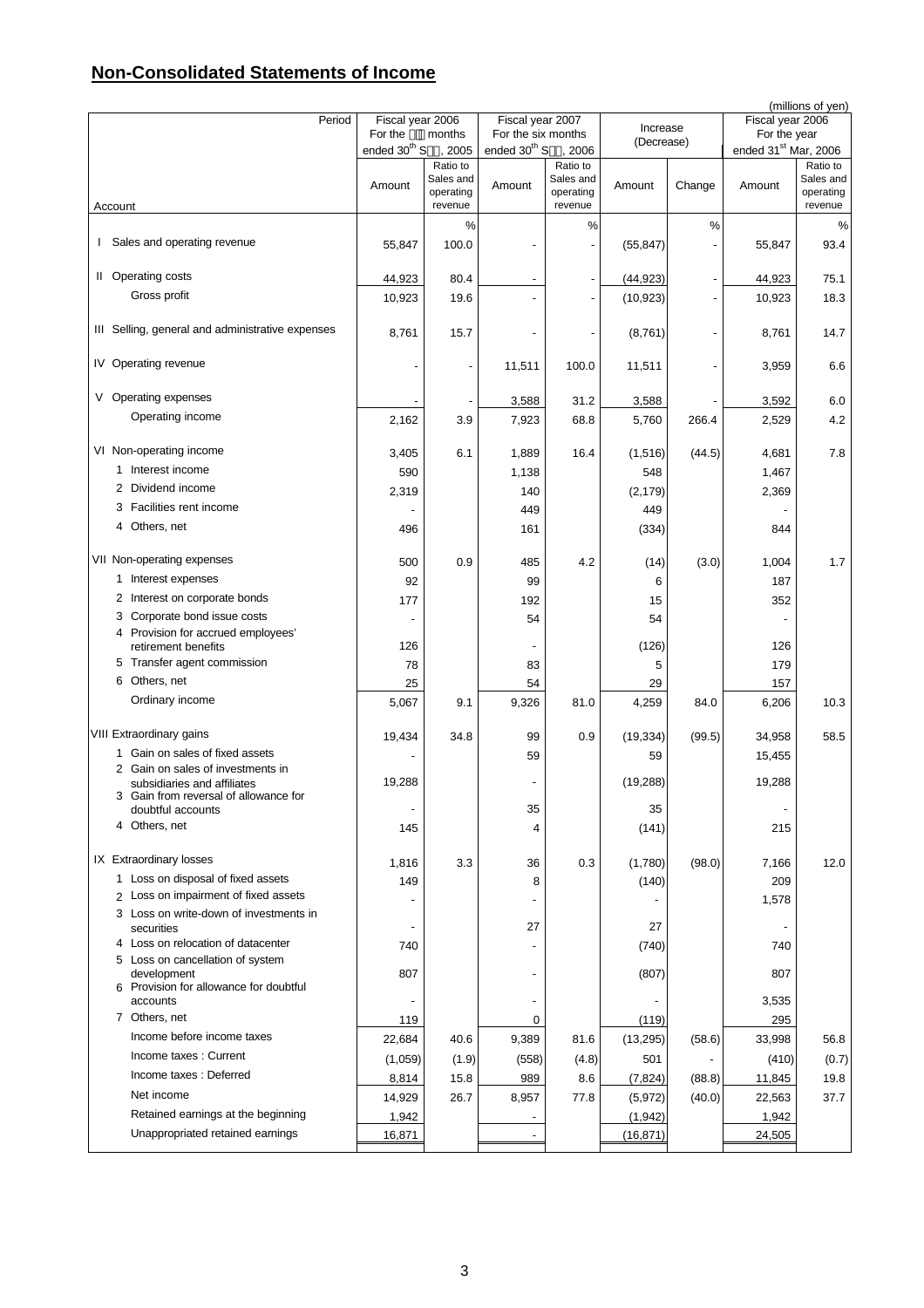# **Non-consolidated Statement of Changes in Net Assets**

Fiscal year 2007 for the six months ended  $30^{th}$  Sep, 2006

| (millions of yen)                                                               |                          |                                  |                                 |                          |                    |                                            |                    |                        |                        |                                          |                     |
|---------------------------------------------------------------------------------|--------------------------|----------------------------------|---------------------------------|--------------------------|--------------------|--------------------------------------------|--------------------|------------------------|------------------------|------------------------------------------|---------------------|
|                                                                                 |                          | Shareholders' equity             |                                 |                          |                    |                                            |                    |                        |                        | Valuation and<br>translation adjustments |                     |
|                                                                                 |                          |                                  | Capital surplus                 |                          | Retained earnings  |                                            |                    |                        |                        |                                          |                     |
|                                                                                 | Common                   |                                  | Other                           |                          |                    | Other retained earnings                    | Treasury<br>stock, | Total<br>shareholders' | Unrealized<br>gains on | Gain on<br>deferred                      | Total net<br>assets |
|                                                                                 | stock                    | Additional<br>paid-in<br>capital | capital<br>retained<br>earnings | Legal<br>reserve         | General<br>reserve | Carrying<br>forward<br>earned<br>surpluses | at cost            | equity                 | securities             | hedge                                    |                     |
| Balance as of 31 <sup>st</sup> Mar, 2006                                        | 71,523                   | 27,169                           | 7,075                           | 62                       | 48,821             | 24,505                                     | (19, 625)          | 159,532                | 4,330                  |                                          | 163,862             |
| Change in the six months                                                        |                          |                                  |                                 |                          |                    |                                            |                    |                        |                        |                                          |                     |
| Exercise of stock option                                                        | 671                      | 671                              |                                 |                          |                    |                                            |                    | 1,343                  |                        |                                          | 1,343               |
| General reserve                                                                 |                          |                                  |                                 | $\overline{\phantom{a}}$ | 18,500             | (18,500)                                   |                    |                        |                        |                                          |                     |
| Cash dividends                                                                  |                          | ٠                                |                                 |                          |                    | (2,945)                                    |                    | (2, 945)               |                        |                                          | (2,945)             |
| Directors' and standing corporate<br>auditors' bonuses                          |                          |                                  |                                 |                          |                    | (42)                                       |                    | (42)                   |                        |                                          | (42)                |
| Net income                                                                      |                          |                                  |                                 |                          |                    | 8,957                                      |                    | 8,957                  |                        |                                          | 8,957               |
| Repurchase of treasury stock                                                    |                          | ٠                                |                                 |                          |                    |                                            | (17)               | (17)                   |                        |                                          | (17)                |
| Disporsal of treasury stock                                                     | $\overline{\phantom{a}}$ |                                  | (0)                             |                          |                    |                                            | 0                  | $\mathbf 0$            |                        |                                          | 0                   |
| Net change in the items other than<br>shareholders' equity in the six<br>months |                          | ٠                                |                                 |                          |                    |                                            |                    | $\overline{a}$         | (1,530)                | 0                                        | (1,530)             |
| Total of change in the six months                                               | 671                      | 671                              | (0)                             | $\overline{\phantom{a}}$ | 18,500             | (12, 530)                                  | (16)               | 7,295                  | (1,530)                | $\pmb{0}$                                | 5,765               |
| Balance as of 30 <sup>th</sup> Sep, 2006                                        | 72,195                   | 27,841                           | 7,075                           | 62                       | 67,321             | 11,974                                     | (19, 642)          | 166,828                | 2,799                  | $\mathbf 0$                              | 169,628             |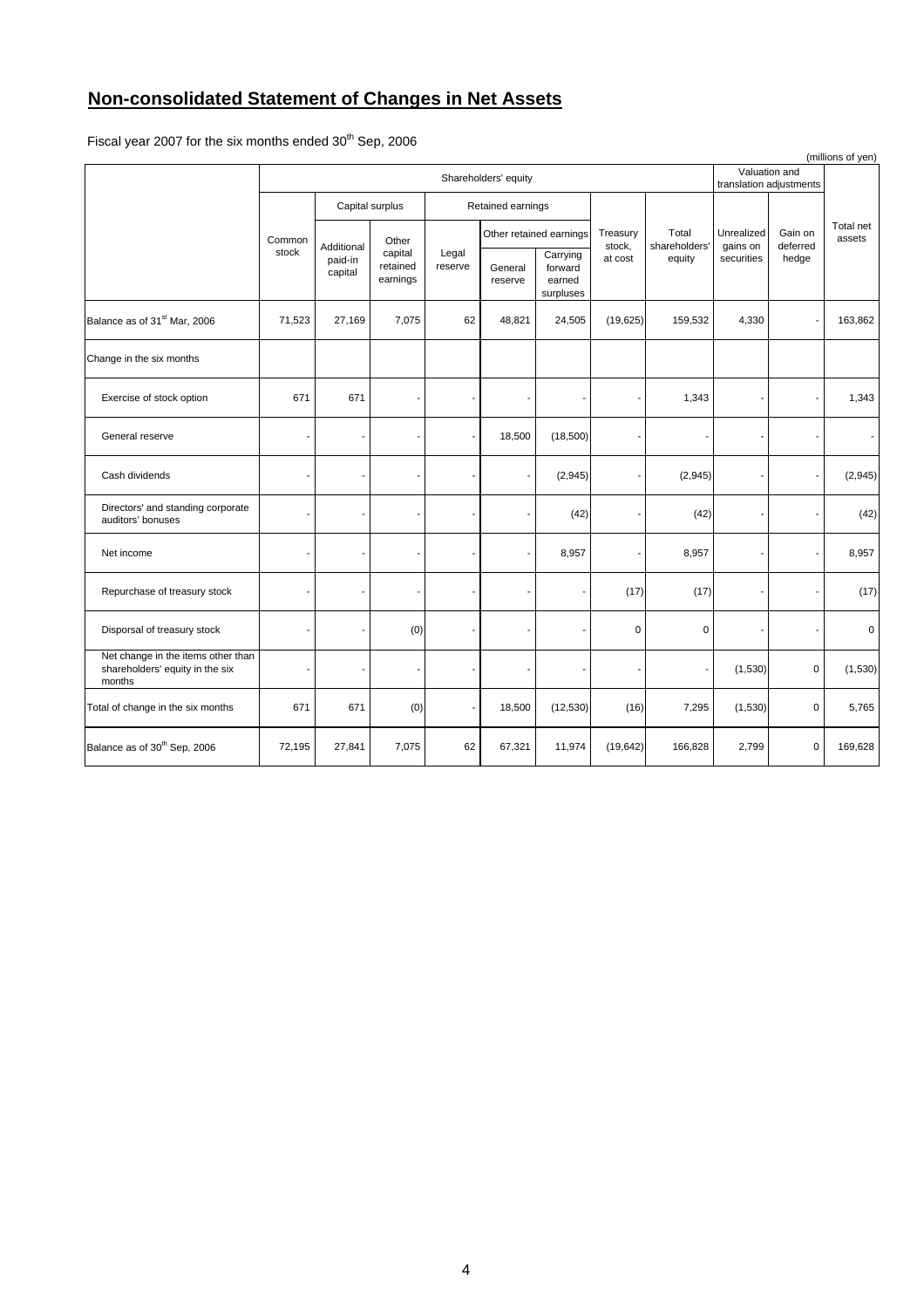# **Significant Accounting Policies of Non-Consolidated Financial Statements**

## **1. Valuation basis and valuation method for assets** (1) Marketable securities and investments in securities Held-to-maturity bonds: Amortized cost method Shares of subsidiaries and affiliates: Cost method based on the moving-average method Available-for-sale securities With market value: Market value method (Unrealized gains and losses are reported in the net assets section of the non-consolidated balance sheets. Sales cost is calculated using the moving-average method.) Without market value: Cost method based on the moving-average method (2) Derivative instruments: Market value method is adopted. (3) Inventories: Cost method based on the specific identification method **2. Depreciation method for Fixed assets** (1) Tangible fixed assets: Declining balance method Buildings: 2-50 years Computer and other equipment: 2-20 years For the depreciation of buildings (excluding structures), which have been acquired since 1<sup>st</sup> April, 1998, the straight-line method is adopted. (2) Intangible fixed assets Internal use software: Straight-line method based on the period available (within 5 years) in the company Others: Straight-line method **3. Deferred assets** Equity costs and Corporate bond issue costs are expensed as incurred. (Change in accounting policies) From the interim period under review, "Tentative Solution on Accounting for Deferred Assets" (practical solutions No.19 of 11<sup>th</sup> August, 2006) has been applied. "New share issuing expense", which has been included in "Others, net" under "Non-operating expenses" in previous interim period is changed to be treated as "Equity costs". **4. Allowances** (1) Allowance for doubtful accounts: Allowance for doubtful accounts is maintained for the amounts deemed uncollectible based on solvency analyses and for estimated delinquency based on collection rates projected from historical credit loss experiences, and for the amounts to cover specific accounts that are estimated to be uncollectible. (2) Accrued bonuses to employees: Accrued bonuses to employees represents bonuses to employees expected to be paid for their services rendered prior to the balance sheets date. (3) Accrued employees' retirement benefits: Accrued employees' retirement benefits are calculated based on the estimated retirement obligations less estimated plan assets at the balance sheets date. When "Plan assets" exceeds an amount of "Projected benefit obligations" minus both "Unrecognized net translation" the amount in excess is accounted for as "Others" included in "Investments and other assets". Unrecognized actuarial net loss will be amortized using the straight-line method over the average remaining service period (12 years) and amortization will be started from the next fiscal year. (4) Accrued directors' retirement benefits: Accrued directors' retirement benefits in amounts is equivalent to the liability the Company would have been required to pay upon directors' retirement at the balance sheets date in accordance with internal rules. However the Company is not increasing the required amounts after the general meeting of shareholders of  $26<sup>th</sup>$  June, 2003 holding, due to revise internal rules. **5. Lease transactions** Finance leases, other than those which involve transferring of ownership of the leased assets to the lessee, are accounted for in a manner similar to operating

leases.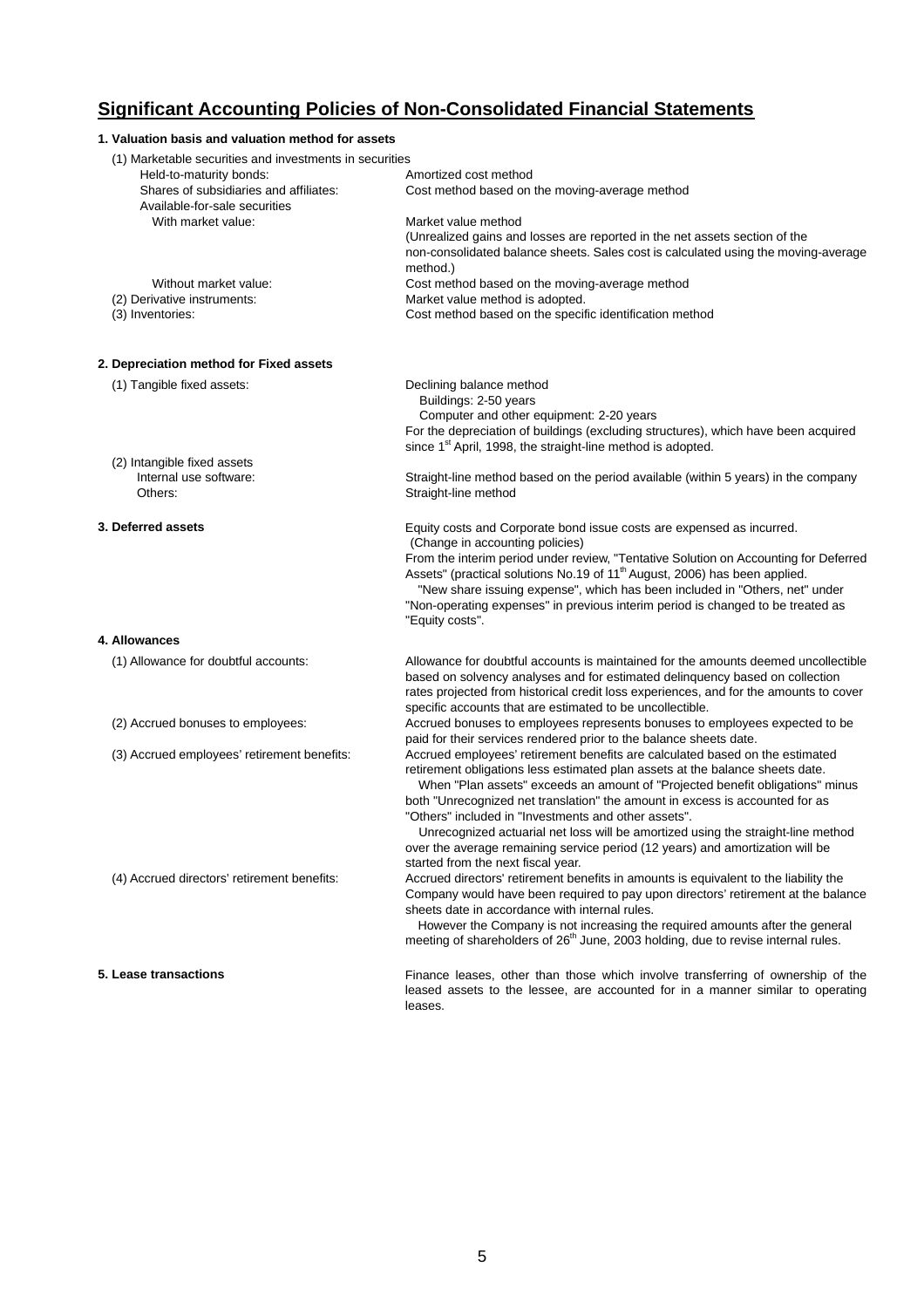#### **6. Hedge accounting**

| (1) Accounting method for hedge transaction:         | Deferred hedge accounting is adopted. Monetary liabilities denominated in foreign<br>currencies with forward exchange contracts are translated at the contract rates to<br>the extent contracts cover.                                                                                                                                      |
|------------------------------------------------------|---------------------------------------------------------------------------------------------------------------------------------------------------------------------------------------------------------------------------------------------------------------------------------------------------------------------------------------------|
| (2) Hedge method and hedged transaction:             | Derivatives are used in hedging operations, including forward exchange contracts,<br>currency option transactions, foreign currency securities, foreign currency time<br>deposits, interest swap transactions and interest rate caps, etc.                                                                                                  |
| (3) Hedging policy:                                  | Monetary liabilities denominated in foreign currencies are hedged transactions.<br>The risk in fluctuations in interest rates for regular business is hedged based on the<br>company regulations. The Company, however, does not actively engage in<br>derivative transactions for speculative purposes or for obtaining short-term capital |
| (4) Evaluation of effectiveness of hedge accounting: | gains.<br>The Company verifies the correlation by mainly comparing means for hedging with<br>fluctuation of rates.                                                                                                                                                                                                                          |
| 7. Others                                            |                                                                                                                                                                                                                                                                                                                                             |
| (1) Consumption tax accounting:                      | Consumption taxes are not included in the amounts in the non-consolidated<br>statements of operations, but recorded in other current liabilities as offset amounts.                                                                                                                                                                         |
| (2) Consolidated tax system:                         | Consolidated tax system is adopted.                                                                                                                                                                                                                                                                                                         |

### **Change in accounting policies**

**Accounting Standard for Presentation of Net Assets in the Balance Sheet, etc.**

#### **Partial revision of Accounting Standard for Treasury Stock and Appropriation of Legal Reserve, etc.**

From the interim period under review, "Accounting Standard for Presentation of Net Assets in the Balance Sheet" (Accounting Standards Board of Japan (ASBJ) Statement No. 5 of 9<sup>th</sup> December, 2005) and "Guidance on Accounting Standard for Presentation of Net Assets in the Balance Sheet" (ASBJ Guidance No. 8 of 9<sup>th</sup> December, 2005), as well as the revised "Accounting Standard for Treasury Stock and Appropriation of Legal Reserve" (ASBJ Statement No. 1; final revision on 11<sup>th</sup> August, 2006) and "Guidance on Accounting Standard for Treasury Stock and Appropriation of Legal Reserve" (ASBJ Guidance No. 2; final revision on 11<sup>th</sup> August, 2006) have been applied. The adoption of the new accounting standard had no impact on net income.

Shareholder's equity under the previous presentation method amounted to ¥169,627 million

The interim financial statements for the period under review have been prepared in accordance with the revised "Regulation for Interim Financial Statements".

## **Change in Method of Presentation**

#### **Non-consolidated balance sheets**

- 1. "Short-term loans receivable", ¥1 million, which has been expressed independently under "Current assets" in previous interim period is included in "Others" under "Current assets", because it is immaterial to the non-consolidated balance sheets as a whole.
- 2. "Prepaid pension costs", ¥2 million, which has been expressed independently under "Investments and other assets" in previous interim period is included in "Others" under "Investments and other assets", because it is immaterial to the non-consolidated balance sheets as a whole.
- 3. "Accrued expenses", ¥368 million, which has been expressed independently under "Current liabilities" in previous interim period is included in "Others" under "Current liabilities", because it is immaterial to the non-consolidated balance sheets as a whole.

#### **Non-consolidated statements of income**

- 1. "Facilities rent income", which has been included in "Others, net" under "Non-operating income", ¥117 million, in previous interim period is expressed independently because it is material to the non-consolidated statements of income as a whole.
- 2. "Gain on sales of fixed assets", which has been included in "Others, net" under "Extraordinary gains", ¥47 million, in previous interim period is expressed independently because it is material to the non-consolidated statements of income as a whole.
- 3. "Gain from reversal of allowance for doubtful accounts", which has been included in "Others, net" under "Extraordinary gains", ¥23 million, in previous interim period is expressed independently because it is material to the non-consolidated statements of income as a whole.
- 4. "Loss on write-down of investments in securities", which has been included in "Others, net" under "Extraordinary losses", ¥5 million, in previous interim period is expressed independently because it is material to the non-consolidated statements of income as a whole.

## **Additional Information**

#### **Subsequent event: Tax adjustment**

On 1<sup>st</sup> August, 2005, the Tokyo Regional Taxation Bureau notified the Company of a corporate tax adjustment relating to the appraisal value of subsidiary companies involved in Group reorganization for the fiscal year ended 31<sup>st</sup> March, 2004.

The Company do not accept the basis for this adjustment, and on 9<sup>th</sup> August, 2005 lodged an objection with the Tokyo Regional Taxation Bureau. At this stage the Company are not in receipt of any reply from the Tokyo Regional Taxation Bureau to our written statement of opposition.

If all the elements of the tax adjustment notification were reflected in the consolidated financial results for the interim period ending 30<sup>th</sup> September, 2006, the impact would be to reverse the Company 's deferred tax assets by approximately ¥2.1 billion.

## **Shift of operating result and financial position**

On 1**st** October, 2005, CSK CORPORATION shifted to a holding company structure. Accordingly, operating result and financial position of this fiscal year differ from previous year and previous interim period.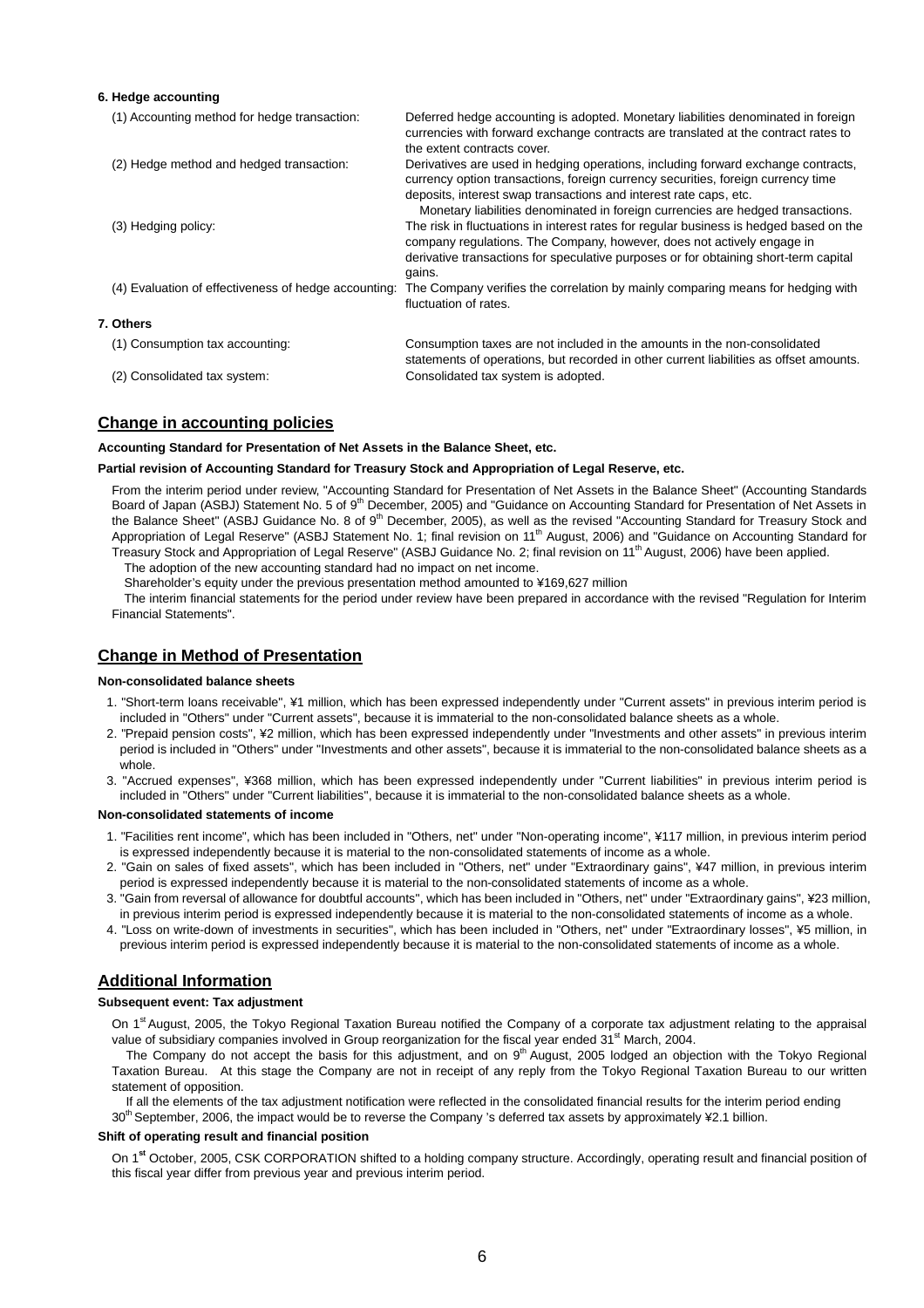## **Notes to Non-Consolidated Financial Statements**

## **Non-consolidated balance sheets**

| 1. Accumulated depreciation of tangible fixed assets |                            |       | (millions of yen)          |
|------------------------------------------------------|----------------------------|-------|----------------------------|
|                                                      | As of 30 <sup>th</sup> Sep |       | As of 31 <sup>st</sup> Mar |
|                                                      | 2005                       | 2006  | 2006                       |
|                                                      | 17,445                     | 4,010 | 11,472                     |
|                                                      |                            |       |                            |

| 2. Pledged assets                            |                            |                          | (millions of yen)          |  |
|----------------------------------------------|----------------------------|--------------------------|----------------------------|--|
|                                              | As of 30 <sup>th</sup> Sep |                          | As of 31 <sup>st</sup> Mar |  |
|                                              | 2005                       | 2006                     | 2006                       |  |
| Other current assets (Marketable securities) | 10                         | $\overline{\phantom{a}}$ | 10                         |  |

Note: Based on Article 25 of Building Lots and Buildings Transaction Business Law, "Investments in securities" and "Other current assets (Marketable securities)" above have been pledged as collateral to secure dealings.

| 3. Deposits received                  |                            |                            | (millions of yen) |
|---------------------------------------|----------------------------|----------------------------|-------------------|
|                                       | As of 30 <sup>th</sup> Sep | As of 31 <sup>st</sup> Mar |                   |
|                                       | 2005                       | 2006                       | 2006              |
| CSK Group Cash Management System(CMS) | 25,222                     | 39,034                     | 41,616            |

### 4. Loan commitment agreements

Lender

The Company concluded master agreements for CMS that have set out the availability granted among companies. The remaining portion of credit line which has not been loaned to the Company under these agreements are as follows.

|                                   |                            |                            | (millions of yen) |
|-----------------------------------|----------------------------|----------------------------|-------------------|
|                                   | As of 30 <sup>th</sup> Sep | As of 31 <sup>st</sup> Mar |                   |
|                                   | 2005                       | 2006                       | 2006              |
| Total availability granted by CMS | 7,435                      | 57,005                     | 27,270            |
| Used portion of credit line       |                            | 14,441                     | -                 |
| Remaining portion of credit line  | 7,435                      | 42,564                     | 27,270            |
| Number of target corporation      | 29 companies               | 30 companies               | 29 companies      |
|                                   |                            |                            |                   |

| 5. Increase in the number of shares |  |  |  |
|-------------------------------------|--|--|--|
|                                     |  |  |  |

|              |                | As of 30 <sup>th</sup> Sep |                  |  |
|--------------|----------------|----------------------------|------------------|--|
|              | 2005           | 2006                       | 2006             |  |
| Stock option | 195,948 shares | 334,420 shares             | 1,058,708 shares |  |
|              |                |                            |                  |  |

6. Consumption taxes

As of  $30<sup>th</sup>$  Sep, 2005

"Provisional payment of consumption taxes" and "Provisional receipt of consumption taxes" are offset and included in "Consumption taxes payable" under "Current assets".

As of  $30<sup>th</sup>$  Sep, 2006

"Provisional payment of consumption taxes" and "Provisional receipt of consumption taxes" are offset and included in "Others, net" under "Current assets".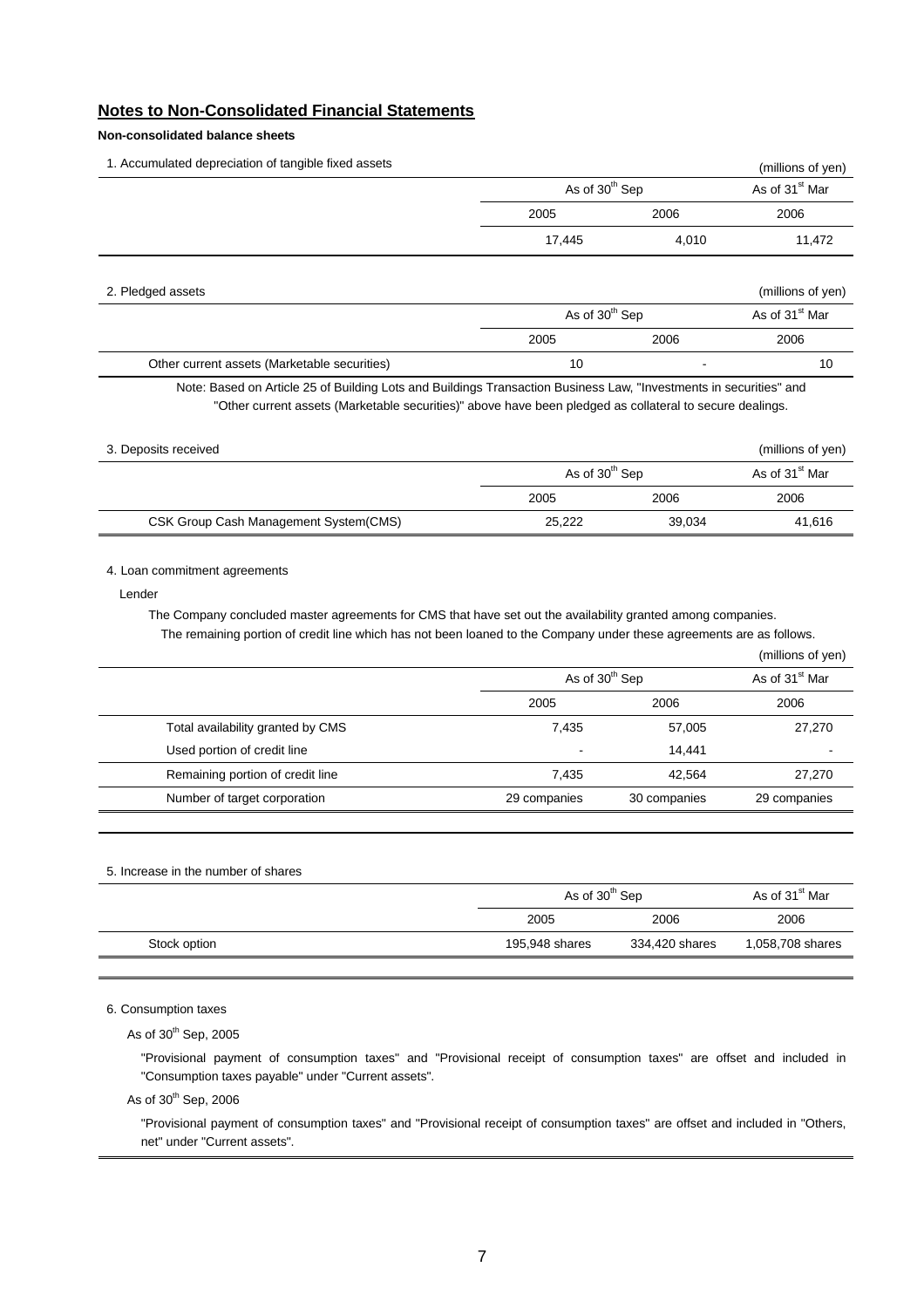#### **Non-consolidated statements of income**

1. "Sales and operating revenue", "Operating costs", "Selling, general and administrative expenses", "Operating revenue", and "Operating expenses"

For the six months ended  $30<sup>th</sup>$  Sep, 2006

"IV Operating revenue" for the holding company for the six months ended 30<sup>th</sup> September, 2006 and beyond is based on dividends received from subsidiaries and affiliates and Group operating revenue.

For the year ended 31<sup>st</sup> Mar, 2006

On 1<sup>st</sup> October, 2005, CSK CORPORATION shifted to a holding company structure.

 "I Sales and operating revenue", "II Operating costs", and "III Selling, general and administrative expenses" are revenue and expenses of ex-CSK CORPORATION for the six months ended 30<sup>th</sup> September, 2005. "IV Operating revenue" and "V Operating expenses" are revenue and expenses of the CSK HOLDINGS CORPORATION, a holding company, for the year ended 31<sup>st</sup> March, 2006.

"IV Operating revenue" for the holding company for the year ended 31<sup>st</sup> March, 2006 and beyond is based on dividends received from subsidiaries and affiliates and Group operating revenue.

| 2. Depreciation expenses |                                               |      | (millions of yen)                       |
|--------------------------|-----------------------------------------------|------|-----------------------------------------|
|                          | For the six months ended 30 <sup>th</sup> Sep |      | For the year ended 31 <sup>st</sup> Mar |
|                          | 2005                                          | 2006 | 2006                                    |
| Tangible fixed assets    | 916                                           | 416  | 1,623                                   |
| Intangible fixed assets  | 194                                           | 16   | 292                                     |
| Total                    | 1.110                                         | 433  | 19.915                                  |

| 3. Gain on sales of investment in subsidiaries and affiliates |                                               |      | (millions of yen)                       |
|---------------------------------------------------------------|-----------------------------------------------|------|-----------------------------------------|
|                                                               | For the six months ended 30 <sup>th</sup> Sep |      | For the year ended 31 <sup>st</sup> Mar |
|                                                               | 2005                                          | 2006 | 2006                                    |
| Nextcom.KK.                                                   | 19.288                                        | . .  | 19.288                                  |

#### 4. Loss on impairment of fixed assets

For the year ended 31<sup>st</sup> Mar, 2006

(1) The company declares the following impairment losses

| Location                                                      | Use                                                 | Classification     |
|---------------------------------------------------------------|-----------------------------------------------------|--------------------|
| <b>CSK Information Education Center</b><br>(Tama city, Tokyo) | Administrative facilities<br>Educational facilities | Land and buildings |

(2) Asset grouping method

As regards the computer services business, the company uses the division as the smallest grouping unit. Also, in the case of assets scheduled for sale, each asset is treated as the smallest grouping unit. As the headquarters does not generate independent cash flow it is treated as a commonly held asset.

(3) Background to recognition as impairment losses and calculation methods

As book value was far less than the price left when fees relating to the sale were deducted from the scheduled sales price in the case of assets scheduled for sale, these were recognized as impairment losses. The said reduction was reported in special losses as impairment losses amounting to ¥1,578 million.

The breakdown was as follows:

Land: ¥613 million Buildings and structures: ¥924 million Others: ¥39 million

At the level of the divisions, which form the basic grouping units, there was no indication of impairment.